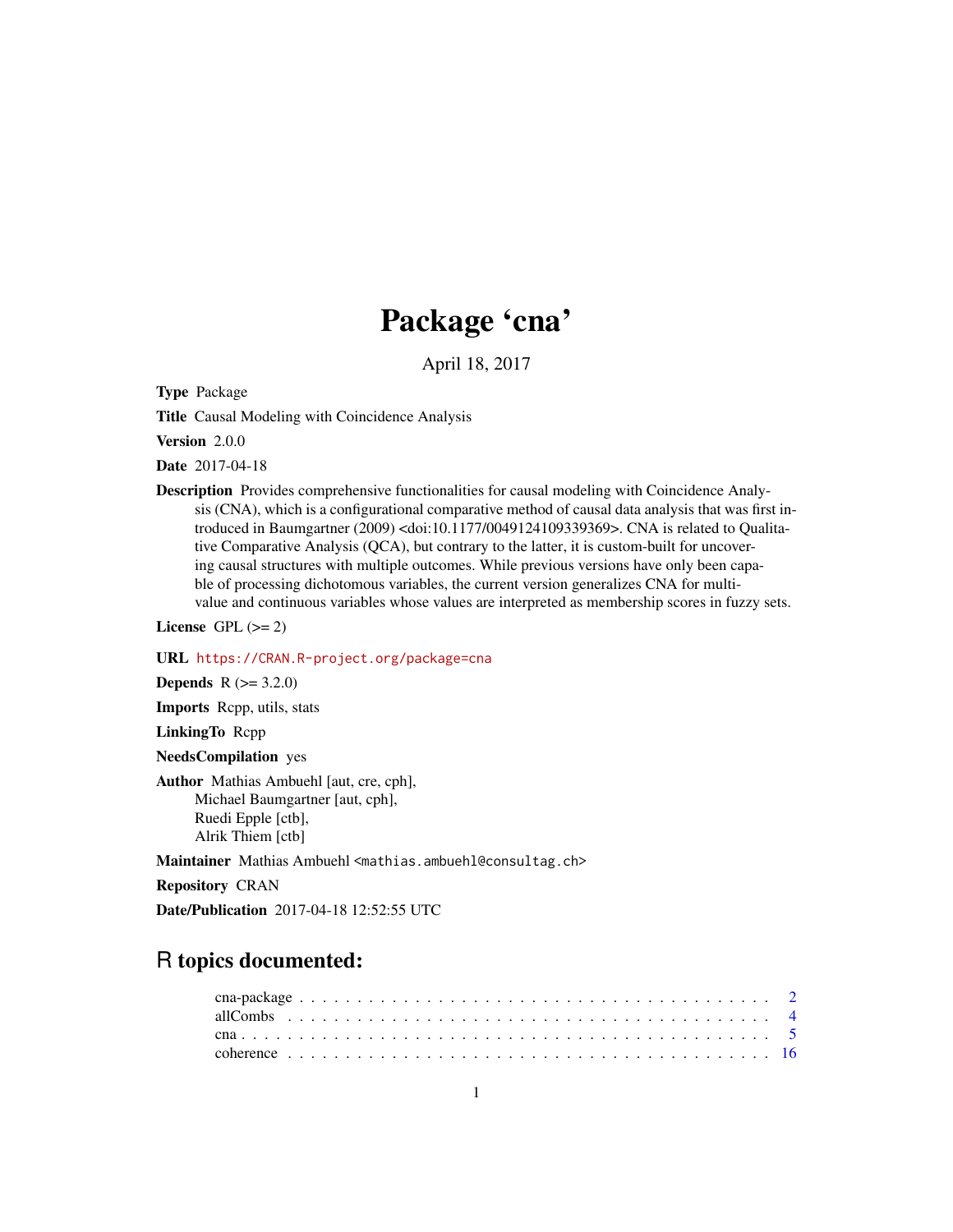<span id="page-1-0"></span>

| Index |           | 43 |
|-------|-----------|----|
|       |           |    |
|       |           |    |
|       |           |    |
|       |           |    |
|       |           |    |
|       |           |    |
|       |           |    |
|       |           |    |
|       |           |    |
|       |           |    |
|       |           |    |
|       |           |    |
|       |           |    |
|       |           |    |
|       |           |    |
|       |           |    |
|       | condition |    |

cna-package *cna: A Package for Causal Modeling with Coincidence Analysis*

# **Description**

The cna package implements the method of *Coincidence Analysis* (CNA), which was first introduced in Baumgartner (2009a, 2009b, 2013). CNA is a configurational comparative method related to Qualitative Comparative Analysis (QCA) (Ragin 1987, 2008). Like QCA, CNA processes configurational data, i.e. data consisting of observed cases featuring different factor configurations, it focuses on causal complexity rather than on net effects, it searches for redundancy-free sufficient and necessary conditions of causally modeled outcomes, and it draws on the same regularity theoretic notion of causation as QCA, i.e. the notion e.g. developed by Mackie (1974). Contrary to QCA, however, CNA can treat any number of factors in an analyzed factor set as outcomes, and it does not generate causal models from the top down by first building maximal Boolean dependency structures and then gradually eliminating redundant elements (using Quine-McCluskey optimization; cf. Quine 1959, McCluskey 1965); rather, CNA—as implemented in this package—builds causal models from the bottom up by gradually combining single factors to complex dependency structures until pre-defined cutoffs of model fit are met, such that the resulting models are automatically redundancy-free. As a consequence of these differences, CNA can identify common-cause and causal-chain structures and it can avoid the task of redundancy elimination (which creates various problems for QCA). Moreover, the algorithm does not require an input identifying the endogenous factors; it can infer that from the data. Finally, data fragmentation (limited diversity) does not force CNA to resort to counterfactual additions to the data.

While previous versions of the cna package (cf. e.g. Baumgartner  $\&$  Thiem 2015) have only been capable of processing dichotomous variables/factors, this package version generalizes CNA for multi-value and continuous variables/factors whose values are interpreted as membership scores in fuzzy sets. Apart from making the whole inferential power of multi-value and fuzzy-set CNA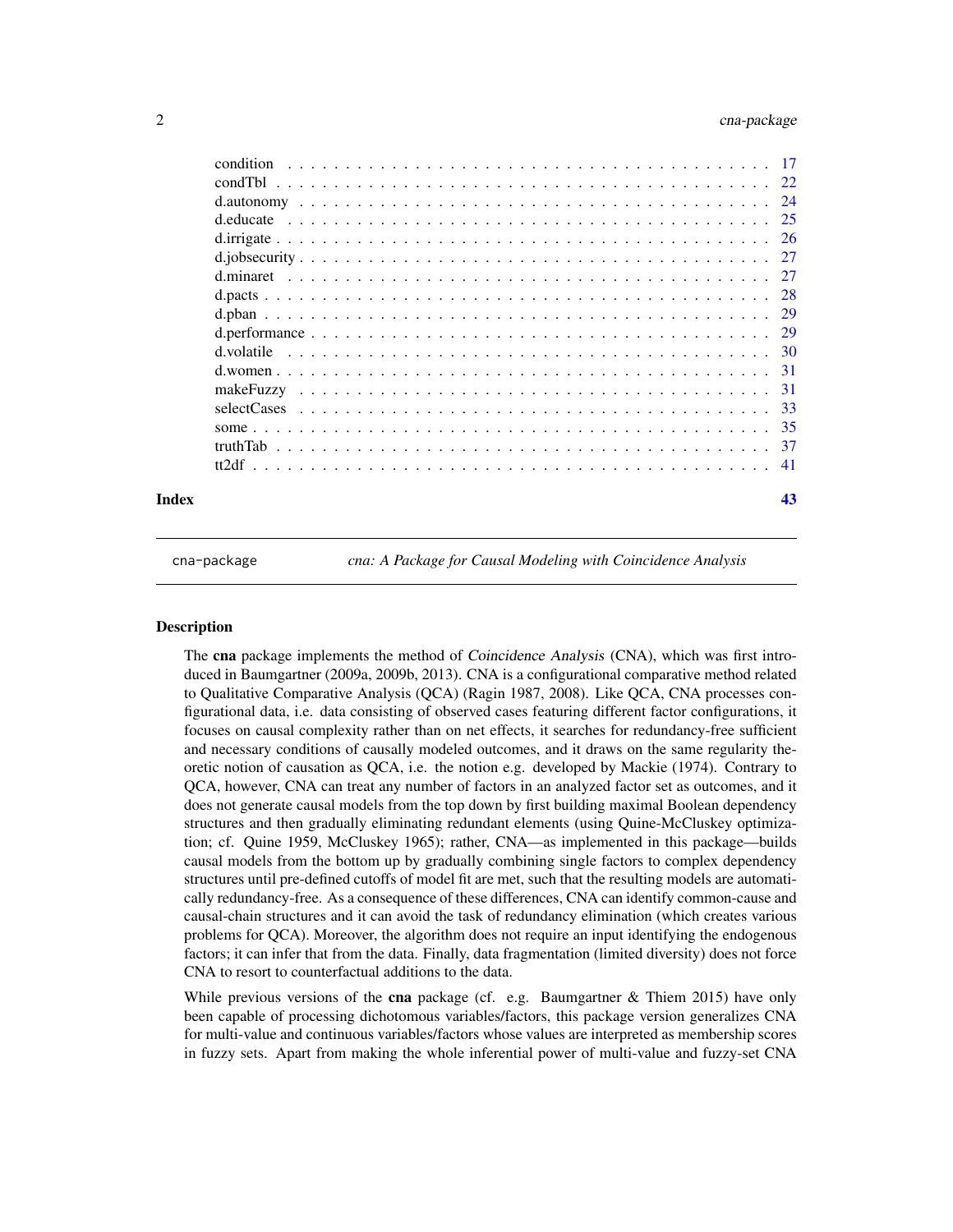# cna-package 3

available to end-users, the package also provides valuable functions designed for evaluating the method's correctness and completeness based on data simulations.

# Details

| Package: | cna        |
|----------|------------|
| Type:    | Package    |
| Version: | 2.0.0      |
| Date:    | 2017-04-18 |
| License: | $GPL (=2)$ |

# Author(s)

# Authors:

Mathias Ambuehl <mathias.ambuehl@consultag.ch>

Michael Baumgartner Department of Philosophy University of Geneva <michael.baumgartner@unige.ch>

Maintainer:

Mathias Ambuehl

# References

Baumgartner, Michael. 2009a. "Inferring Causal Complexity." *Sociological Methods & Research* 38(1):71-101.

Baumgartner, Michael. 2009b. "Uncovering Deterministic Causal Structures: A Boolean Approach." *Synthese* 170(1):71-96.

Baumgartner, Michael. 2013. "Detecting Causal Chains in Small-n Data." *Field Methods* 25 (1):3- 24.

Baumgartner, Michael, and Ruedi Epple. 2014. "A Coincidence Analysis of a Causal Chain: The Swiss Minaret Vote." *Sociological Methods & Research* 43(2):280-312.

Baumgartner, Michael and Alrik Thiem. 2015. "Identifying Complex Causal Dependencies in Configurational Data with Coincidence Analysis", *The R Journal* 7:176-184.

Mackie, John L. 1974. *The Cement of the Universe: A Study of Causation*. Oxford: Oxford University Press.

McCluskey, Edward J. 1965. *Introduction to the Theory of Switching Circuits*. Princeton: Princeton University Press.

Quine, Willard v. O. 1959. "On Cores and Prime Implicants of Truth Functions." *The American Mathematical Monthly* 66:755-760.

Ragin, Charles C. 1987. *The Comparative Method*. Berkeley: University of California Press.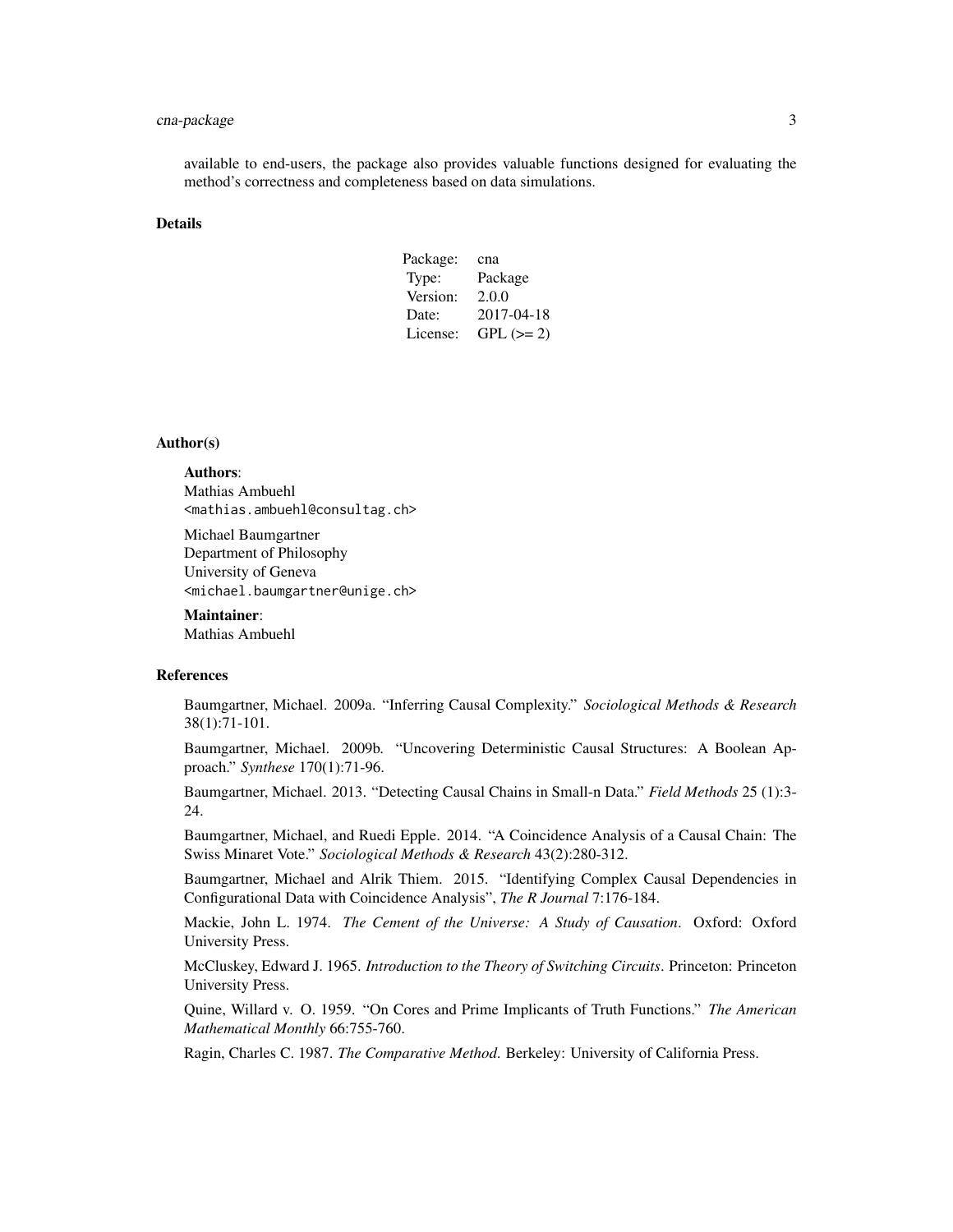<span id="page-3-0"></span>Ragin, Charles C. 2008. *Redesigning Social Inquiry: Fuzzy Sets and Beyond*. Chicago: University of Chicago Press.

<span id="page-3-1"></span>allCombs *Generate all possible value configurations of a given set of factors*

# **Description**

Generates a data frame of all possible value configurations of  $length(x)$  multi-valued factors, the first factor having  $x[1]$  values, the second  $x[2]$  values etc. The factors are labeled LETTERS[seq\_along(x)].

#### Usage

allCombs(x)

#### Arguments

x integer vector with values  $>0$ 

#### Details

In combination with selectCases and makeFuzzy, allCombs is useful for simulating data, which are needed for inverse search trials that assess the correctness of models output by cna. In a nutshell, allCombs generates the space of all logically possible configurations of the factors in an analyzed factor set, selectCases selects those configurations from this space that are compatible with a given data generating causal structure, and makeFuzzy introduces noise into that data.

# Value

A data frame.

# See Also

[selectCases](#page-32-1), [makeFuzzy](#page-30-1)

# Examples

```
# Generate all logically possible configurations of 5 dichotomous factors named "A", "B",
# "C", "D", and "E".
allCombs(c(2, 2, 2, 2, 2)) - 1# allCombs(c(2, 2, 2, 2, 2)) generates the value space for values 1 and 2, but as it is
# conventional to use values 0 and 1 for Boolean factors, 1 must be subtracted from
# every value output by allCombs(c(2, 2, 2, 2, 2)) to yield a Boolean data frame.
# Generate all logically possible configurations of 5 multi-value factors named "A", "B",
# "C", "D", and "E", such that A can take on 3 values \{1,2,3\}, B 4 values \{1,2,3,4\},
# C 3 values etc.
dat0 <- allCombs(c(3, 4, 3, 5, 3))
```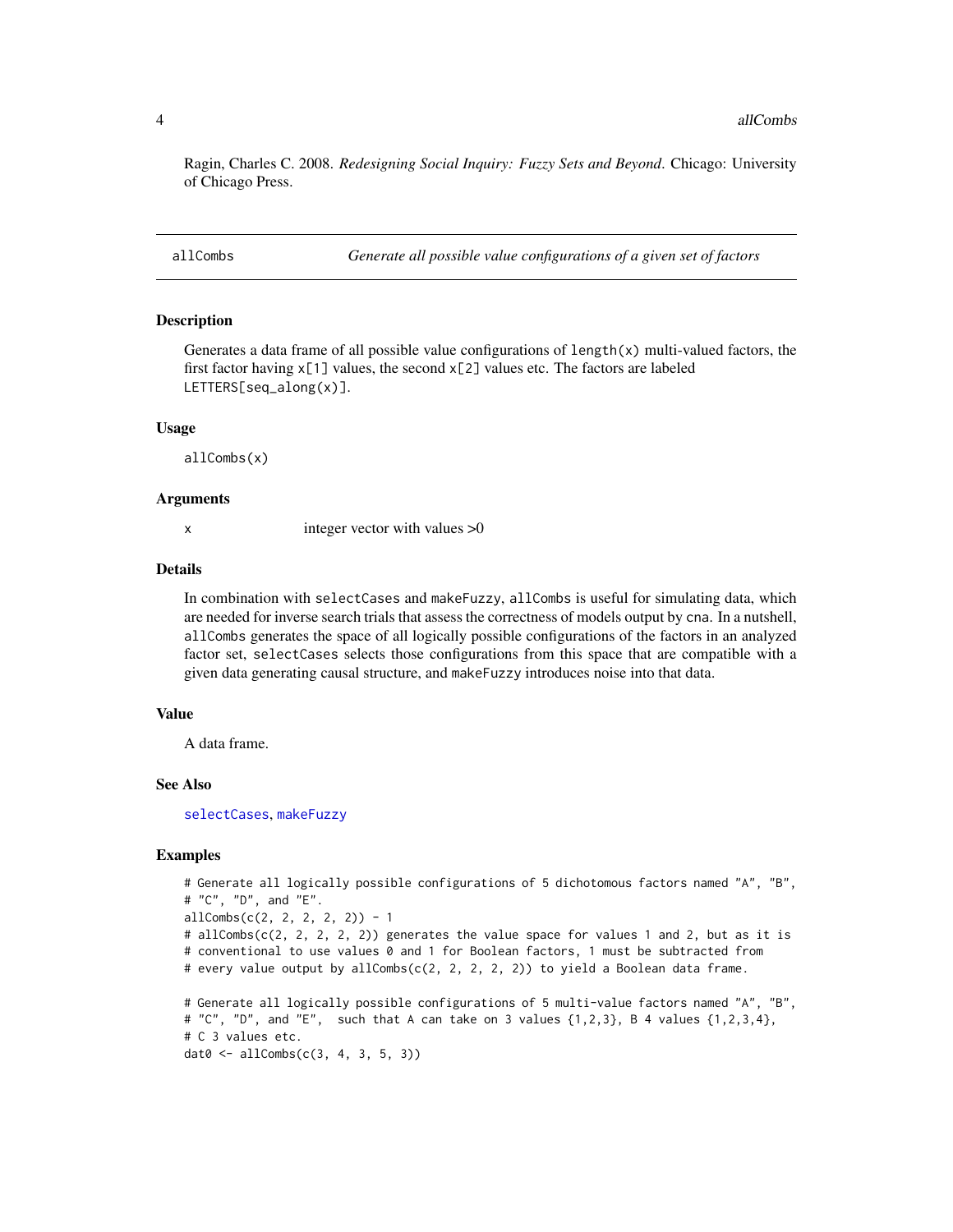```
head(dat0)
nrow(data) # = 3*4*3*5*3# Generate all configurations of 5 dichotomous factors that are compatible with the causal
# chain (A*b + a*B <-> C)*(C*d + c*D <-> E).
dat1 <- allCombs(c(2, 2, 2, 2, 2)) - 1
(dat2 <- selectCases("(A*b + a*B \iff C\ast C) * (C*d + c*D \iff E)", dat1))
# Generate all configurations of 5 multi-value factors that are compatible with the causal
# chain (A=2*B=1 + A=3*B=3 <-> C=1)*(C=1*D=2 + C=4*D=4 <-> E=3).
dat1 <- allCombs(c(3, 3, 4, 4, 3))
dat2 <- selectCases("(A=2*B=1 + A=3*B=3 <-> C=1)*(C=1*D=2 + C=4*D=4 <-> E=3)", dat1,
                    type = "mv")
nrow(dat1)
nrow(dat2)
# Generate all configurations of 5 fuzzy-set factors that are compatible with the causal
# structure A*b + C*D \le b = \ge E, such that con = .8 and cov = .8.
dat1 <- allCombs(c(2, 2, 2, 2, 2)) - 1
dat2 <- makeFuzzy(dat1, fuzzvalues = seq(0, 0.45, 0.01))
(data < - selectCase1("A*b + C*D &lt;-&gt; E", con = .8, cov = .8, dat2))# Inverse search for the data generating causal structure A*b + a*B + C*D <-> E from
# fuzzy-set data with non-perfect consistency and coverage scores.
dat1 <- allCombs(c(2, 2, 2, 2, 2)) - 1
dat2 <- makeFuzzy(dat1, fuzzvalues = 0:4/10)
set.seed(2)
dat3 <- selectCases1("A*b + a*B + C*D <-> E", con = .8, cov = .8, dat2)
fscna(dat3, ordering = list("E"), strict = TRUE, con = .8, cov = .8)
```
<span id="page-4-1"></span>

# cna *Perform Coincidence Analysis*

# Description

The cna function performs Coincidence Analysis to identify atomic solution formulas (asf) consisting of minimally necessary disjunctions of minimally sufficient conditions of all outcomes in the data and combines the recovered asf to complex solution formulas (csf) representing multi-outcome structures, e.g. common-cause and/or causal-chain structures.

#### Usage

```
\text{cna}(x, \text{ type}, \text{ ordering} = \text{NULL}, \text{ strict} = \text{FALSE}, \text{ con} = 1, \text{ cov} = 1, \text{ con}.\text{msc} = \text{con},notcols = NULL, rm.const.factors = TRUE, rm.dup.factors = TRUE,
     maxstep = c(3, 3, 9), only.minimal.msc = TRUE, maxSol = 1e6,
     suff-only = FALSE, what = "mac",cutoff = 0.5, border = c("down", "up", "drop"))cscna(...)
mvcna(...)
```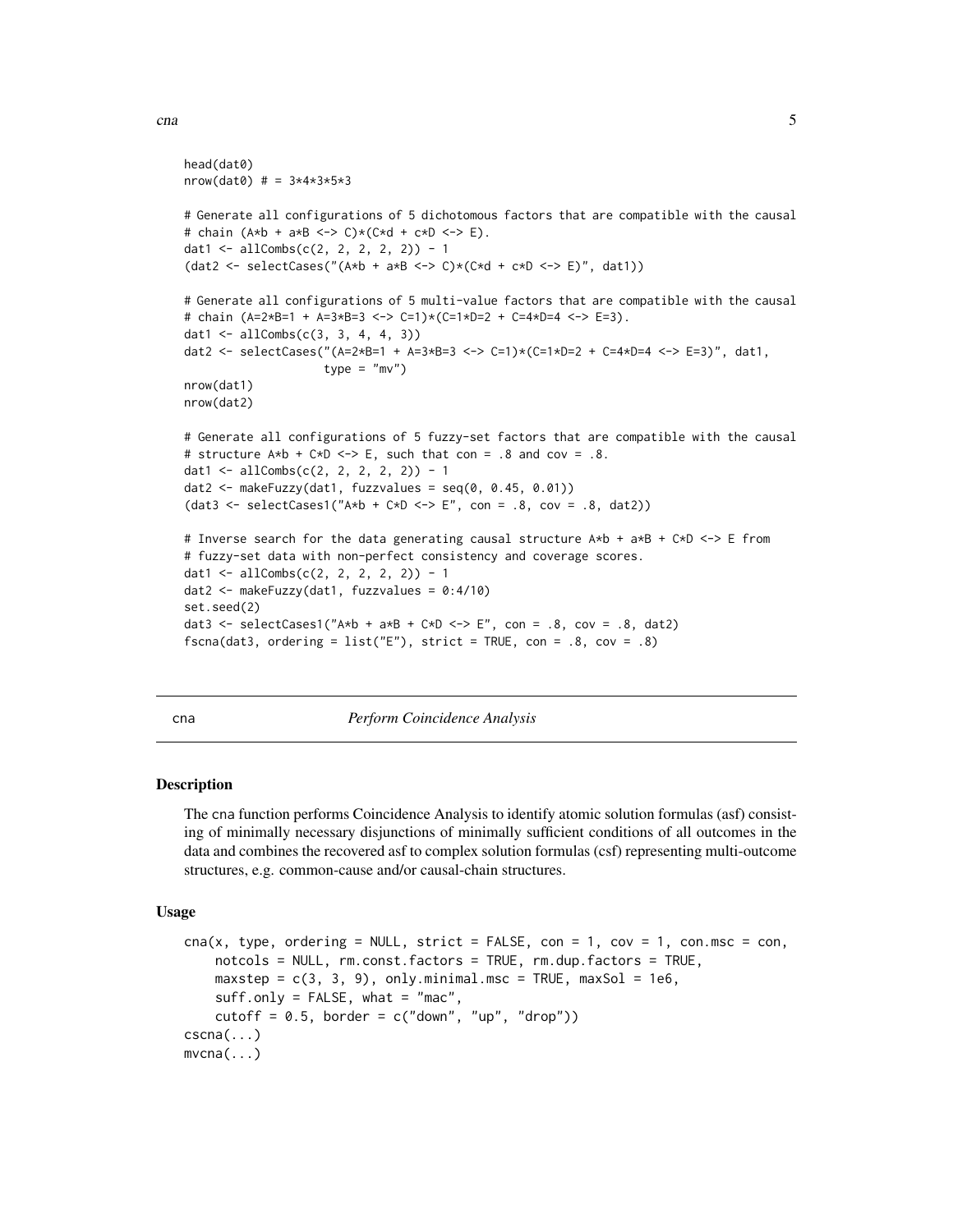```
fscna(...)
## S3 method for class 'cna'
print(x, what = x$what, digits = 3, nsolutions = 5,
```
show.cases =  $NULL, ...)$ 

# Arguments

| x                | A data frame or an object of class "truthTab" (as output by truthTab).                                                                                                                                                                                                                                                                                                                                                     |
|------------------|----------------------------------------------------------------------------------------------------------------------------------------------------------------------------------------------------------------------------------------------------------------------------------------------------------------------------------------------------------------------------------------------------------------------------|
| type             | A character vector specifying the type of x: "cs" (crisp-set), "mv" (multi-value),<br>or "fs" (fuzzy-set).                                                                                                                                                                                                                                                                                                                 |
| ordering         | A list of character vectors specifying the causal ordering of the factors in x.                                                                                                                                                                                                                                                                                                                                            |
| strict           | Logical; if TRUE, factors on the same level of the causal ordering are not potential<br>causes of each other; if FALSE, factors on the same level are potential causes of<br>each other.                                                                                                                                                                                                                                   |
| con              | Numeric scalar between 0 and 1 to set the minimum consistency threshold ev-<br>ery minimally sufficient condition (msc), atomic solution formula (asf), and<br>complex solution formula (csf) must satisfy. (See also the argument con.msc<br>below).                                                                                                                                                                      |
| COV              | Numeric scalar between 0 and 1 to set the minimum coverage threshold every<br>asf and csf must satisfy.                                                                                                                                                                                                                                                                                                                    |
| con.msc          | Numeric scalar between 0 and 1 to set the minimum consistency threshold every<br>msc must satisfy. Allows for imposing a consistency threshold on msc that<br>differs from the value con imposes on asf and csf. Defaults to con.                                                                                                                                                                                          |
| maxstep          | Vector of three integers; the first specifies the maximum number of conjuncts in<br>each disjunct of an asf, the second specifies the maximum number of disjuncts<br>in an asf, the third specifies the maximum <i>complexity</i> of an asf. The complexity<br>of an asf is an integer defined to be the sum of the number of conjuncts in all of<br>its disjuncts, i.e. the total number of exogenous factors in the asf. |
| only.minimal.msc |                                                                                                                                                                                                                                                                                                                                                                                                                            |
|                  | Logical; if TRUE (the default), only minimal conjunctions are retained as msc.<br>If FALSE, sufficient conditions are not required to be minimal, in which case the<br>number of msc will usually be much greater.                                                                                                                                                                                                         |
| maxSol           | Maximum number of asf calculated.                                                                                                                                                                                                                                                                                                                                                                                          |
| suff.only        | Logical; if TRUE, the function only searches for msc and does not search for asf<br>and csf.                                                                                                                                                                                                                                                                                                                               |
| notcols          | A character vector of factors to be negated in x. If notcols = $"all", all factors$<br>in x are negated.                                                                                                                                                                                                                                                                                                                   |
|                  | rm.const.factors, rm.dup.factors<br>Logical; if TRUE (default), factors with constant values are removed and all but<br>the first of a set of duplicated factors are removed. These parameters are passed<br>to truthTab.                                                                                                                                                                                                  |
| what             | A character vector specifying what to print; "t" for the truth table, "m" for msc,<br>"a" for asf, "c" for csf, and "all" for all.                                                                                                                                                                                                                                                                                         |

<span id="page-5-0"></span>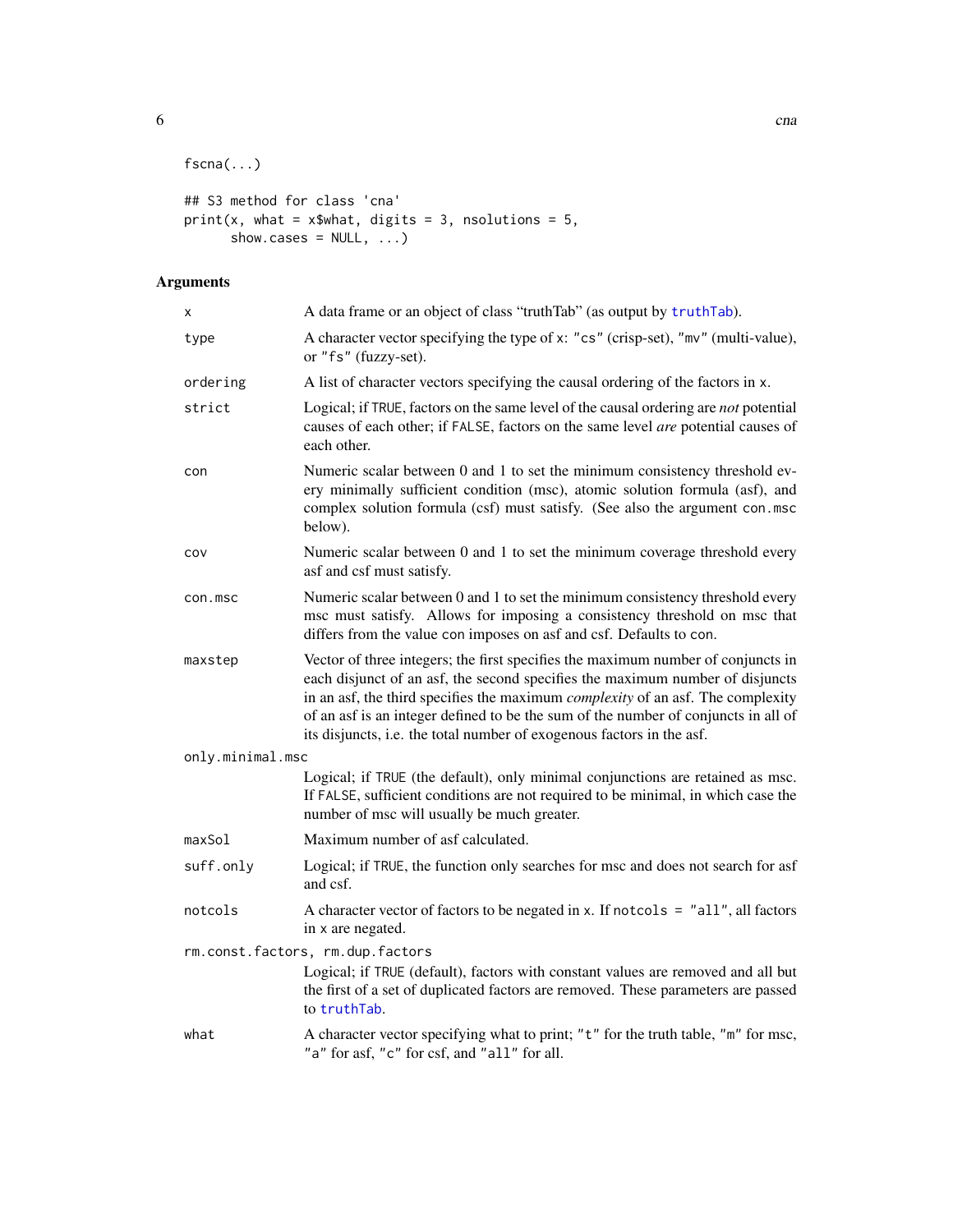<span id="page-6-0"></span>

| cutoff     | Minimum membership score required for a factor to count as instantiated in the<br>data and to be integrated in the analysis. Value in the unit interval $(0,1)$ . The<br>default cutoff is 0.5. Only meaningful if type="fs". |
|------------|-------------------------------------------------------------------------------------------------------------------------------------------------------------------------------------------------------------------------------|
| border     | A character vector specifying whether factors with membership scores equal to<br>cutoff are rounded up ("up"), rounded down ("down") or dropped from the<br>analysis ("drop"). Only meaningful if type="fs".                  |
| digits     | Number of digits to print in consistency and coverage scores.                                                                                                                                                                 |
| nsolutions | Maximum number of msc, asf, and csf to print. Alternatively, nsolutions="all"<br>will print all solutions.                                                                                                                    |
| show.cases | Logical; if TRUE, the truthTab's attribute "cases" is printed. See print. truthTab                                                                                                                                            |
| $\cdot$    | In cscna, mvcna, fscna: any formal argument of cna except type. In print.cna:<br>arguments passed to other print-methods.                                                                                                     |

# Details

The first input x of the cna function is a data frame or an object of class "truthTab" as issued by [truthTab](#page-36-1). To ensure that no misinterpretations of issued asf and csf can occur, users are advised to use only upper case letters as factor (column) names. Column names may contain numbers, but the first sign in a column name must be a letter.

cna must be told what type of data x contains, unless x is a truthTab. In the latter case, the type of x is already defined. Data that feature factors taking values 1 or 0 only are called *crisp-set*, in which case the type argument takes its default value "cs". If the data contain at least one factor that takes more than two values, e.g. {1,2,3}, the data count as *multi-value*, which is indicated by type = "mv". Data featuring at least one factor taking real values from the interval  $[0,1]$  count as *fuzzy-set*, which is specified by type = "fs". Note that data comprising both multi-value and fuzzyset factors cannot be meaningfully modeled causally. Such data must be properly calibrated prior to processing it with cna. To abbreviate the specification of the data type using the type argument, the functions cscna(x, ...), mvcna(x, ...), and fscna(x, ...) are available as shorthands for cna(x, type = "cs", ...), cna(x, type = "mv", ...), and cna(x, type = "fs", ...), respectively.

A data frame or truth table x with a corresponding type specification is the only mandatory input of the cna function. If no causal ordering is provided (see below), cna tests for all factors in x whether they can be modeled as outcomes. This is done by, first, searching all minimally sufficient conditions (msc) that meet the threshold given by con.msc (resp. con, if con.msc = con) for each factor in x. Then, cna disjunctively combines these msc to minimally necessary conditions that meet the threshold given by cov such that the whole disjunction meets the threshold given by con. The resulting expressions are the atomic solution formulas (asf) for every factor that can be modeled as outcome. The default value for con.msc, con, and cov is 1.

[Consistency and coverage measures have originally been introduced by Ragin (2006) for QCA. Informally put, consistency reproduces the degree to which the behavior of an outcome obeys a corresponding sufficiency or necessity relationship or a whole causal model, whereas coverage reproduces the degree to which a sufficiency or necessity relationship or a whole model accounts for the behavior of the corresponding outcome. As the implication operator underlying the notions of sufficiency and necessity is defined differently in classical and in fuzzy logic, the two measures are defined differently for crisp-set and multi-value data, on the one hand, and fuzzy-set data, on the other. For details cf. Ragin (2006).]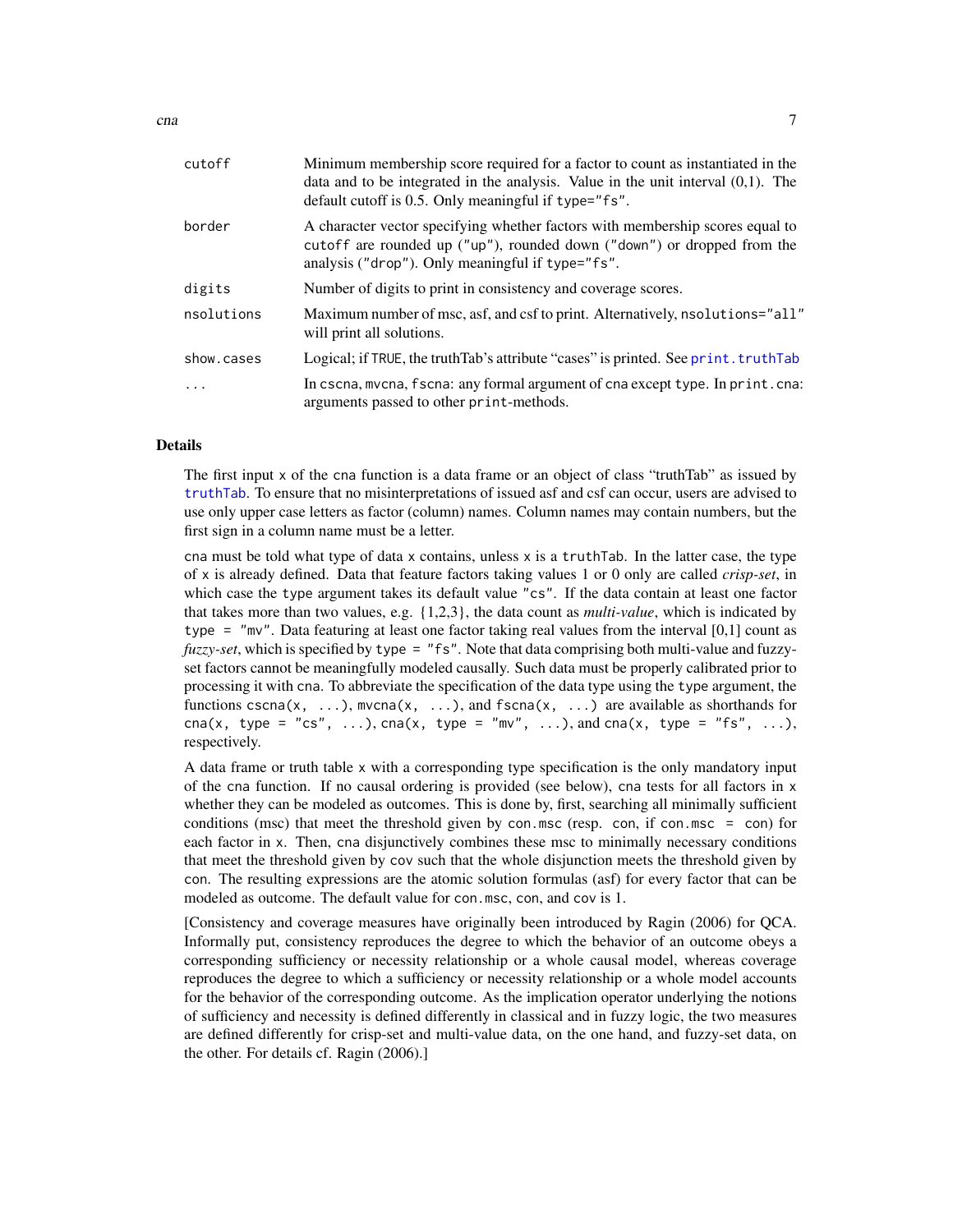<span id="page-7-0"></span>cna builds msc and asf *from the bottom up*. That is, in a first step, cna checks whether single factors A, B, C, etc., whose membership scores meet cutoff in at least one case, are sufficient for an outcome (where a factor counts as sufficient iff it meets the threshold given by con.msc). Next, conjuncts of two factors  $A*B$ ,  $A*C$ ,  $B*C$  etc., whose membership scores meet cutoff in at least one case, are tested for sufficiency. Then, conjuncts of three factors, and so on. Whenever a conjunction of factors (or a single factor) is found to be sufficient, all supersets of that conjunction contain redundancies and are, thus, not considered for the further analysis. The result of that first phase is a set of msc for every outcome. To recover certain target structures in cases of noisy data, it may be useful to allow cna to also consider sufficient conditions for further analysis that are not strictly speaking minimal. This can be accomplished by setting only.minimal.msc to FALSE. A concrete example illustrating the purpose of only.minimal.msc is provided in the example section below.

In the next phase, minimally necessary disjunctions are built for each outcome by first testing whether single msc are necessary, then disjunctions of two msc, then of three, etc (where a disjunction of msc counts as necessary iff it meets the threshold given by cov). Whenever a disjunction of msc (or a single msc) is found to be necessary, all supersets of that disjunction contain redundancies and are, thus, excluded from the further analysis. Finally, all and only those disjunctions of msc that meet both cov and con are issued as redundancy-free asf.

As the combinatorial search space for asf is potentially too large to be exhaustively scanned in reasonable time, the argument maxstep allows for setting an upper bound for the complexity of the generated asf. maxstep takes a vector of three integers  $c(i, j, k)$  as input, entailing that the generated asf have maximally j disjuncts with maximally i conjuncts each and a total of maximally k factors (k is the maximal complexity). The default is maxstep =  $c(3,3,9)$ .

Note that the default con and cov thresholds of 1 will often not yield any asf because real-life data tend to feature noise due to uncontrolled background influences. In such cases, users should gradually lower con and cov (e.g. in steps of 0.05) until cna finds solution formulas—for the aim of a CNA is to find solutions with the highest possible consistency and coverage scores. con and cov should only be lowered below 0.75 with great caution. If thresholds of 0.75 do not result in solutions, the corresponding data feature such a high degree of noise that there is a severe risk of causal fallacies.

If cna finds asf, it combines them to complex solution formulas (csf). Asf with identical outcomes are not combined, for they do not represent a complex causal structure but model ambiguities with respect to one outcome. Asf with different outcomes can be concatenated to csf using two different signs: "\*" and ",". If asf1 and asf2 have at least one factor in common, they are combined to "asf1 \* asf2"; if they have no common factor, they are combined to "asf1, asf2". That is, csf with "\*" as main operator represent *cohering* complex causal structures and the degree of coherence in the analyzed data is issued as coherence score (cf. [coherence](#page-15-1)). Csf with "," as main operator represent *non-cohering* structures. For instance, the two asf  $(D + U \le D)$  and  $(G + L \le D)$  can be combined to the cohering csf "(D + U <-> L) \* (G + L <-> E)", which represents a causal chain from D + U via L to E, whereas  $(D + U \le D L)$  and  $(G + F \le D E)$  yield the non-cohering csf " $(D + U \le D L)$ ,  $(G + F \leq D)$ ".

cna does not need to be told which factor(s) are endogenous, it can infer that from the data. Still, when prior causal knowledge about an investigated process is available, cna can be prohibited from treating certain factors as potential causes of other factors by means of the argument ordering. If specified, that argument defines a causal ordering for the factors in x. For example, ordering = list(c("A", "B"), "C") determines that C is causally located *after* A and B, meaning that C is *not* a potential cause of A and B. In consequence, cna only checks whether A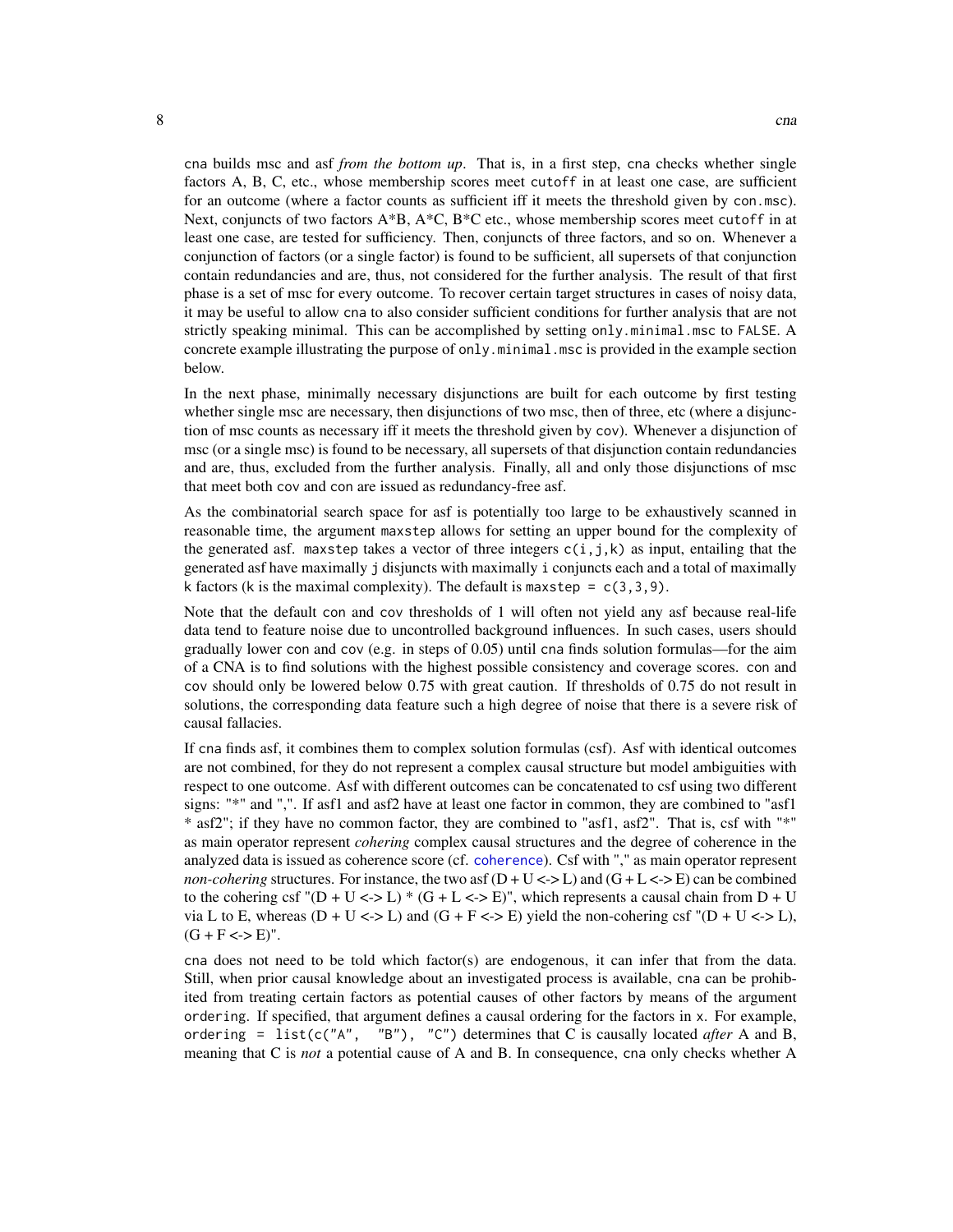and B can be modeled as causes of C; the test for a causal dependency in the other direction is skipped. If the argument ordering is not specified or if it is given the NULL value (which is the argument's default value), cna searches for dependencies between all factors in x. An ordering does not need to explicitly mention all factors in an analyzed data frame. If only a subset of the factors are included in the ordering, the non-included factors are entailed to be causally before the included ones. Hence, ordering =  $list("C")$ , for instance, means that C is causally located after all other factors in the data, meaning that C is the ultimate outcome of the structure under scrutiny.

The argument strict determines whether the elements of one level in an ordering can be causally related or not. For example, if ordering = list(c("A", "B"), "C") and strict = TRUE, then A and B—which are on the same level of the ordering—are excluded to be causally related and cna skips corresponding tests. By contrast, if ordering = list( $c("A", "B")$ , "C") and strict = FALSE, then cna also searches for dependencies among A and B. The default is strict = FALSE. If the user knows prior to the analysis that the data contains exactly one endogenous factor E and that the remaining exogenous factors are mutually causally independent, the appropriate function call should feature cna(..., ordering = list("E"), strict = TRUE,...).

The argument notcols is used to calculate asf and csf for negated factors (negative outcomes) in data of type "cs" and "fs" (in data of type "mv" notcols has no meaningful interpretation and, correspondingly, issues an error message). If notcols = "all", all factors in x are negated, i.e. their membership scores i are replaced by 1-i. If notcols is given a character vector of factors in x, only the factors in that vector are negated. For example, notcols =  $c("A", "B")$  determines that only factors A and B are negated. The default is no negations, i.e. notcols = NULL.

suff.only is applicable in cases of very ambiguous solutions. It may happen that x can be modeled in terms of so many asf and csf that cna does not terminate in reasonable time. In such a case, suff.only = TRUE forces cna to stop the analysis after the identification of msc, which will normally yield results even in cases of extreme solution ambiguities. In that manner, it is possible to shed at least some light on the dependencies among the factors in x, in spite of an incomputable solution space.

rm.const.factors and rm.dup.factors are used to determine the handling of constant factors, i.e. factors with constant values in all cases (rows) listed in x, and of duplicated factors, i.e. factors that take identical value distributions in all cases in x. If rm.const.factors = TRUE, which is the default value, constant factors are removed from the data prior to the analysis, and if rm.dup.factors = TRUE (the default) all but the first of a set of duplicated factors are removed. From the perspective of configurational causal modeling, factors with constant values in all cases can neither be modeled as causes nor as outcomes; therefore, they can be removed prior to the analysis. Factors that take identical values in all cases cannot be distinguished configurationally, meaning they are one and the same factor as far as configurational causal modeling is concerned. Therefore, only one factor of a set of duplicated factors is standardly retained by cna.

The argument what can be specified both for the cna and the print function. It regulates what elements of the output of cna are printed. If what is given the value "t", the truth table is printed; if it is given an "m", the msc are printed; if it is given an "a", the asf are printed; if it is given a "c", the csf are printed. what = "all" or what = "tmac" determine that the full output is printed. Note that what has no effect on the computations that will be performed when executing cna; it only determines how the result will be printed.

The default output of cna is what = "mac". It first returns the implemented ordering. Second, it lists all recovered msc for all potential outcomes in x along with their consistency and coverage scores as well as a measure for their complexity. Third, the asf and, fourth, the csf are reported.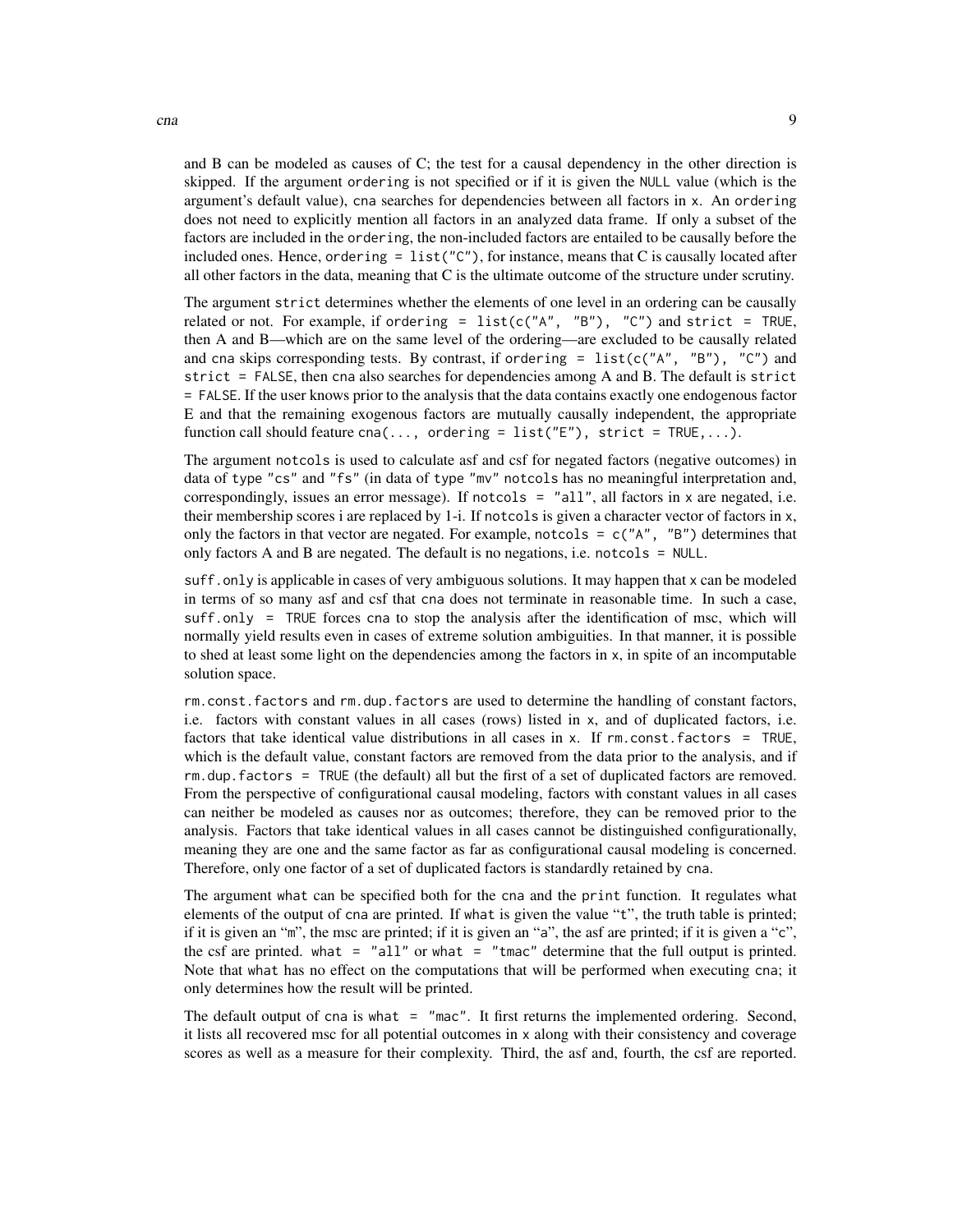In addition to consistency, coverage and complexity, csf are returned with coherence scores (cf. [coherence](#page-15-1)). If csf are the same as asf, this is indicated by "Same as asf".

cna only includes factor configurations in the analysis that are actually instantiated in the data. The argument cutoff determines the minimum membership score required for a factor or a combination of factors to count as instantiated. It takes values in the unit interval  $(0,1)$  with a default of 0.5. border specifies whether factor combinations with membership scores equal to cutoff are rounded up (border = "up"), rounded down (border = "down"), which is the default, or dropped from the analysis (border =  $"drop"$ ).

The arguments digits, nsolutions, and show.cases apply to the print function, which takes an object of class "cna" as first input. digits determines how many digits of consistency, coverage, and coherence scores are printed, while nsolutions fixes the number of conditions and solutions to print. nsolutions applies separately to minimally sufficient conditions, atomic solution formulas, and complex solution formulas. nsolutions = "all" recovers all minimally sufficient conditions, atomic and complex solution formulas. show.cases is applicable if the what argument is given the value "t". In that case, show.cases = TRUE yields a truth table featuring a "cases" column, which assigns cases to configurations.

#### Value

cna returns an object of class "cna", which amounts to a list with the following components:

|               | call: the executed function call                                                                  |
|---------------|---------------------------------------------------------------------------------------------------|
| X:            | the processed data frame or truth table                                                           |
|               | ordering: the implemented ordering                                                                |
| truthTab:     | the object of class "truth Tab", as input to cna                                                  |
| truthTab_out: | the object of class "truthTab", after modification according to not cols                          |
|               | solution: the solution object, which itself is composed of lists exhibiting msc, asf, and csf for |
|               | all factors in x                                                                                  |
| what:         | the values given to the what argument                                                             |

# Contributors

Epple, Ruedi: development, testing Thiem, Alrik: testing

# Note

In the first example described below (in *Examples*), the two resulting complex solution formulas represent a common cause structure and a causal chain, respectively. The common cause structure is graphically depicted in figure (a) below, the causal chain in figure (b).

<span id="page-9-0"></span>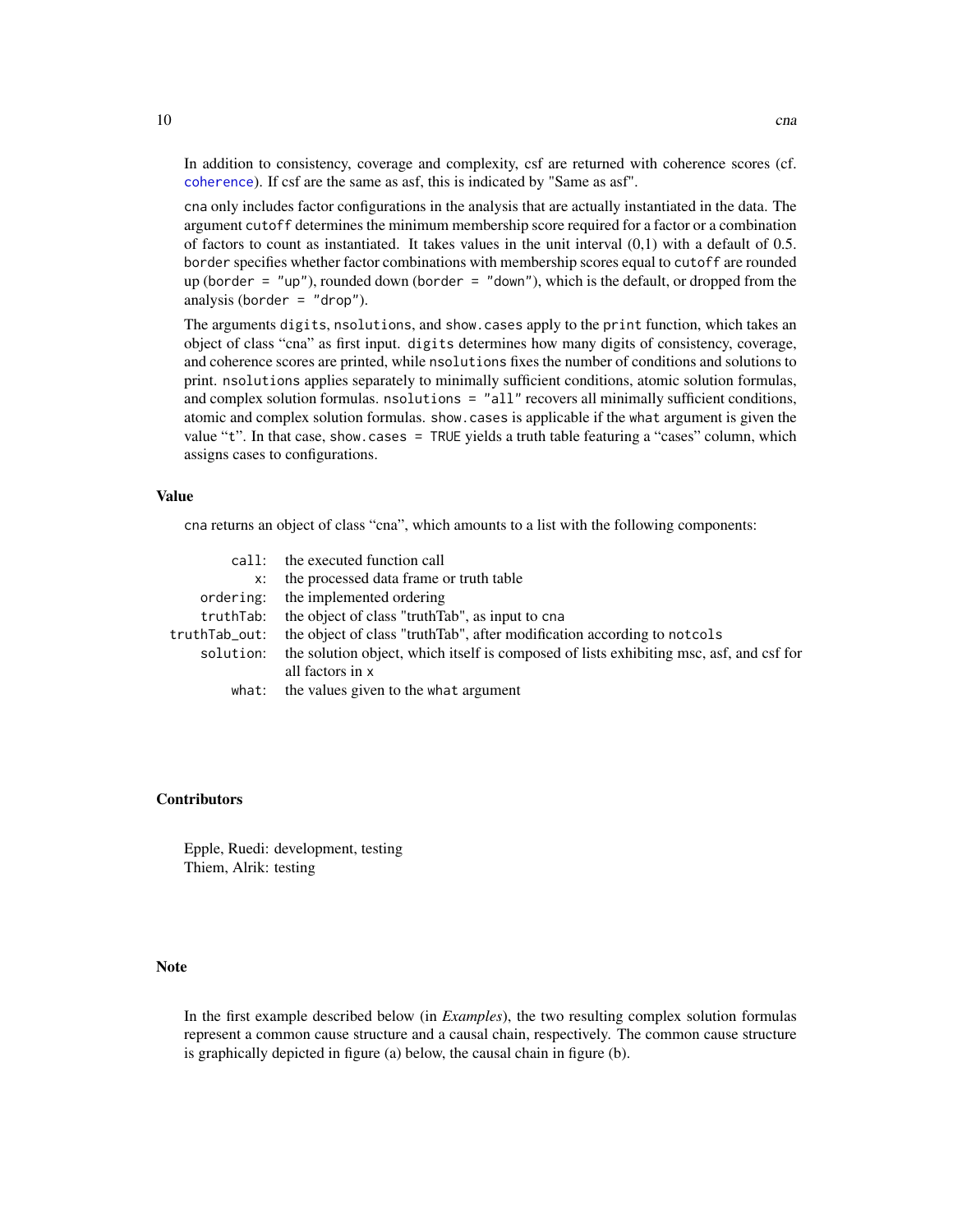

<span id="page-10-0"></span>

# References

Basurto, Xavier. 2013. "Linking Multi-Level Governance to Local Common-Pool Resource Theory using Fuzzy-Set Qualitative Comparative Analysis: Insights from Twenty Years of Biodiversity Conservation in Costa Rica." *Global Environmental Change* 23(3):573-87.

Baumgartner, Michael. 2009a. "Inferring Causal Complexity." *Sociological Methods & Research* 38(1):71-101.

Baumgartner, Michael. 2009b. "Uncovering Deterministic Causal Structures: A Boolean Approach." *Synthese* 170(1):71-96.

Hartmann, Christof, and Joerg Kemmerzell. 2010. "Understanding Variations in Party Bans in Africa." *Democratization* 17(4):642-65. DOI: 10.1080/13510347.2010.491189.

Krook, Mona Lena. 2010. "Women's Representation in Parliament: A Qualitative Comparative Analysis." *Political Studies* 58(5):886-908.

Ragin, Charles C. 2006. "Set Relations in Social Research: Evaluating Their Consistency and Coverage". *Political Analysis* 14(3):291-310.

Wollebaek, Dag. 2010. "Volatility and Growth in Populations of Rural Associations." *Rural Sociology* 75:144-166.

#### See Also

[truthTab](#page-36-1), [condition](#page-16-1), [condTbl](#page-21-1), [selectCases](#page-32-1), [makeFuzzy](#page-30-1), [some](#page-34-1), [coherence](#page-15-1), [d.educate](#page-24-1), [d.women](#page-30-2), [d.pban](#page-28-1), [d.autonomy](#page-23-1)

# Examples

```
# Ideal crisp-set data from Baumgartner (2009a) on education levels in western democracies
#---------------------------------------------------------------------------------------
# Load dataset.
data(d.educate)
```

```
# Exhaustive CNA without constraints on the search space; print complete solution without
# the truth table.
cna.educate <- cna(d.educate)
cna.educate
```

```
# The two resulting complex solution formulas represent a common cause structure
# and a causal chain, respectively. The common cause structure is graphically depicted
# in (Note, figure (a)), the causal chain in (Note, figure (b)).
```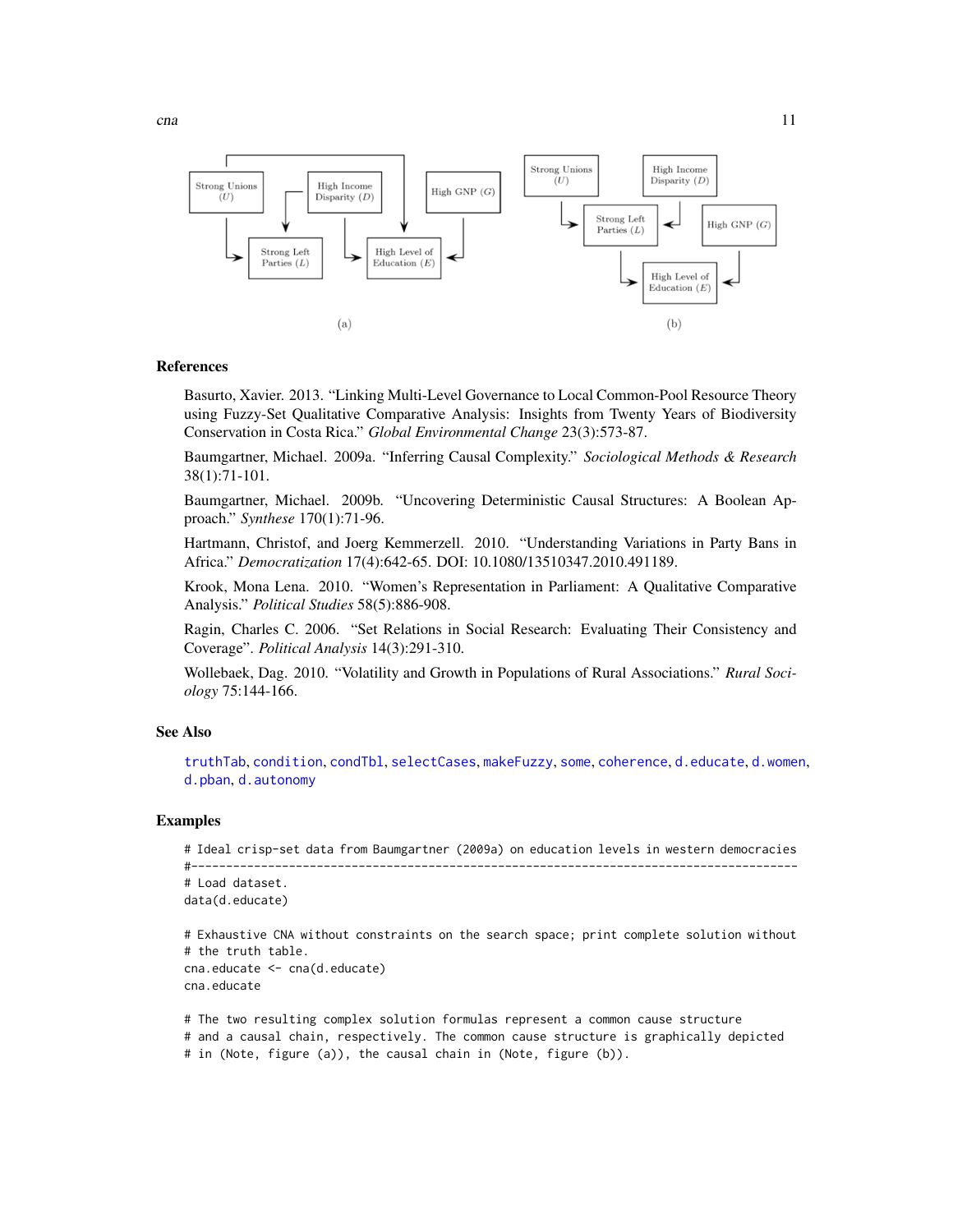```
# Print only complex solution formulas.
print(cna.educate, what = "c")
# Print only atomic solution formulas.
print(\text{cna}.educate, what = "a")
# Print only minimally sufficient conditions.
print(\text{cna}.educate, what = "m")
# Print only the truth table.
print(\text{cna.educate}, \text{what} = "t")# CNA with negations of the factors E and L.
cna(d.educate, notcols = c("E", "L"))# CNA with negations of all factors.
cna(d.educate, notcols = "all")
# Crisp-set data from Krook (2010) on representation of women in western-democratic parliaments
# -------------------------------------------------------------------------------------------
# Load dataset.
data(d.women)
# This example shows that CNA can infer which factors are causes and which ones
# are effects from the data. Without being told which factor is the outcome,
# CNA reproduces the original QCA of Krook (2010).
cna(d.women, maxstep = c(3, 4, 9))# Highly ambiguous crisp-set data from Wollebaek (2010) on very high volatility of
# grassroots associations in Norway
#---------------------------------------------------------------------------------
# Load dataset.
data(d.volatile)
# csCNA with ordering from Wollebaek (2010) [Beware: due to massive ambiguities, this analysis
# will take about 20 seconds to compute.]
cna(d.volatile, ordering = list("VO2"), maxstep = c(6, 6, 16))
# Using suff.only, CNA can be forced to abandon the analysis after minimization of sufficient
# conditions. [This analysis terminates quickly.]
cna(d.volatile, ordering = list("VO2"), maxstep = c(6, 6, 16), suff.only = TRUE)
# Similarly, by using the default maxstep, CNA can be forced to only search for asf and csf
# with reduced complexity. [This analysis also terminates quickly.]
cna(d.volatile, ordering = list("VO2"))
# Multi-value data from Hartmann & Kemmerzell (2010) on party bans in Africa
# ---------------------------------------------------------------------------
# Load dataset.
```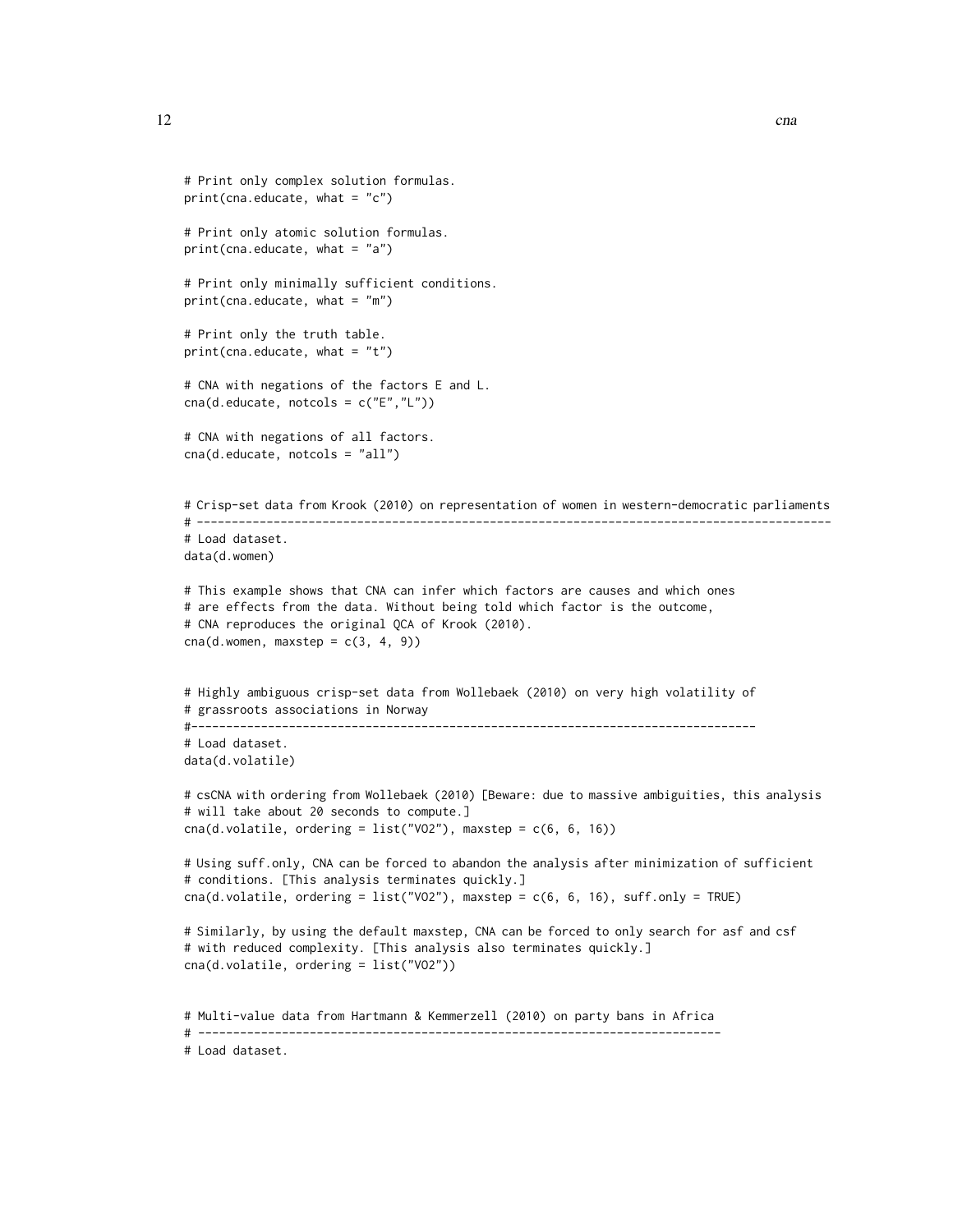data(d.pban)

```
# mvCNA with causal ordering that corresponds to the ordering in Hartmann & Kemmerzell
# (2010); coverage cutoff at 0.95 (consistency cutoff at 1), maxstep at (6, 6, 10).
cna.pban <- mvcna(d.pban, ordering = list(c("C","F","T","V"),"PB"), cov = 0.95,
                 maxstep = c(6, 6, 10)cna.pban
# The previous function call yields a total of 14 asf and csf, only 5 of which are
# printed in the default output. Here is how to extract all 14 asf and csf.
asf(cna.pban)
csf(cna.pban)
# [Note that all of these 14 causal models reach considerably better consistency and
# coverage scores than the one model Hartmann & Kemmerzell (2010) present in their paper,
# which they generated using the TOSMANA software, version 1.3:
# T=0 + T=1 + C=2 + T=1*V=0 + T=2*V=0 <-> PB=1
mvcond("T=0 + T=1 + C=2 + T=1*V=0 + T=2*V=0 <-> PB = 1", d.pban)
# That is, not only does TOSMANA fail to recover model ambiguities in this case, it
# also issues a model whose fit is significantly below the models this data set would
# warrant.]
# Extract all minimally sufficient conditions.
msc(cna.pban)
# Alternatively, all msc, asf, and csf can be recovered by means of the nsolutions
# argument of the print function.
print(cna.pban, nsolutions = "all")
# Print the truth table with the "cases" column.
print(\text{cna}.pban, what = "t", show.cases = TRUE)# Build solution formulas with maximally 4 disjuncts.
mvcna(d.pban, ordering = list(c("C","F","T","V"),"PB"), cov = 0.95, maxstep = c(4, 4, 10))
# Only print 2 digits of consistency and coverage scores.
print(cna.pban, digits = 2)
# Build all but print only two msc for each factor and two asf and csf.
print(mvcna(d.pban, ordering = list(c("C","F","T","V"),"PB"), cov = 0.95,
      maxstep = c(6, 6, 10), nsolutions = 2)
# Lowering the consistency instead of the coverage threshold yields further models with
# excellent fit scores; print only asf.
mvcna(d.pban, ordering = list(c("C","F","T","V"),"PB"), con = .93, what = "a",
      maxstep = c(6, 6, 10)# Importing an ordering from prior causal knowledge is unnecessary for d.pban. PB
# is the only factor in that data that could possibly be an outcome.
mvcna(d.pban, cov = 0.95, maxstep = c(6, 6, 10))
```
 $cna$  and  $13$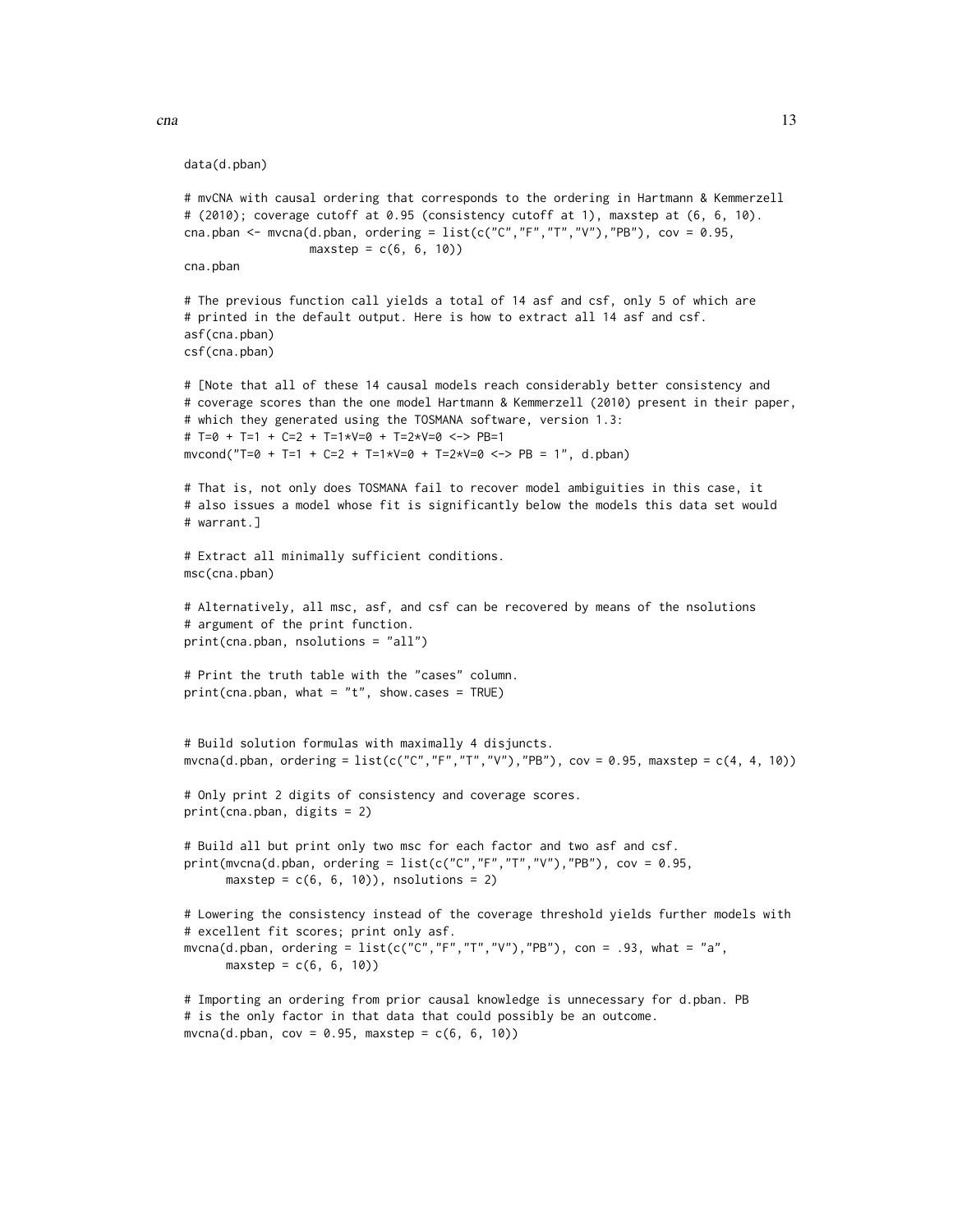```
# Fuzzy-set data from Basurto (2013) on autonomy of biodiversity institutions in Costa Rica
# ---------------------------------------------------------------------------------------
# Load dataset.
data(d.autonomy)
# Basurto investigates two outcomes: emergence of local autonomy and endurance thereof. The
# data for the first outcome is contained in rows 1-14 of d.autonomy, the data for the second
# outcome in rows 15-30. For each outcome, the author distinguishes between local ("EM",
# "SP", "CO"), national ("CI", "PO") and international ("RE", "CN", "DE") conditions. Here,
# we first apply fsCNA to replicate the analysis for the local conditions of the endurance of
# local autonomy.
dat1 <- d.autonomy[15:30, c("AU","EM","SP","CO")]
fscna(dat1, ordering = list("AU"), strict = TRUE, con=.9, cov=.9)
# The fsCNA model has significantly better consistency (and equal coverage) scores than the
# model presented by Basurto (p. 580): SP*EM + CO <-> AU, which he generated using the
# fs/QCA software.
fscond("SP*EM + CO <-> AU", dat1) # both EM and CO are redundant to account for AU
# If we allow for dependencies among the conditions by setting strict = FALSE, CNA reveals
# that SP is a common cause of both AU and EM:
fscna(dat1, ordering = list("AU"), strict = FALSE, con=.9, cov=.9)
# Here is the analysis for the international conditions of autonomy endurance, which
# yields the same model presented by Basurto (plus one model Basurto does not mention):
dat2 <- d.autonomy[15:30, c("AU","RE", "CN", "DE")]
fscna(dat2, ordering = list("AU"), con=.9, con.msc=.85, cov=.85)
# But there are other models that fare equally well.
fscna(dat2, ordering = list("AU"), con=.85, cov=.9)
# Finally, here is an analysis of the whole data set, showing that across the whole period
# 1986-2006, the best causal model of local autonomy (AU) renders that outcome dependent
# only on local direct spending (SP):
fscna(d.autonomy, ordering = list("AU"), strict = TRUE, con=.85, cov=.9,
     maxstep = c(5, 5, 11)# Inverse search trials to assess the correctness of cna
# ------------------------------------------------------
# 1. ideal mv data, i.e. perfect consistencies and coverages, without data fragmentation.
dat1 <- allCombs(c(4, 4, 4, 4, 4))dat2 <- selectCases("(A=1*B=2 + A=4*B=3 <-> C=1)*(C=4*D=1 + C=2*D=4 <-> E=4)", dat1,
                    type = "mv")
mvcna(dat2)
# with data fragmentation: only 100 of 472 observable configurations are actually
# observed. [Repeated runs will generate different data frames.]
dat1 <- allCombs(c(4, 4, 4, 4, 4))dat2 <- selectCases("(A=1*B=2 + A=4*B=3 <-> C=1)*(C=4*D=1 + C=2*D=4 <-> E=4)", dat1,
```
14 cna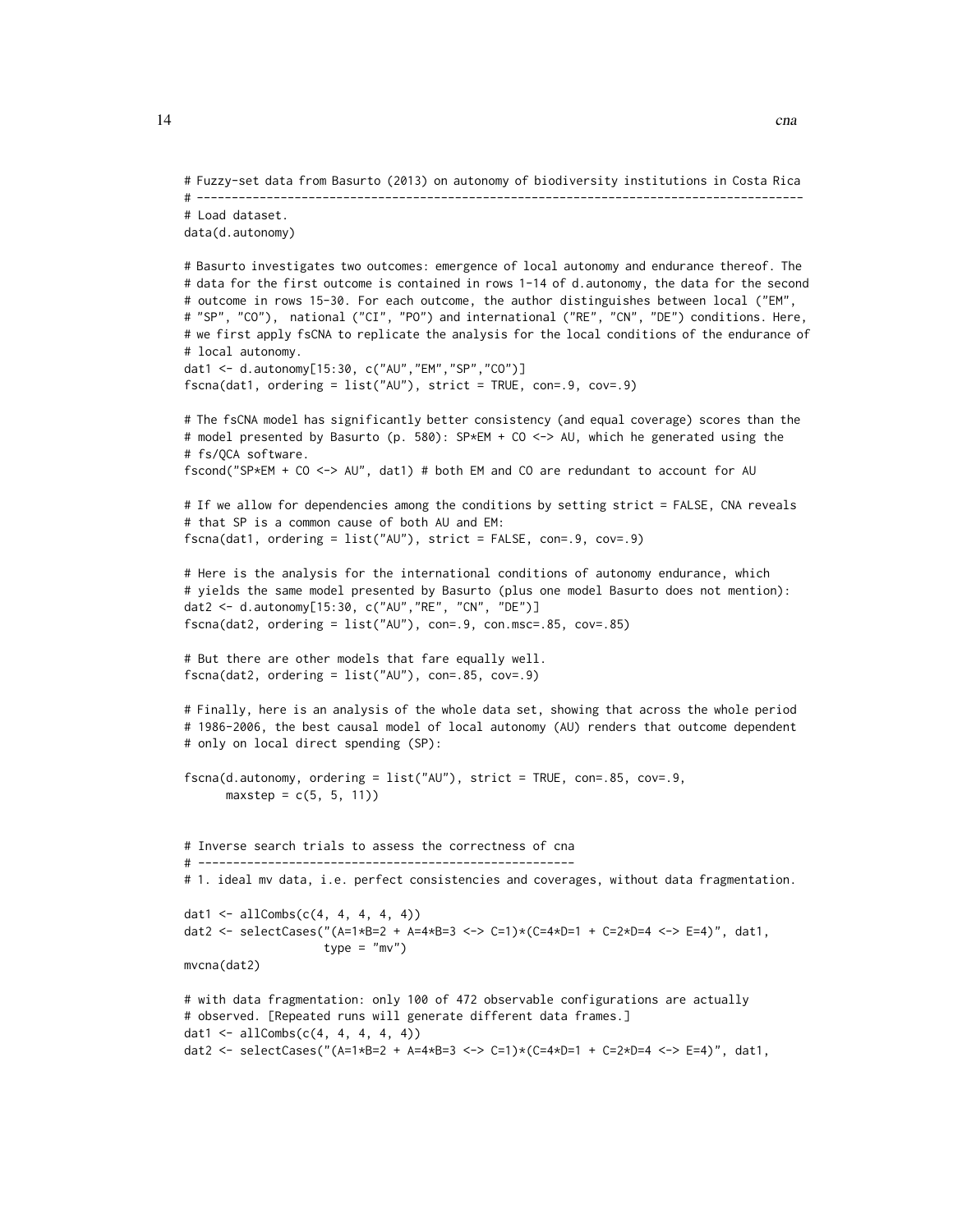```
type = "mv")
dat3 \le some(dat2, n= 100, replace = TRUE)
mvcna(dat3)
# 2. fs data with imperfect consistencies (con = 0.8) and coverages (cov = 0.8); about
# 150 cases (depending on the seed). [Repeated runs will generate different data frames.]
dat1 <- allCombs(c(2, 2, 2, 2, 2)) - 1
data \leftarrow some(truthTab(dat1), n = 200, replace = TRUE)
dat3 <- makeFuzzy(tt2df(dat2), fuzzvalues = seq(0, 0.45, 0.01))dat4 <- selectCases1("a*B + c*D + b*d <-> E", con=.8, cov=.8, type = "fs", dat3)
fscna(dat4, ordering = list("E"), strict = TRUE, con=.8, cov=.8)
# data fragmentation: only 80 of about 150 possible cases are actually observed.
# [Repeated runs will generate different data frames.]
dat1 <- allCombs(c(2, 2, 2, 2, 2)) - 1
dat2 \le some(truthTab(dat1), n = 200, replace = TRUE)
dat3 <- makeFuzzy(tt2df(dat2), fuzzvalues = seq(0, 0.45, 0.01))
dat4 <- selectCases1("a*B + c*D + b*d <-> E", con=.8, cov=.8, type = "fs", dat3)
dat5 \le some(dat4, n = 80, replace = TRUE)
fscna(dat5, ordering = list("E"), strict = TRUE, con=.8, cov=.8)
# Illustration of only.minimal.msc = FALSE
# ----------------------------------------
# Simulate noisy data on the causal structure "a*B*d + A*c*D <-> E"
set.seed(1324557857)
mydata \le allCombs(rep(2, 5)) - 1
dat <- makeFuzzy(mydata, fuzzvalues = seq(0, 0.5, 0.01))
dat <- tt2df(selectCases1("a*B*d + A*c*D <-> E", con=.8, cov=.8, dat))
# In dat, "a*B*d + A*c*D <-> E" has the following con and cov scores:
as.condTbl(fscond("a*B*d + A*c*D <-> E", dat))
# The standard algorithm of cna will, however, not find this structure with
# con=cov=0.8 because one of the disjuncts (a*B*d) does not meet the con
# threshold:
as.condTbl(fscond(c("a*B*d <-> E", "A*c*D <-> E"), dat))
fscna(dat, ordering=list("E"), strict=TRUE, con=.8, cov=.8)
# With the argument con.msc we can lower the con threshold for msc, but this does not
# recover "a*B*d + A*c*D <-> E" either:
cna2 <- fscna(dat, ordering=list("E"), strict=TRUE, con=.8, cov=.8, con.msc = 0.7)
cna2
msc(cna2)
# The reason is that "a*B -> E" and "c*D -> E" now also meet the con.msc threshold and,
# therefore, neither "a*B*d -> E" nor "A*c*D -> E" are contained in the msc---
# because of violated minimality. In a situation like this, lifting the minimality
# requirement via only.minimal.msc = FALSE allows cna to find the intended target:
fscna(dat, ordering=list("E"), strict=TRUE, con=.8, cov=.8, con.msc=.7,
      only.minimal.msc = FALSE)
```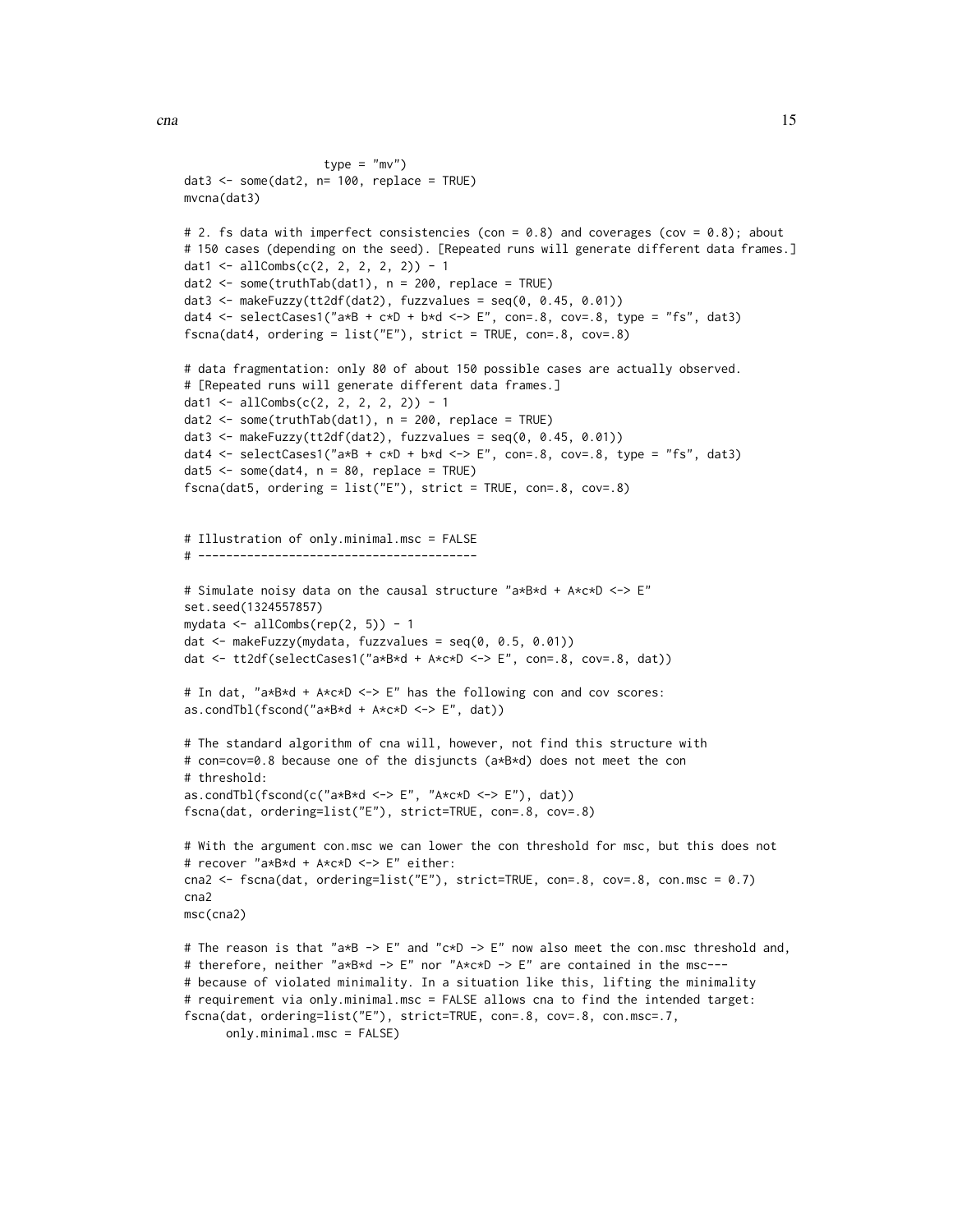<span id="page-15-1"></span><span id="page-15-0"></span>

### Description

Calculates the coherence measure of complex solution formulas.

# Usage

coherence(cond, tt, type)

# Arguments

| cond | Character vector specifying an asf or csf.                                                                                                                                             |
|------|----------------------------------------------------------------------------------------------------------------------------------------------------------------------------------------|
| tt   | A truthTab or data frame.                                                                                                                                                              |
| type | A character vector specifying the type of tt: "cs" (crisp-set), "mv" (multi-<br>value), or "fs" (fuzzy-set). Defaults to the type of tt, if tt is a truth Tab or to<br>"cs" otherwise. |

# Details

Coherence is a measure for model fit that is custom-built for complex solution formulas. It measures the degree to which the asf combined in a csf cohere, i.e. are instantiated together in tt rather than independently of one another. More concretely, coherence is the ratio of the number of cases satisfying at least one asf contained in a csf to the number of cases satisfying all asf in the csf. For example, if the csf contains the three asf asf1, asf2, asf3, coherence amounts to  $n(asf1 + asf2 + asf3)$ / n(asf1 \* asf2 \* asf3), where n(condition) expresses the number of cases instantiating the condition. For asf, coherence returns "NA". For multiple csf that do not have a factor in common, coherence returns the minimum of the separate coherence scores.

# Value

Numeric vector of coherence values.

## See Also

[condition](#page-16-1), [selectCases](#page-32-1), [allCombs](#page-3-1), [condTbl](#page-21-1)

# Examples

```
dat1 <- allCombs(rep(2, 6))-1
dat2 <- selectCases("A*b + c*D <-> E", dat1)
coherence("A*b + c*D \leq b [", dat1)
csf(cna(dat2))
dat3 <- selectCases("(A*b <-> C)*(c+D <-> E)", dat1)
coherence("(A*b \leq S) * (c + D \leq S)", dat3)
csf(cna(dat3))
```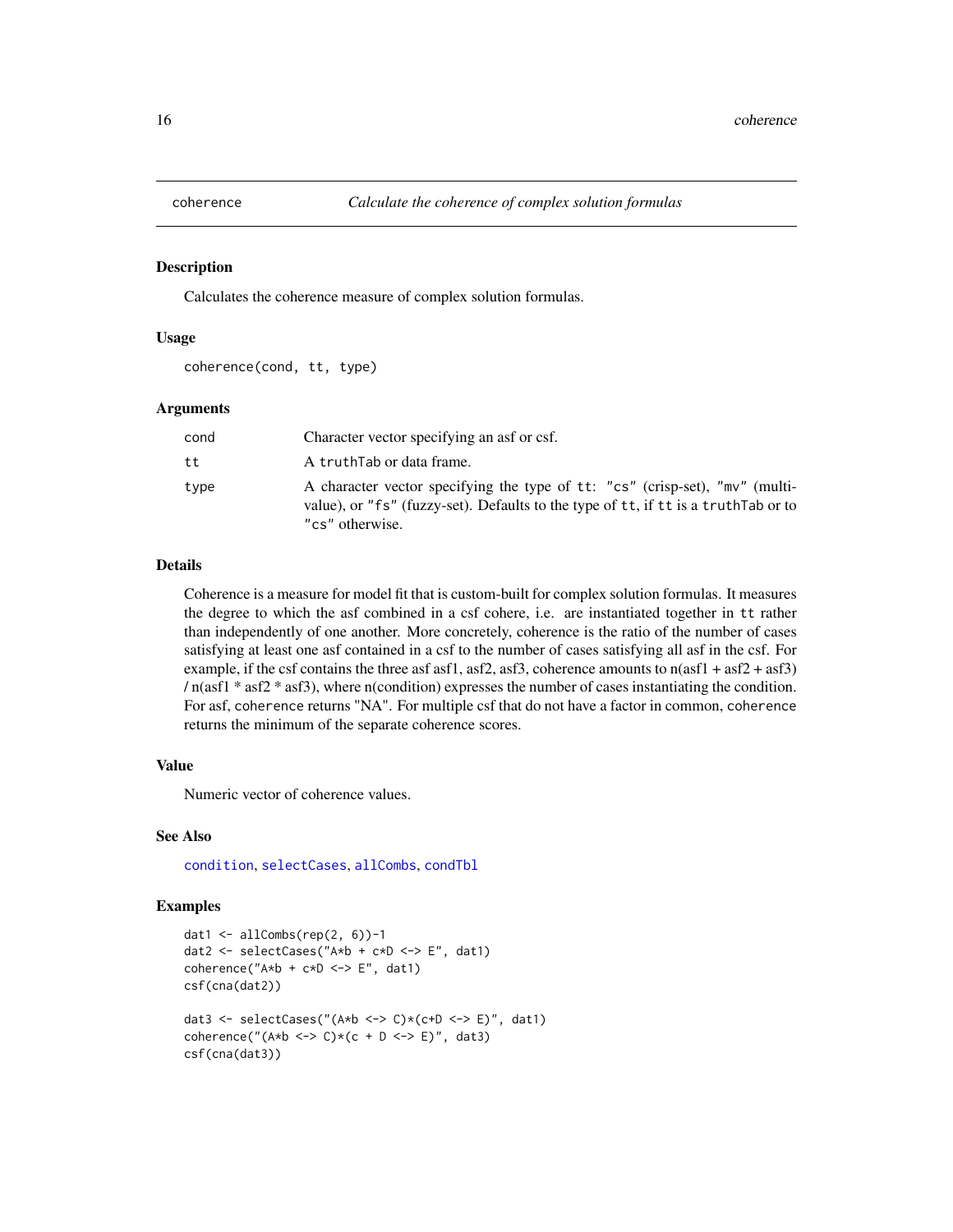#### <span id="page-16-0"></span>condition to the condition of the condition of the condition of the condition of the condition of the condition

```
dat4 <- selectCases("(A*B <-> C)*(D+E <-> F)", dat1)
coherence("(A*B \leq S) * (D + E \leq S)", dat4)
csf(cna(dat4))
dat5 \leftarrow allCombs(rep(2, 8))-1
dat6 <- selectCases("(a*B <-> C)*(c + D<->E)*(F*g <-> H)", dat5)
dat7 <- rbind(tt2df(dat6), c(0,1,1,1,0,0,0,1))
coherence("(a*B <-> C)*(c + D <-> E)*(F*g <-> H)", dat7)
csf(cna(dat7, con=.8, cov=.9))
```
<span id="page-16-1"></span>

| condition | Uncover relevant properties of msc, asf, and csf in a data frame or |
|-----------|---------------------------------------------------------------------|
|           | truthTab                                                            |

# Description

Provides assistance to inspect the properties of msc, asf, and csf in a data frame or truthTab, most notably, of msc, asf, and csf as returned by [cna](#page-4-1), but also of any other Boolean function. condition reveals which configurations and cases instantiate a given msc, asf, or csf and lists consistency, coverage, as well as unique coverage scores.

# Usage

```
condition(x, ...)
## Default S3 method:
condition(x, tt, type, force.bool = FALSE, rm.parentheses = FALSE, ...)
## S3 method for class 'condTbl'
condition(x, tt, ...)
cscond(...)
mvcond(...)
fscond(...)
## S3 method for class 'cond'
print(x, \text{ digits} = 3, \text{ print_table} = \text{TRUE},show.cases = NULL, ...)
```

```
group.by.outcome(condlst, cases = TRUE)
```
#### Arguments

| x    | A character vector specifying a Boolean expression as "A + B $\star$ C -> D", where<br>" $A$ ", " $B$ ", " $C$ ", " $D$ " are column names in tt.                                      |
|------|----------------------------------------------------------------------------------------------------------------------------------------------------------------------------------------|
| tt   | A truth table as produced by truth Tab or a data frame.                                                                                                                                |
| type | A character vector specifying the type of tt: "cs" (crisp-set), "mv" (multi-<br>value), or "fs" (fuzzy-set). Defaults to the type of tt, if tt is a truth Tab or to<br>"cs" otherwise. |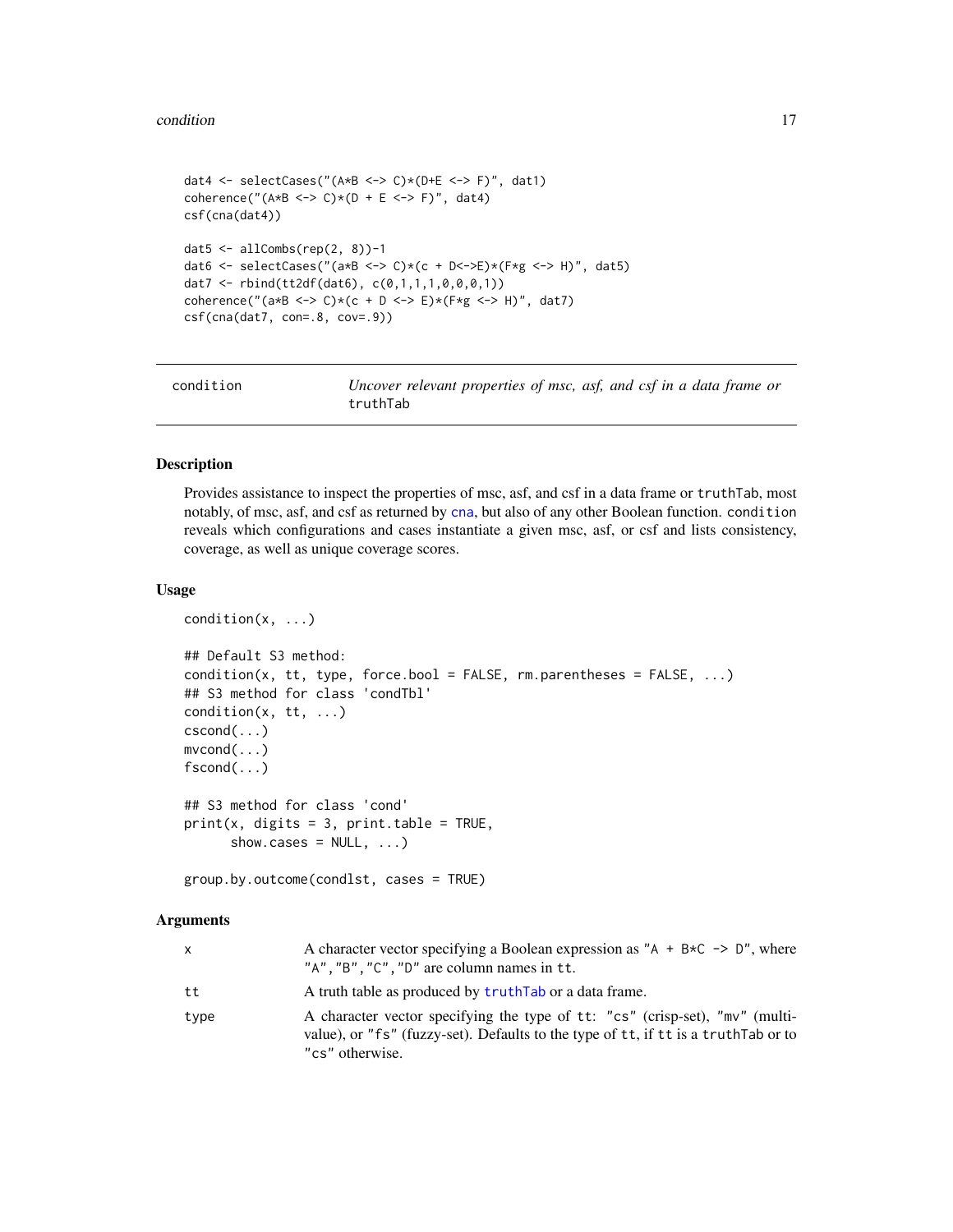<span id="page-17-0"></span>

| force.bool  | Logical; if TRUE, any x is interpreted as a mere Boolean function, not as a causal<br>model.                                                  |
|-------------|-----------------------------------------------------------------------------------------------------------------------------------------------|
|             | rm. parentheses Logical; if TRUE, parantheses around x are removed prior to evaluation.                                                       |
| digits      | Number of digits to print in consistency and coverage scores.                                                                                 |
| print.table | Logical; if TRUE the table assigning configurations and cases to conditions is<br>printed.                                                    |
| show.cases  | In print, cond: logical; specifies whether the attribute "cases" of the truthTab<br>is printed. Same default behavior as in print. truth Tab. |
| condlst     | A list of objects, each of them of class "cond", as returned by condition.                                                                    |
| cases       | Logical; if TRUE, the returned data frame has a column named "cases".                                                                         |
| $\ddots$    | In cscond, mvcond, fscond: any formal argument of condition except type.                                                                      |

# Details

Depending on the processed data frame or truth table, the solutions output by [cna](#page-4-1) are often ambiguous; that is, it can happen that many solution formulas fit the data equally well. In such cases, the data alone are insufficient to single out one solution that corresponds to the underlying causal structure. While [cna](#page-4-1) simply lists the possible solutions, the condition function is intended to provide assistance in comparing different minimally sufficient conditions (msc), atomic solution formulas (asf), and complex solution formulas (csf) in order to have a better basis for selecting among them.

Most importantly, the output of the condition function highlights in which configurations and cases in the data an msc, asf, and csf is instantiated. Thus, if the user has independent causal knowledge about particular configurations or cases, the information received from condition may be helpful in selecting the solutions that are consistent with that knowledge. Moreover, the condition function allows for directly contrasting consistency, coverage, and unique coverage scores or frequencies of different conditions contained in asf (for details on unique coverage cf. Ragin 2008:63- 68).

The condition function is independent of [cna](#page-4-1). That is, any msc, asf, or csf—irrespective of whether they are output by [cna](#page-4-1)—can be given as input to condition. Even Boolean expressions that do not have the syntax of CNA solution formulas can be fed into condition. This makes it possible to also assess the properties of Boolean functions that are interesting or of relevance independently of [cna](#page-4-1).

The first required input x of condition is a character vector consisting of Boolean formulas exclusively composed of factor names that are column names of the truth table tt as produced by [truthTab](#page-36-1), which is the second required input. Instead of a truth table, it is also possible to give condition a data frame as second input. In this case, condition must be told what type of data tt contains, and the data frame will be converted to a truth table with [truthTab](#page-36-1). Data that feature factors taking values 1 or 0 only are called *crisp-set*, in which case the type argument takes its default value "cs". If the data contain at least one factor that takes more than two values, e.g. {1,2,3}, the data count as *multi-value*, which is indicated by type = "mv". Data featuring at least one factor taking real values from the interval [0,1] count as *fuzzy-set*, which is specified by type  $=$  "fs". To abbreviate the specification of the data type, the functions cscond(x, tt, ...), mvcond(x, tt, ...), and fscond(x, tt, ...) are available as shorthands for condition(x, tt, type = "cs", ...), condition(x, tt, type = "mv", ...), and condition(x, tt, type = "fs", ...), respectively.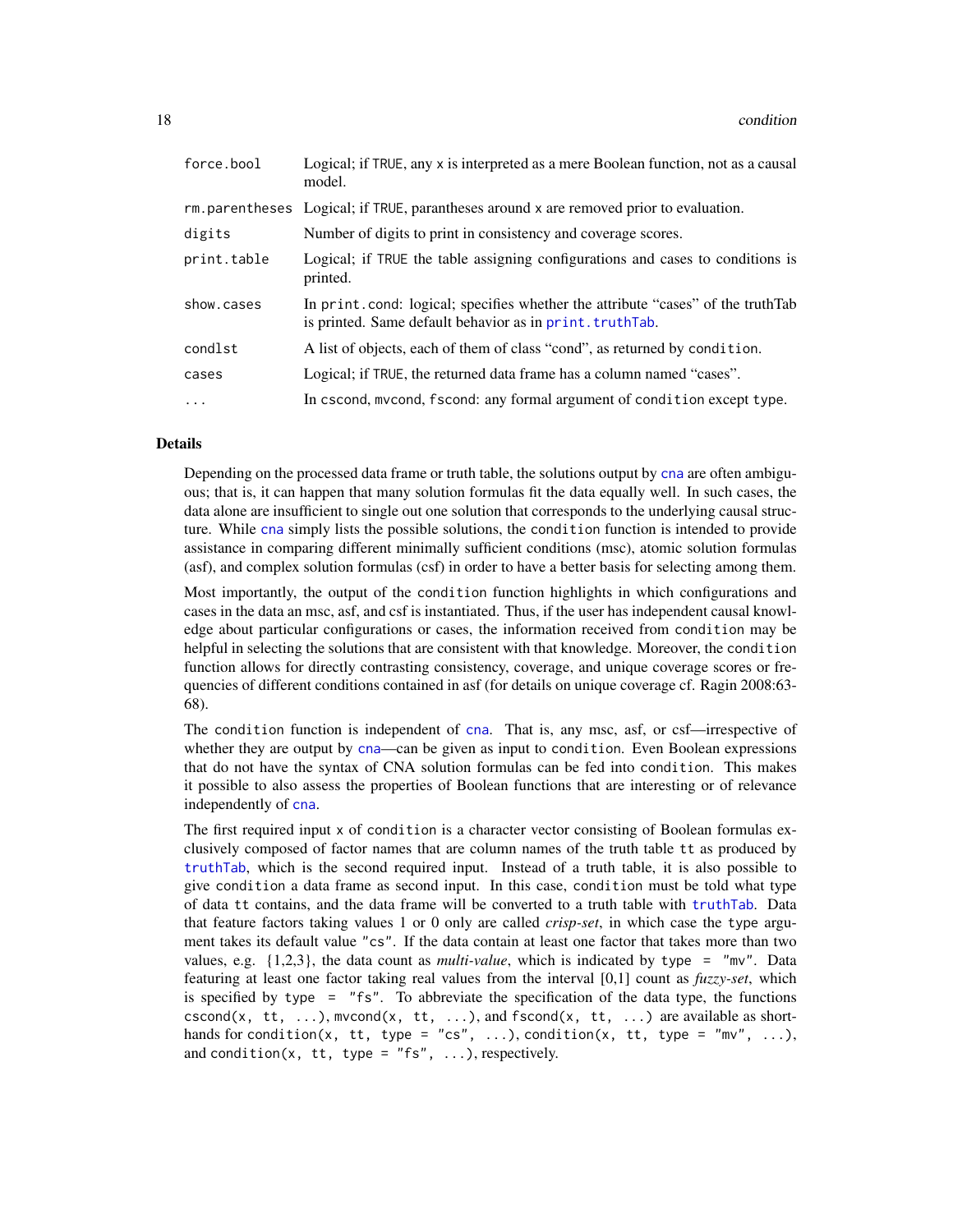## condition to the condition of the condition of the condition of the condition of the condition of the condition

The presupposed Boolean syntax for  $x$  is as follows: conjunction is expressed by " $x$ ", disjunction by "+", negation—which only applies to crisp-set and fuzzy-set data—by changing upper case into lower case letters and vice versa, implication by "->", and equivalence by "<->". Examples are condition("A\*b -> C", tt) or condition(c("A+b\*c", "A\*B\*C", "C -> A\*B + a\*b", "A\*b <-> C"), tt, type = "fs"). In case of multi-value data, values are directly assigned to factors with equality signs: A=1, B=3, etc. Examples are condition (" $A=2*B=4 + C=3*D=1 \le -\ge = 2$ ", tt, type = "mv") or mvcond("(A=2\*B=4 + A=3\*B=1 <-> C=2)\*(C=2\*D=3 + C=1\*D=4 <-> E=3)", tt).

Three types of conditions are distinguished:

- The type *boolean* comprises Boolean expressions that do not have the syntactic form of causal models, meaning the corresponding character strings in the argument  $\times$  do not have an "->" or " $\lt$  ->" as main operator. Examples: " $A \star B + C$ " or  $-(A \star B + -(C+d))$ . The expression is evaluated and written into a data frame with one column. Frequency is attached to this data frame as an attribute.
- The type *atomic* comprises expressions that have the syntactic form of atomic causal models, i.e. asf, meaning the corresponding character strings in the argument x have an " $\rightarrow$ " or " $\lt\rightarrow$ " as main operator. Examples: " $A*B + C \rightarrow D''$  or " $A*B + C \leftarrow D''$ . The expressions on both sides of "->" and "<->" are evaluated and written into a data frame with two columns. Consistency, coverage, and unique coverage are attached to these data frames as attributes.
- *Complex* conditions represent complex causal models, i.e. csf. Example: " $(A*B \rightarrow C)*(C + D \rightarrow E)$ ". Each component must be a causal model of type *atomic*. These components are evaluated separately and the results stored in a list. Consistency and coverage of the complex expression are then attached to this list.

The types of the character strings in the input x are automatically discerned and thus do not need be specified by the user.

If force.bool = TRUE, expressions with "->" or "<->" are treated as type *boolean*, i.e. they are analyzed with respect to frequency only. Enclosing a character string representing a causal model in parentheses has the same effect as specifying force.bool = TRUE.  $rm.parentness = TRUE$ removes parentheses around the expression prior to evaluation, and thus has the reverse effect of setting force.bool = TRUE.

The digits argument of the print function determines how many digits of consistency and coverage scores are printed. If print.table = FALSE, the table assigning conditions to configurations and cases is omitted, i.e. only frequencies or consistency and coverage scores are returned. row.names = TRUE also lists the row names in tt.

group.by.outcome takes a condlist as input, i.e. a list of "cond" objects, as it is returned by condition, and combines the entries in that lists into a data frame with a larger number of columns. The additional attributes (consistencies etc.) are thereby removed.

# Value

condition returns a list of objects, each of them corresponding to one element of the input vector x. Each element of the list is of class "cond" and has a more specific class label "boolean-Cond", "atomicCond" or "complexCond", according to its condition type. The components of class "booleanCond" or "atomicCond" are amended data frames, those of class "complexCond" are lists of amended data frames.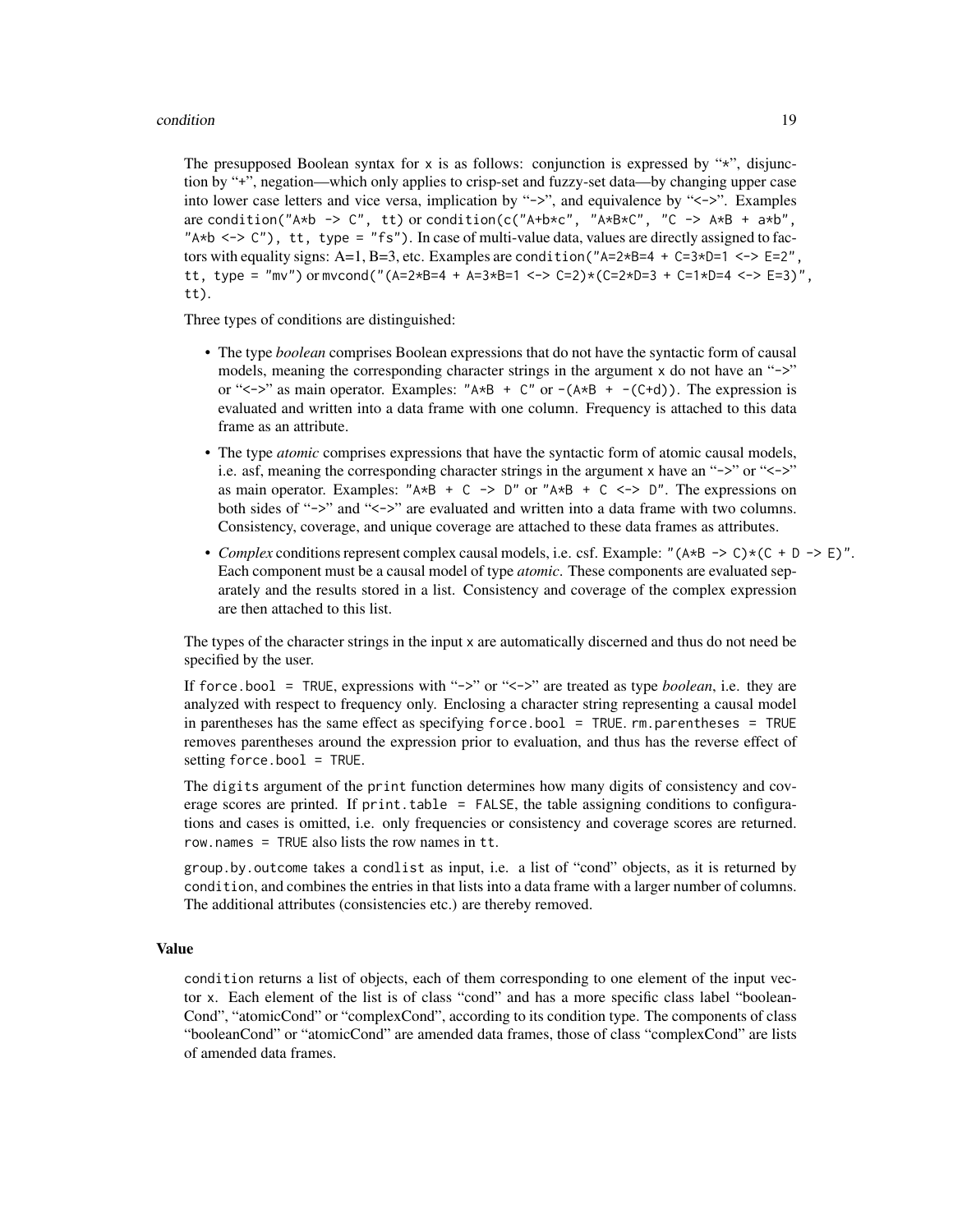<span id="page-19-0"></span>group.by.outcome returns a list of data frames, one data frame for each factor appearing as an outcome in condlst.

#### Contributors

Epple, Ruedi: development, testing Thiem, Alrik: testing

# References

Emmenegger, Patrick. 2011. "Job Security Regulations in Western Democracies: A Fuzzy Set Analysis." *European Journal of Political Research* 50(3):336-64.

Lam, Wai Fung, and Elinor Ostrom. 2010. "Analyzing the Dynamic Complexity of Development Interventions: Lessons from an Irrigation Experiment in Nepal." *Policy Sciences* 43 (2):1-25.

Ragin, Charles. 2008. *Redesigning Social Inquiry: Fuzzy Sets and Beyond*. Chicago, IL: University of Chicago Press.

# See Also

[cna](#page-4-1), [truthTab](#page-36-1), [condTbl](#page-21-1), [d.irrigate](#page-25-1)

# Examples

```
# Crisp-set data from Lam and Ostrom (2010) on the impact of development interventions
# ------------------------------------------------------------------------------------
# Load dataset.
data(d.irrigate)
# Build a truth table for d.irrigate.
irrigate.tt <- truthTab(d.irrigate)
# Any Boolean functions involving the factors "A", "R", "F", "L", "C", "W" in d.irrigate
# can be tested by condition.
condition("A*r + L*C", irrigate.tt)
condition(c("A*r + L*C", "A*L -> F", "C -> A*R + C*l"), irrigate.tt)
condition(c("A*r + L*C -> W", "A*L*R -> W", "A*R + C*l -> F", "W*a -> F"), irrigate.tt)
# Group expressions with "->" by outcome.
irrigate.com < - condition(cf'Axr + L*C -> W'', "A*L*R -> W", "A*R + C*l -> F", "W*a -> F"),
                          irrigate.tt)
group.by.outcome(irrigate.con)
# Input minimally sufficient conditions inferred by cna into condition.
irrigate.cna1 \leq -cna(d.irrigate, ordering = list(c("A", "R", "L"), c("F", "C"), "W"), con = 0.9)condition(msc(irrigate.cna1)$condition, irrigate.tt)
# Input atomic solution formulas inferred by cna into condition.
irrigate.cna1 \leq -cna(d.irrigate, ordering = list(c("A", "R", "L"), c("F", "C"), "W"), con = 0.9)condition(asf(irrigate.cna1)$condition, irrigate.tt)
```
# Group by outcome.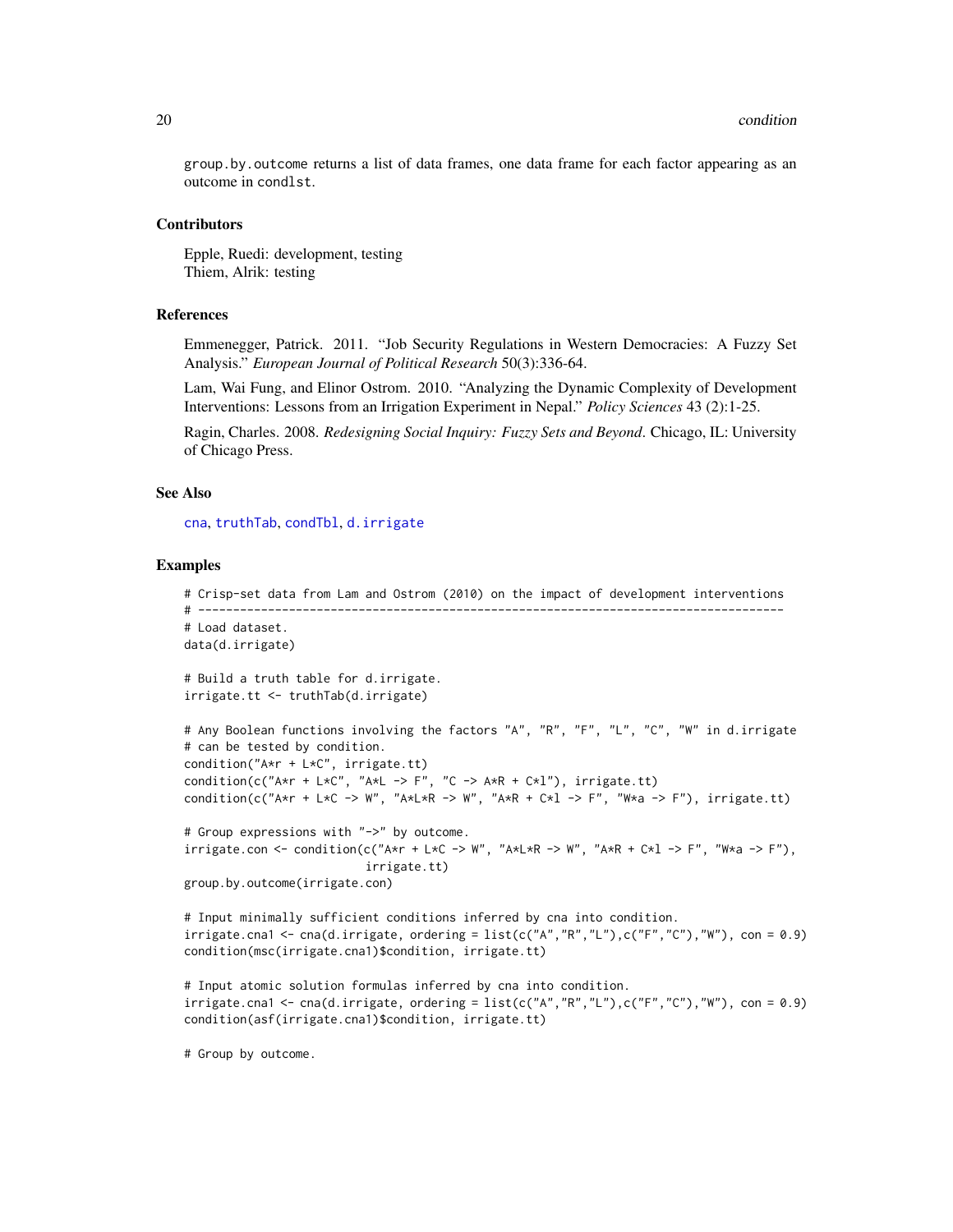#### condition 21

```
irrigate.cna1.msc <- condition(msc(irrigate.cna1)$condition, irrigate.tt)
group.by.outcome(irrigate.cna1.msc)
irrigate can 2 < -\text{cna}(d.irrigate, con = 0.9)irrigate.cna2.asf <- condition(asf(irrigate.cna2)$condition, irrigate.tt)
group.by.outcome(irrigate.cna2.asf)
# Print only consistency and coverage scores.
print(irrigate.cna2.asf, print.table = FALSE)
# Print only 2 digits of consistency and coverage scores.
print(irrigate.cna2.asf, digits = 2)
# Instead of a truth table as output by truthTab, it is also possible to provide a data
# frame as second input.
condition("A*r + L*C", d.irrigate, type = "cs")
condition(c("A*r + L*C", "A*L -> F", "C -> A*R + C*l"), d.irrigate, type = "cs")
condition(c("A*r + L*C -> W", "A*L*R -> W", "A*R + C*l -> F", "W*a -> F"), d.irrigate,
          type = "cs")# Fuzzy-set data from Emmenegger (2011) on the causes of high job security regulations
# ------------------------------------------------------------------------------------
# Load dataset.
data(d.jobsecurity)
# Compare the CNA solutions for outcome JSR to the solution presented by Emmenegger
# S*R*v + S*L*R*P + S*C*R*P + C*L*P*v -> JSR (p. 349), which he generated by fsQCA as
# implemented in the fs/QCA software, version 2.5.
jobsecurity.cna <- fscna(d.jobsecurity, ordering=list("JSR"), strict = TRUE, con=.97,
                         cov= .77, maxstep = c(4, 4, 15))
compare.sol <- fscond(c(asf(jobsecurity.cna)$condition, "S*R*v + S*L*R*P + S*C*R*P +
                         C*L*P*v -> JSR"), d.jobsecurity)
print(compare.sol, print.table = FALSE)
group.by.outcome(compare.sol)
# There exist even more high quality solutions for JSR.
jobsecurity.cna2 <- fscna(d.jobsecurity, ordering=list("JSR"), strict = TRUE, con=.95,
                          cov= .8, maxstep = c(4, 4, 15))
compare.sol2 <- fscond(c(asf(jobsecurity.cna2)$condition, "S*R*v + S*L*R*P + S*C*R*P +
                         C*L*P*v -> JSR"), d.jobsecurity)
print(compare.sol2, print.table = FALSE)
group.by.outcome(compare.sol2)
# Simulated multi-value data
# --------------------------
dat1 <- allCombs(c(3, 3, 2, 3, 3))
dat2 <- selectCases("(A=2*B=1 + A=3*B=3 <-> C=1)*(C=1*D=2 + C=2*D=3 <-> E=3)", dat1,
                    type = "mv")
dat3 <- rbind(tt2df(dat2), c(2,1,2,3,2), c(1,1,1,1,3)) # add some inconsistent rows
dat4 \leq some(mvtt(dat3), n = 300, replace = TRUE)
condition("(A=2*B=1 + A=3*B=3 <-> C=1)*(C=1*D=2 + C=2*D=3 <-> E=3)", dat4, type = "mv")
mvcond("(A=2*B=1 + A=3*B=3 <-> C=1)*(C=1*D=2 + C=2*D=3 <-> E=3)", dat4)
mvcond("A=2*B=1 + A=3*B=3 <-> C=1", dat4)
```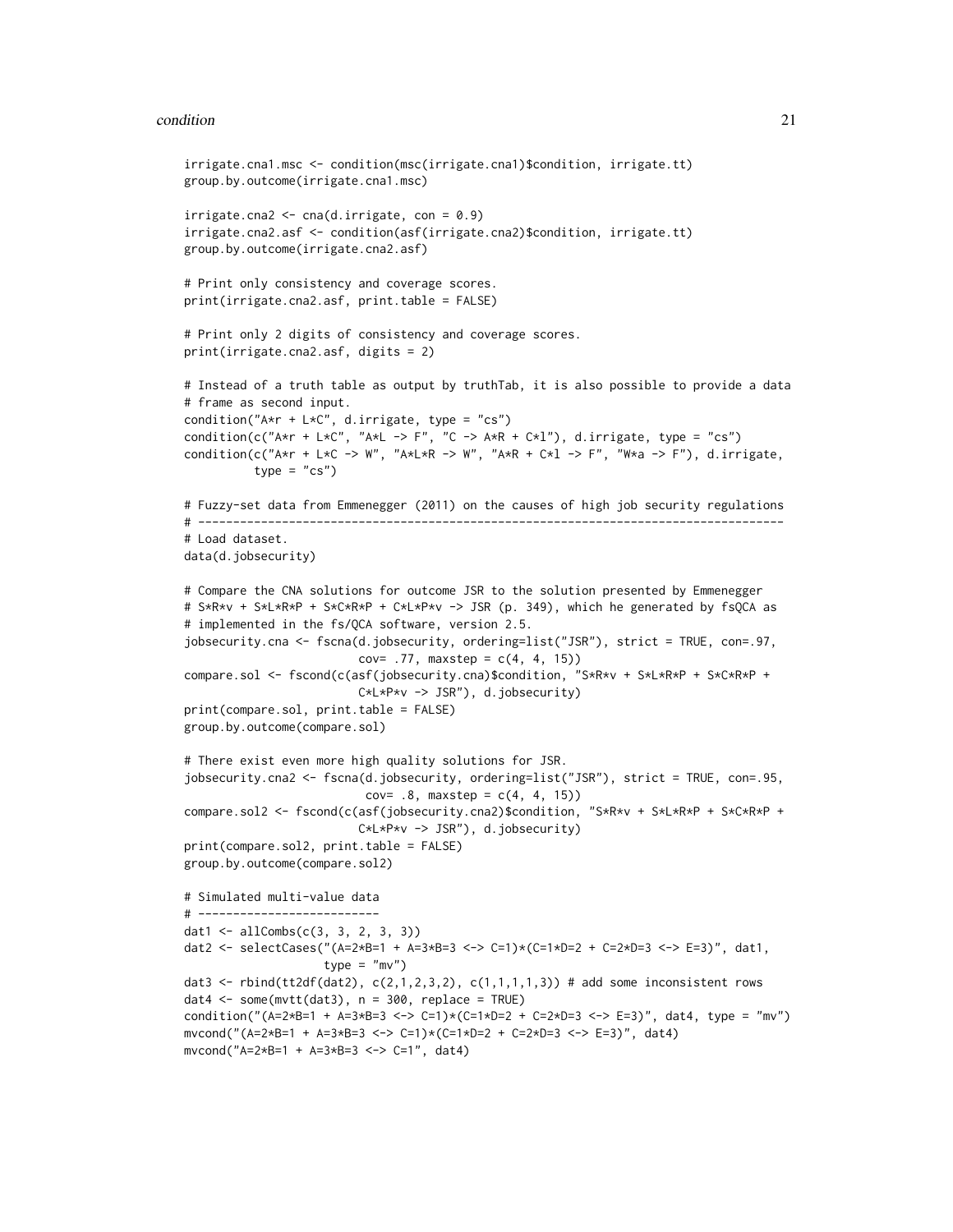22 condTbl

```
condition("A=2*B=1 + A=3*B=3 <-> C=1", dat4, force.bool = TRUE)
mvcond("(C=1*D=2 + C=2*D=3 <-> E=3)", dat4)
mvcond("(C=1*D=2 + C=2*D=3 <-> E=3)", dat4, rm.parentheses = TRUE)
```
<span id="page-21-1"></span>condTbl *Extract conditions and solutions from an object of class "cna"*

# Description

Given an object  $x$  resulting from a [cna](#page-4-1),  $msc(x)$  extracts all the minimally sufficient conditions,  $asf(x)$  all atomic solution formulas, and  $csf(x)$  all complex solution formulas. The consistency and coverage scores are thereby recovered, as well as complexity measures and, in case of csf, coherence scores (cf. [coherence](#page-15-1)). All three functions return a data frame with the additional class attribute condTbl.

as.condTbl reshapes the output produced by [condition](#page-16-1) in such a way as to make it identical to the output returned by msc, asf and csf.

#### Usage

```
msc(x)asf(x)
csf(x, n = 20, tt = x$truthTab, asfx = asf(x))## S3 method for class 'condTbl'
print(x, \text{ digits} = 3, \ldots)as.condTbl(condlst, ...)
```
# Arguments

| $\mathsf{x}$ | An object of class "cna".                                                  |
|--------------|----------------------------------------------------------------------------|
| n            | The maximal number of complex solutions that are calculated.               |
| tt           | A truthTab.                                                                |
| asfx         | An object of class "condTbl" resulting from asf.                           |
| digits       | Number of digits to print in consistency, coverage and coherence scores.   |
| condlst      | A list of objects, each of them of class "cond", as returned by condition. |
| $\ddotsc$    | Passed to print.data.frame.                                                |

# Details

Depending on the processed data, the solutions output by [cna](#page-4-1) are sometimes ambiguous, that is, it can happen that many atomic and complex solutions fit the data equally well. To facilitate the inspection of the [cna](#page-4-1) output, however, the latter standardly returns only 5 minimally sufficient conditions and 5 atomic and complex solution formulas for each outcome. msc can be used to extract *all* minimally sufficient conditions from an object of class "cna", asf to extract *all* atomic

<span id="page-21-0"></span>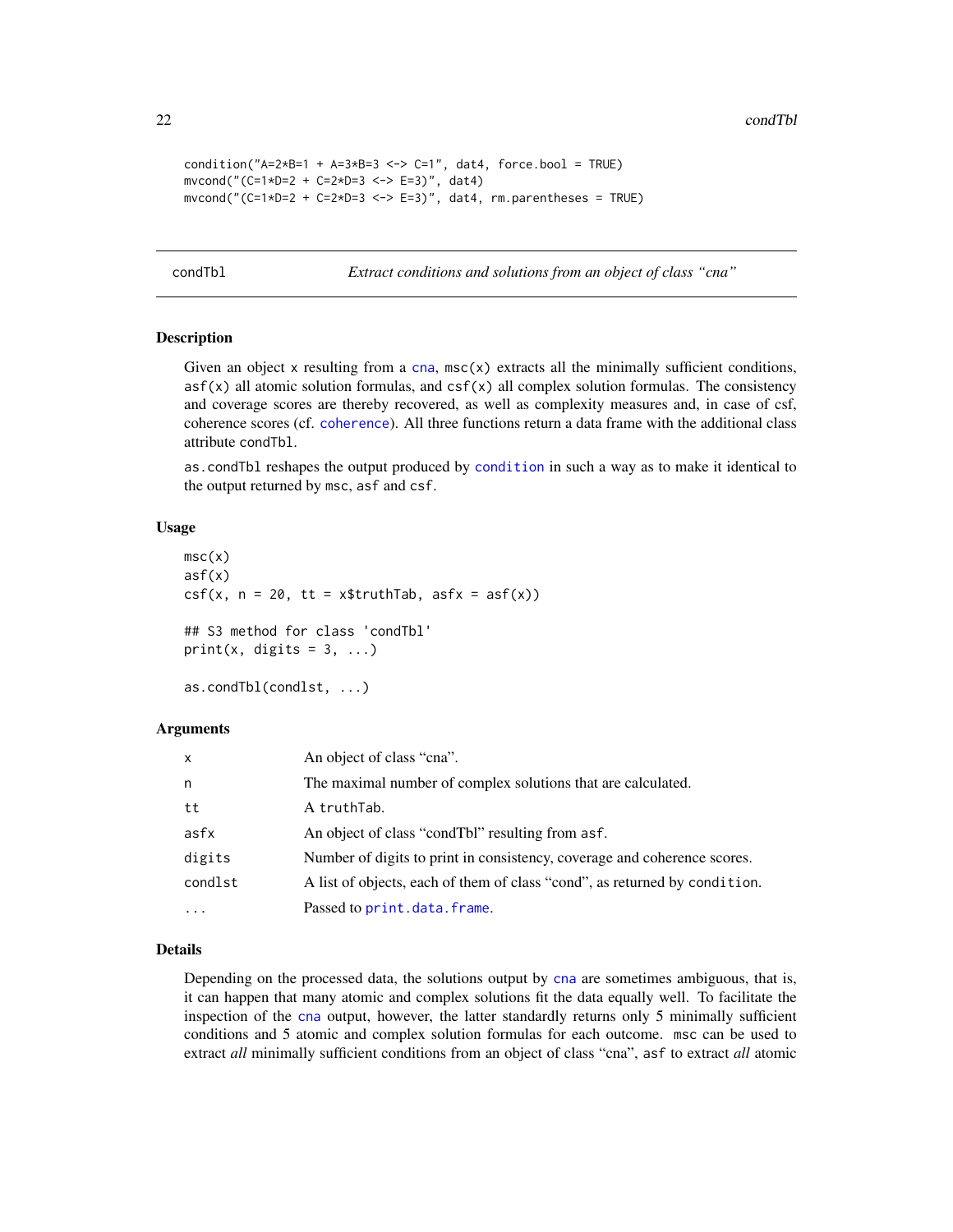#### <span id="page-22-0"></span>condTbl 23

solution formulas, and csf to extract *all* complex solution formulas. Moreover, msc, asf, and csf recover corresponding consistency and coverage scores as well as complexity measures and, in case of csf, coherence scores (cf. [coherence](#page-15-1)). The outputs of msc, asf, and csf can be further processed by the [condition](#page-16-1) function.

The argument digits applies to the print function. It determines how many digits of consistency, coverage, and coherence scores are printed. The default value is 3.

The function as.condTbl takes a list of objects of class "cond" that are returned by the [condition](#page-16-1) function as input, and reshapes these objects in such a way as to make them identical to the output returned by msc, asf, and csf.

# Value

msc, asf, csf, and as.condTbl return objects of class "condTbl", which feature the following components:

| outcome: the outcome factors                               |
|------------------------------------------------------------|
| condition: the relevant conditions or solutions            |
| consistency: the consistency scores                        |
| coverage: the coverage scores                              |
| complexity, coherence: the complexity and coherence scores |

#### References

Lam, Wai Fung, and Elinor Ostrom. 2010. "Analyzing the Dynamic Complexity of Development Interventions: Lessons from an Irrigation Experiment in Nepal." *Policy Sciences* 43 (2):1-25.

### See Also

[cna](#page-4-1), [truthTab](#page-36-1), [condition](#page-16-1), [d.irrigate](#page-25-1)

# Examples

```
# Crisp-set data from Lam and Ostrom (2010) on the impact of development interventions
# ------------------------------------------------------------------------------------
# Load dataset.
data(d.irrigate)
# CNA with causal ordering that corresponds to the ordering in Lam & Ostrom (2010); coverage
# cut-off at 0.9 (consistency cut-off at 1).
cna.irrigate \leq cna(d.irrigate, ordering = list(c("A","R","F","L","C"),"W"), cov = 0.9,
                    maxstep = c(4, 4, 12)cna.irrigate
# The previous function call yields a total of 12 complex solution formulas, only
# 5 of which are returned in the default output.
# Here is how to extract all 12 complex solution formulas along with corresponding consistency,
# coverage, complexity, and coherence scores.
csf(cna.irrigate)
```
# Extract all atomic solution formulas along with corresponding consistency and coverage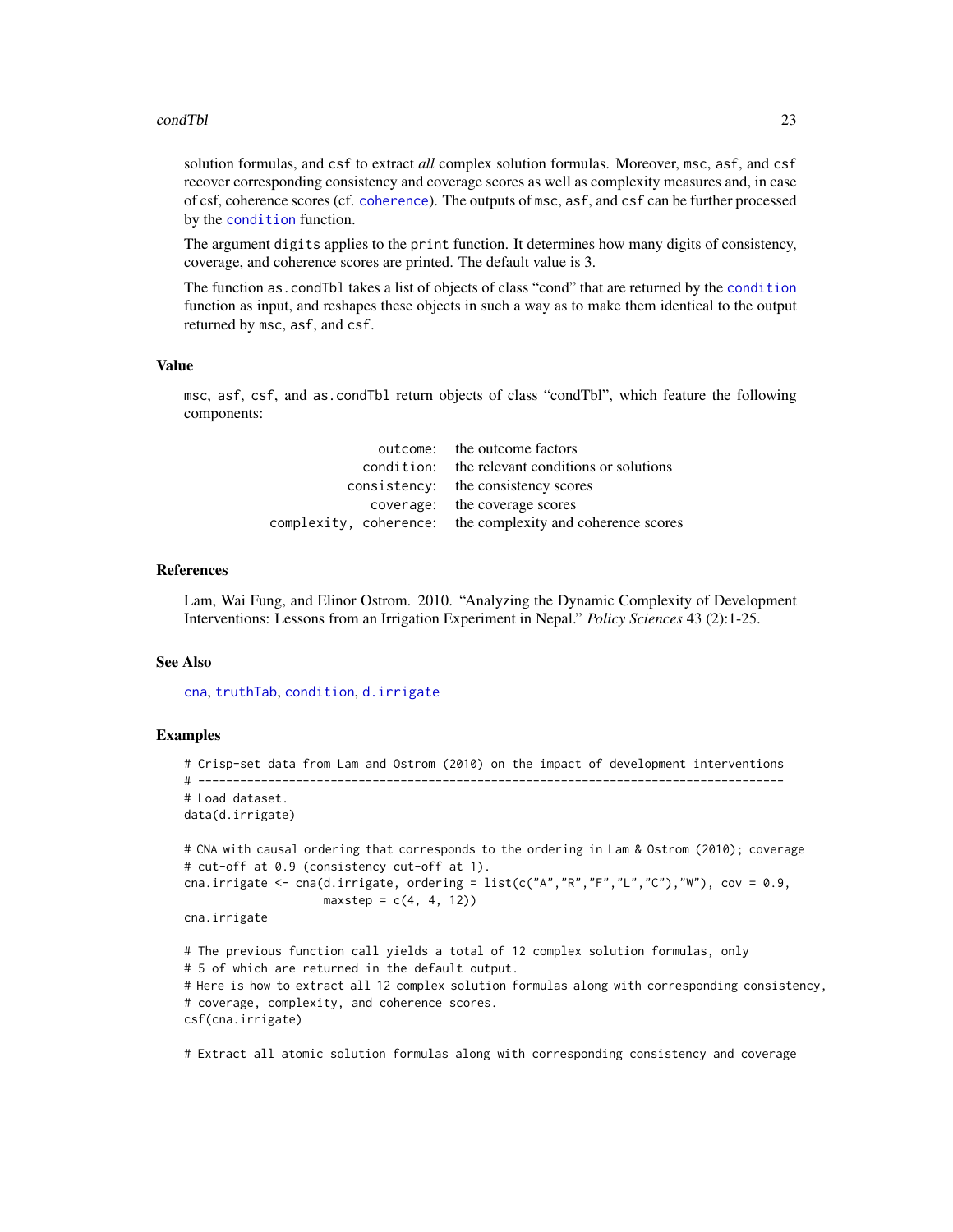# <span id="page-23-0"></span>24 d.autonomy

```
# scores.
asf(cna.irrigate)
# Extract all minimally sufficient conditions along with corresponding consistency and
# coverage scores.
msc(cna.irrigate)
# Extract only the conditions (solutions).
csf(cna.irrigate)$condition
asf(cna.irrigate)$condition
msc(cna.irrigate)$condition
# A CNA of d.irrigate without a presupposed ordering is even more ambiguous.
cna2.irrigate \leq cna(d.irrigate, cov = 0.9)
# To speed up the construction of complex solution formulas, first extract atomic solutions
# and then feed these asf into csf.
cna2.irrigate.asf <- asf(cna2.irrigate)
csf(cna2.irrigate, asfx = cna2.irrigate.asf)
csf(cna2.irrigate, asfx = cna2.irrigate.asf, n = 75)# Return consistency and coverage scores with 5 digits.
print(cna2.irrigate.asf, digits = 5)
# Another example to the same effect.
print(csf(cna(d.irrigate, ordering = list(c("A","R","F","L","C"),"W"),
              maxstep = c(4, 4, 12), cov = 0.9)), digits = 5)
# Feed the outputs of msc, asf, and csf into the condition function to further inspect the
# properties of minimally sufficient conditions and atomic and complex solution formulas.
condition(msc(cna.irrigate)$condition, d.irrigate)
condition(asf(cna.irrigate)$condition, d.irrigate)
condition(csf(cna.irrigate)$condition, d.irrigate)
# Reshape the output of the condition function in such a way as to make it identical to the
# output returned by msc, asf, and csf.
as.condTbl(condition(msc(cna.irrigate)$condition, d.irrigate))
as.condTbl(condition(asf(cna.irrigate)$condition, d.irrigate))
as.condTbl(condition(csf(cna.irrigate)$condition, d.irrigate))
```
d.autonomy *Emergence and endurance of autonomy of biodiversity institutions in Costa Rica*

#### Description

This dataset is from Basurto (2013), who analyzes the causes of the emergence and endurance of autonomy among local institutions for biodiversity conservation in Costa Rica between 1986 and 2006.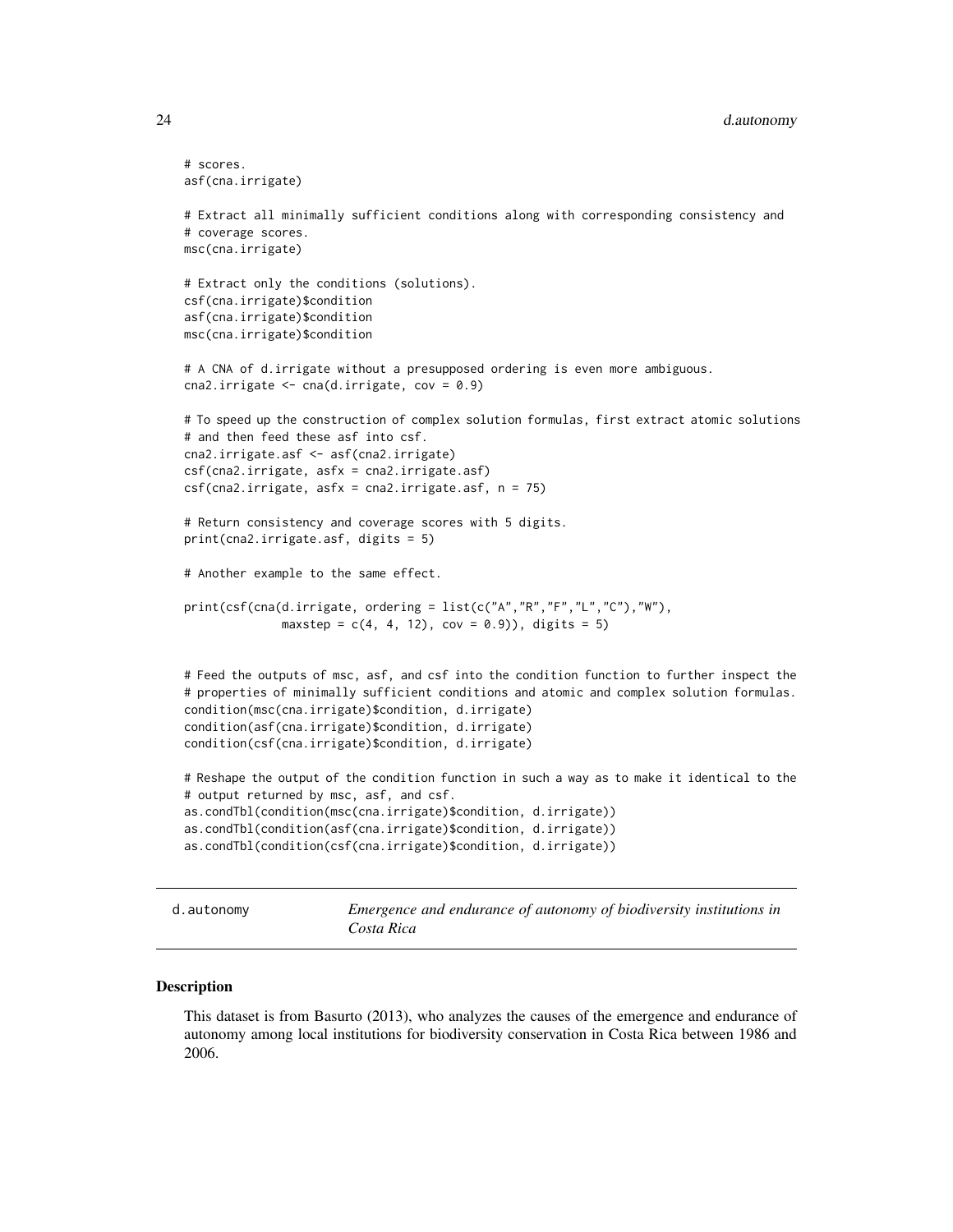#### <span id="page-24-0"></span>d.educate 25

# Usage

data(d.autonomy)

#### Format

The data frame contains 30 rows (cases), which are divided in two halfs: rows 1 to 14 comprise data on the emergence of local autonomy between 1986 and 1998, rows 15 to 30 comprise data on the endurance of local autonomy between 1998 and 2006. The data has the following 9 columns featuring fuzzy-set factors:

| $\lceil$ , 1]       | AU             | local autonomy (ultimate outcome)                      |
|---------------------|----------------|--------------------------------------------------------|
| $\lceil$ , 2]       | EM             | local communal involvement through direct employment   |
| $\lceil, 3\rceil$   | <b>SP</b>      | local direct spending                                  |
| $\lceil$ , 4        | $\bf CO$       | co-management with local or regional stakeholders      |
| $\lceil, 5\rceil$   | <b>CI</b>      | degree of influence of national civil service policies |
| $\lceil 0.6 \rceil$ | PO.            | national participation in policy-making                |
| $\lceil, 7\rceil$   | RE             | research-oriented partnerships                         |
| $\lceil, 8\rceil$   | $\mathbf{C}$ N | conservation-oriented partnerships                     |
| $\lceil .9 \rceil$  | DE             | direct support by development organizations            |
|                     |                |                                                        |

# **Contributors**

Thiem, Alrik: collection, documentation

# Source

Basurto, Xavier. 2013. "Linking Multi-Level Governance to Local Common-Pool Resource Theory using Fuzzy-Set Qualitative Comparative Analysis: Insights from Twenty Years of Biodiversity Conservation in Costa Rica." *Global Environmental Change* 23 (3):573-87.

<span id="page-24-1"></span>d.educate *Artifical data on education levels and left-party strength*

# Description

This artifical dataset of macrosociological factors on high levels of education is from Baumgartner (2009).

# Usage

data(d.educate)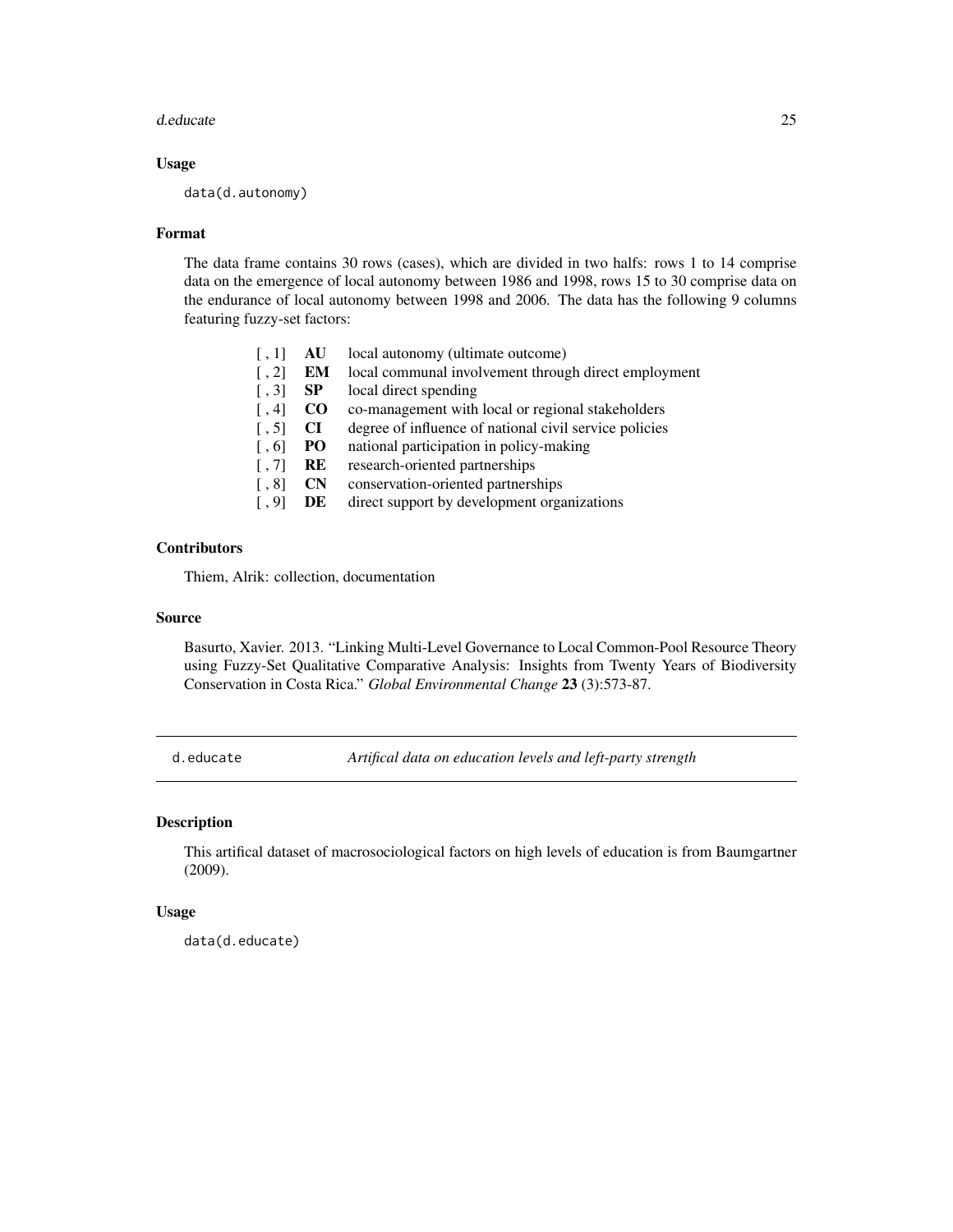# <span id="page-25-0"></span>Format

The data frame contains 8 rows (cases) and the following 5 columns featuring Boolean factors taking values 1 and 0 only:

- [, 1] **U** existence of strong unions
- [, 2] **D** high level of disparity
- [, 3] L existence of strong left parties
- [, 4] **G** high gross national product
- [, 5] **E** high level of education

# Source

Baumgartner, Michael. 2009. "Inferring Causal Complexity." *Sociological Methods & Research* 38(1):71-101.

<span id="page-25-1"></span>

| d.irrigate | Data on the impact of development interventions on water adequacy |
|------------|-------------------------------------------------------------------|
|            | in Nepal                                                          |

# Description

This dataset is from Lam and Ostrom (2010), who analyze the effects of an irrigation experiment in Nepal.

# Usage

data(d.irrigate)

# Format

The dataset contains 15 rows (cases) and the following 6 columns featuring Boolean factors taking values 1 and 0 only:

|                                                         | $\begin{bmatrix} 1 \end{bmatrix}$ A continual assistance on infrastructure improvement |
|---------------------------------------------------------|----------------------------------------------------------------------------------------|
| $\lbrack 2 \rbrack$ R                                   | existence of a set of formal rules for irrigation operation and maintenance            |
| $\lceil .3 \rceil$ F                                    | existence of provisions of fines                                                       |
| $\left[ .4 \right]$ L                                   | existence of consistent leadership                                                     |
| $\left[ .5 \right]$ C                                   | existence of collective action among farmers for system maintenance                    |
| $\left[ \begin{array}{cc} 0 \\ 0 \end{array} \right]$ W | persistent improvement in water adequacy at the tail end in winter                     |

# Source

Lam, Wai Fung, and Elinor Ostrom. 2010. "Analyzing the Dynamic Complexity of Development Interventions: Lessons from an Irrigation Experiment in Nepal." *Policy Sciences* 43 (2):1-25.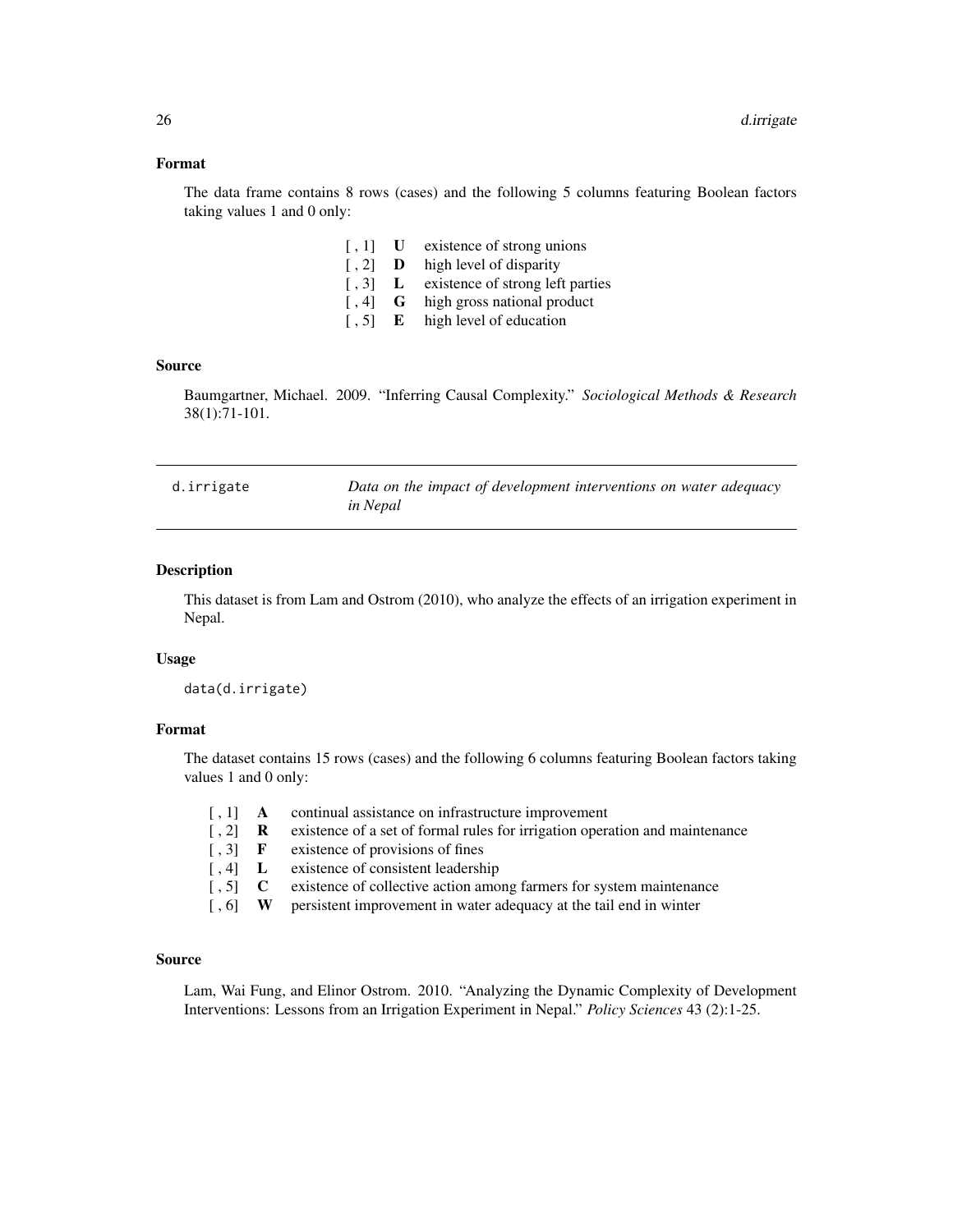<span id="page-26-1"></span><span id="page-26-0"></span>

#### Description

This dataset is from Emmenegger (2011), who analyzes the determinants of high job security regulations in Western democracies using fsQCA.

# Usage

data(d.jobsecurity)

# Format

The data frame contains 19 rows (cases) and the following 7 columns featuring fuzzy-set factors:

| $\left[ 1, 1 \right]$ | S    | statism                   | ("1" high, "0" not high)   |
|-----------------------|------|---------------------------|----------------------------|
| $\lceil$ , 2]         | C    | non-market coordination   | ('1" high, "0" not high)   |
| $\lceil .3 \rceil$    | L    | labour movement strength  | ('1" high, "0" not high)   |
| $\lceil$ , 4          | R    | Catholicism               | ("1" high, "0" not high)   |
| $\lceil .5 \rceil$    | P    | religious party strength  | ('1" high, "0" not high)   |
| $\lceil .6 \rceil$    | V    | institutional veto points | $("1"$ many, "0" not many) |
| $\left[ 1, 7 \right]$ | .JSR | job security regulations  | ("1" high, "0" not high)   |

# **Contributors**

Thiem, Alrik: collection, documentation

# Note

The row names are the official International Organization for Standardization (ISO) country code elements as specified in ISO 3166-1-alpha-2.

#### Source

Emmenegger, Patrick. 2011. "Job Security Regulations in Western Democracies: A Fuzzy Set Analysis." *European Journal of Political Research* 50(3):336-64.

d.minaret *Data on the voting outcome of the 2009 Swiss Minaret Initiative*

# Description

This dataset is from Baumgartner and Epple (2014), who analyze the determinants of the outcome of the vote on the 2009 Swiss Minaret Initative.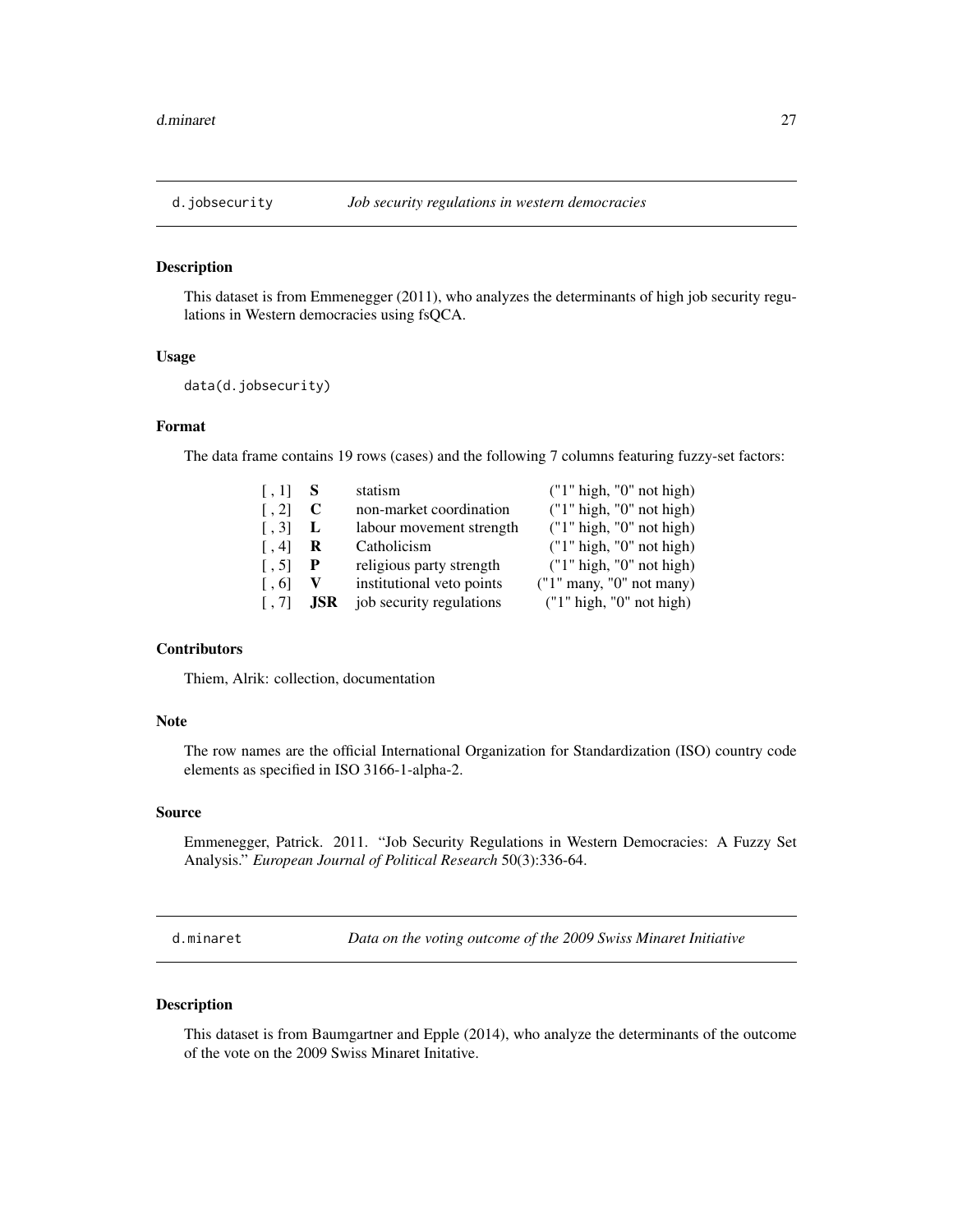# Usage

data(d.minaret)

### Format

The data frame contains 26 rows (cases) and the following 6 columns featuring raw data:

- [, 1] **A** rate of old xenophobia
- [, 2] **L** left party strength
- [, 3] S share of native speakers of Serbian, Croatian, or Albanian
- [, 4] **T** strength of traditional economic sector
- $\begin{bmatrix} 1, 5 \end{bmatrix}$  X rate of new xenophobia
- [, 6] **M** acceptance of Minaret Initiative

# Contributors

Ruedi Epple: collection, documentation

# Source

Baumgartner, Michael, and Ruedi Epple. 2014. "A Coincidence Analysis of a Causal Chain: The Swiss Minaret Vote." *Sociological Methods & Research* 43 (2):280-312.

<span id="page-27-1"></span>

| d.pacts |
|---------|
|         |

Data on the emergence of labor agreements in new democracies be*tween 1994 and 2004*

# Description

This dataset is from Aleman (2009), who analyzes the causes of the emergence of tripartite labor agreements among unions, employers, and government representatives in new democracies in Europe, Latin America, Africa, and Asia between 1994 and 2004.

#### Usage

data(d.pacts)

# Format

The data frame contains 78 rows (cases) and the following 5 columns listing membership scores in 5 fuzzy sets:

| $\lceil$ , 1]         | PACT  | development of tripartite cooperation (ultimate outcome)     |
|-----------------------|-------|--------------------------------------------------------------|
| $\lceil$ , 2]         | W     | regulation of the wage setting process                       |
| $\left[ .3 \right]$ E |       | regulation of the employment process                         |
| $\left[ 1, 4 \right]$ | - L - | presence of a left government                                |
| $\lceil, 5\rceil$     |       | presence of an encompassing labor organization (labor power) |

<span id="page-27-0"></span>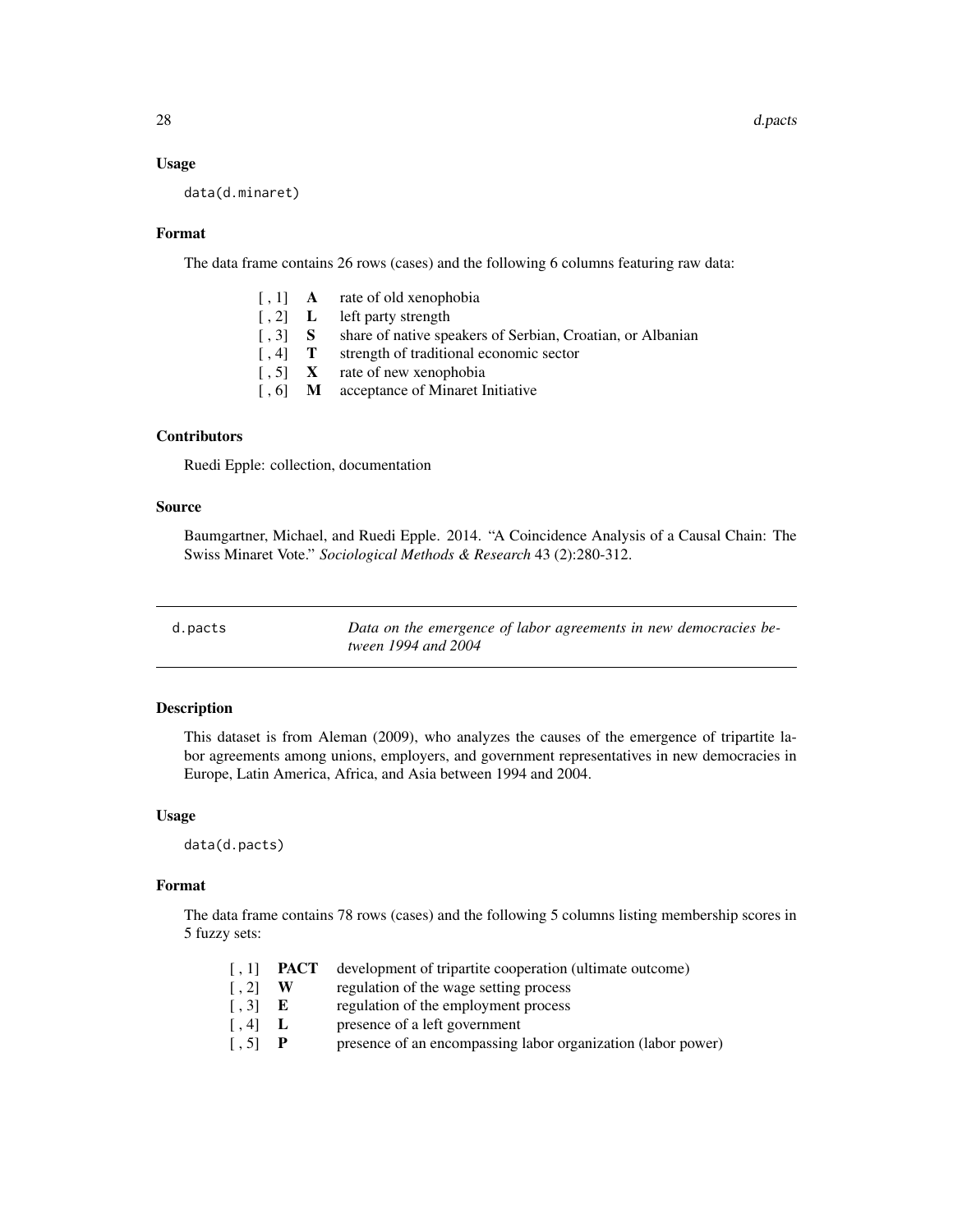# <span id="page-28-0"></span>d.performance 29

# **Contributors**

Thiem, Alrik: collection, documentation

#### Source

Aleman, Jose. 2009. "The Politics of Tripartite Cooperation in New Democracies: A Multi-level Analysis." *International Political Science Review* 30 (2):141-162.

<span id="page-28-1"></span>d.pban *Party ban provisions in sub-Saharan Africa*

# Description

This dataset is from Hartmann and Kemmerzell (2010), who, among other things, analyze the causes of the emergence of party ban provisions in sub-Saharan Africa.

# Usage

data(d.pban)

#### Format

The data frame contains 48 rows (cases) and the following 5 columns, some of which feature multivalue factors:

| $\lceil .1 \rceil$ C      |    | colonial background ("2" British, "1" French, "0" other)              |
|---------------------------|----|-----------------------------------------------------------------------|
| $\lceil$ , 2] F           |    | former regime type competition ("2" no, "1" limited, "0" multi-party) |
| $\lceil .3 \rceil$ T      |    | transition mode ("2" managed, "1" pacted, "0" democracy before 1990)  |
|                           |    | $\lceil$ , 4] V ethnic violence ("1" yes, "0" no)                     |
| $\left[ \cdot, 5 \right]$ | PB | introduction of party ban provisions ("1" yes, "0" no)                |

#### Source

Hartmann, Christof, and Joerg Kemmerzell. 2010. "Understanding Variations in Party Bans in Africa." *Democratization* 17(4):642-65. DOI: 10.1080/13510347.2010.491189.

<span id="page-28-2"></span>d.performance *Data on combinations of industry, corporate, and business-unit effects*

# **Description**

This dataset is from Greckhammer et al. (2008), who analyze the causal conditions for superior (above average) business-unit performance of corporations in the manufacturing sector during the years 1995 to 1998.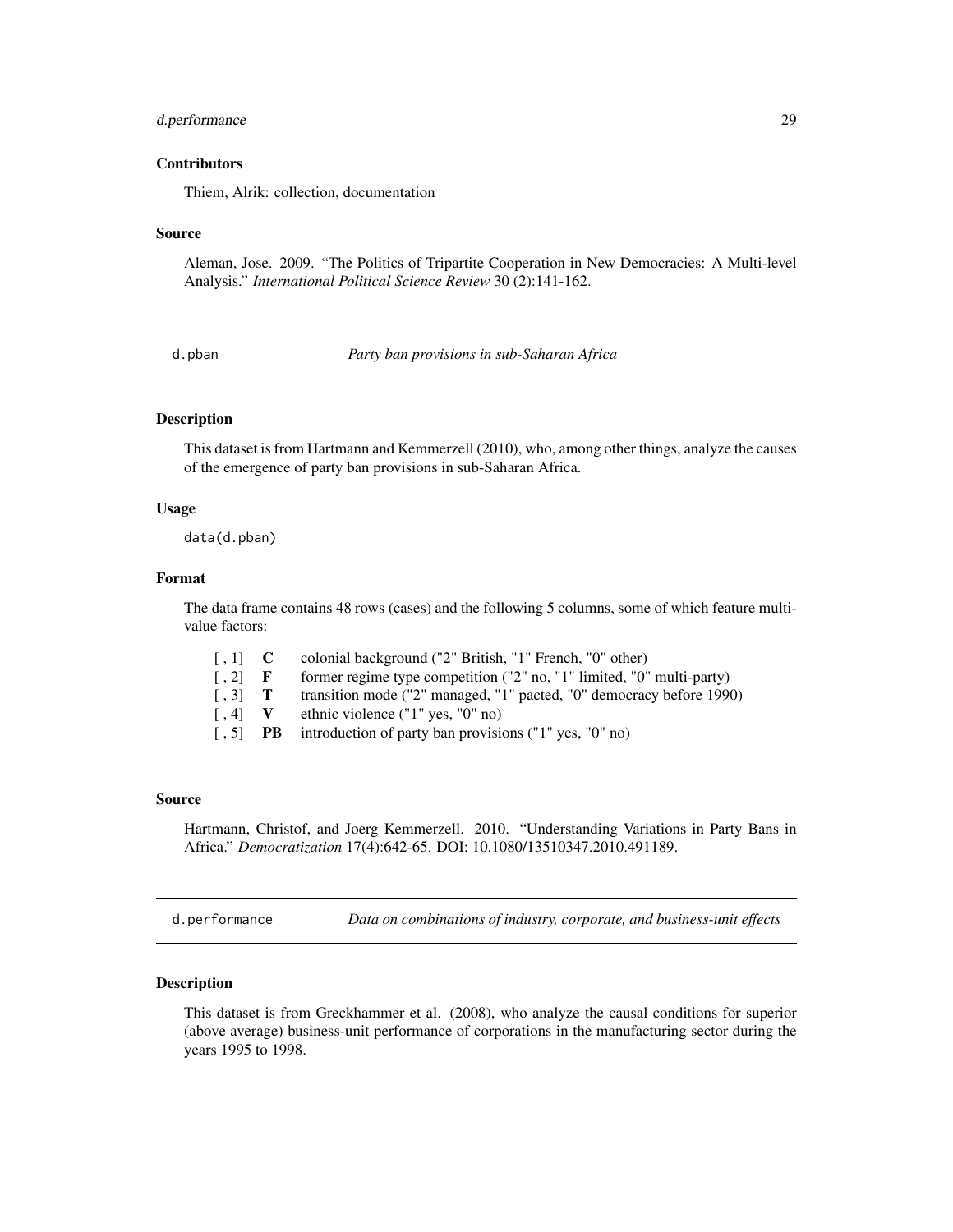# Usage

data(d.performance)

#### Format

The data frame contains 214 rows featuring configurations, one column reporting the frequencies of each configuration, and 8 columns listing the following Boolean factors:

| $\lceil .1 \rceil$        | MU         | above average industry munificence                                    |
|---------------------------|------------|-----------------------------------------------------------------------|
| $\lceil$ , 2]             | DY         | high industry dynamism                                                |
| $\lceil .3 \rceil$        | $\bf CO$   | high industry competitiveness                                         |
| $\lceil .4 \rceil$        | DIV        | high corporate diversification                                        |
| $\lceil .5 \rceil$        | <b>CRA</b> | above median corporate resource availability                          |
| $\lceil$ , 6]             | CI.        | above median corporate capital intensity                              |
| $\lceil .7 \rceil$        | <b>BUS</b> | large business-unit size                                              |
| $\lceil \, . \, 8 \rceil$ | <b>SP</b>  | above average business-unit performance (in the manufacturing sector) |
|                           |            |                                                                       |

# Source

Greckhamer, Thomas, Vilmos F. Misangyi, Heather Elms, and Rodney Lacey. 2008. "Using Qualitative Comparative Analysis in Strategic Management Research: An Examination of Combinations of Industry, Corporate, and Business-Unit Effects." *Organizational Research Methods* 11 (4):695- 726.

| d.volatile | Data on the volatility of grassroots associations in Norway between |
|------------|---------------------------------------------------------------------|
|            | 1980 and 2000                                                       |

# Description

This dataset is from Wollebaek (2010), who analyzes the causes of disbandings of grassroots associations in Norway.

# Usage

data(d.volatile)

# Format

The data frame contains 22 rows (cases) and the following 9 columns featuring Boolean factors taking values 1 and 0 only:

- [, 1] **PG** high population growth
- [, 2] **RB** high rurbanization (i.e. people moving to previously sparsely populated areas that are not adjacent to a larger city)
- [, 3] **EL** high increase in education levels

<span id="page-29-0"></span>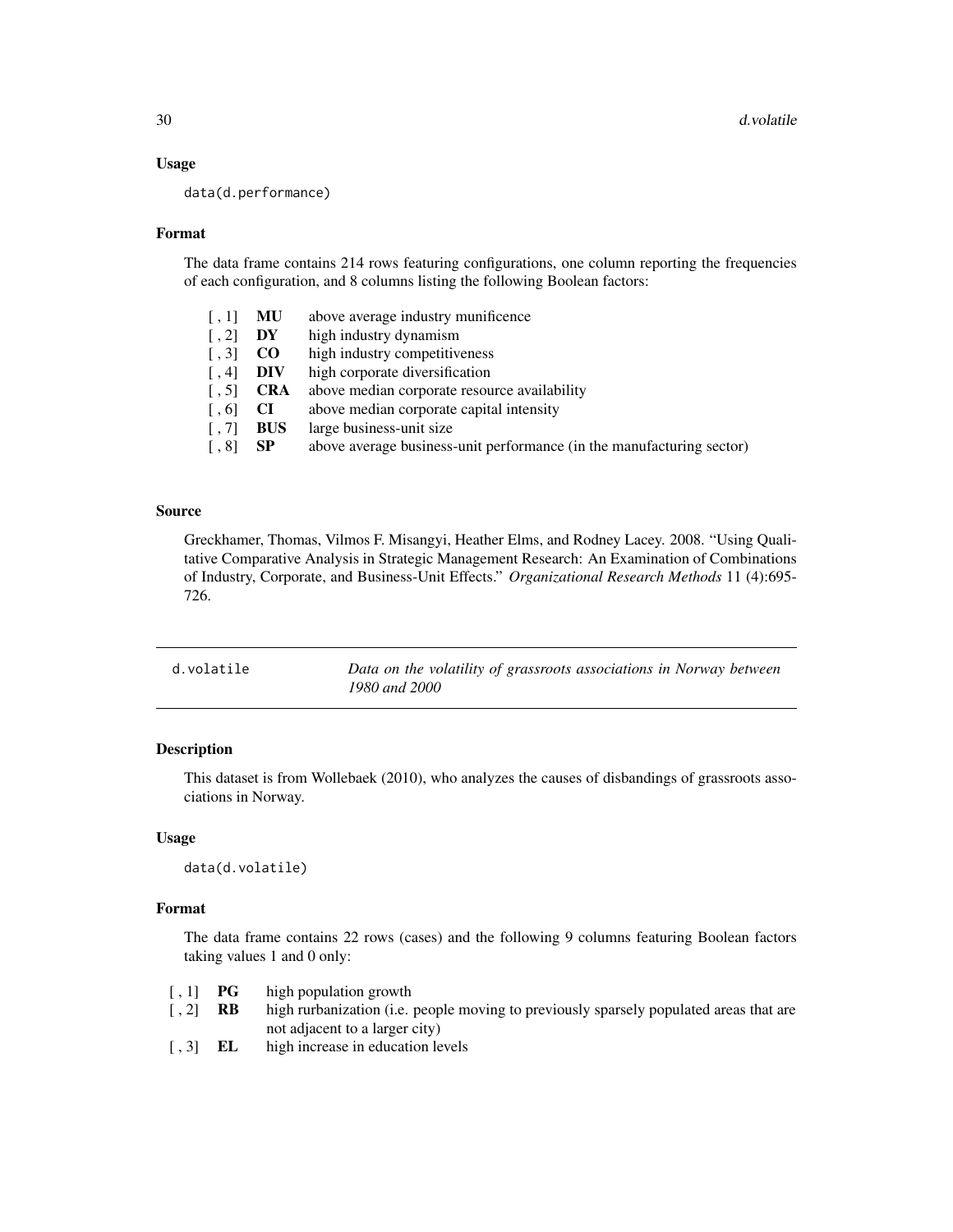# <span id="page-30-0"></span>makeFuzzy 31

| $\left[ 1, 4 \right]$                  | SE .            | high degree of secularization                                          |
|----------------------------------------|-----------------|------------------------------------------------------------------------|
| $\lceil .5 \rceil$                     | CS —            | existence of Christian strongholds                                     |
| $\begin{bmatrix} 0.6 \end{bmatrix}$ OD |                 | high organizational density                                            |
| $\lceil .7 \rceil$ PC                  |                 | existence of polycephality (i.e. municipalities with multiple centers) |
| $\lceil .8 \rceil$                     | UP -            | urban proximity                                                        |
| $\lceil .9 \rceil$                     | VO <sub>2</sub> | very high volatility of grassroots associations                        |

# Source

Wollebaek, Dag. 2010. "Volatility and Growth in Populations of Rural Associations." *Rural Sociology* 75:144-166.

<span id="page-30-2"></span>

| d.women | Data on high percentage of women's represention in parliaments of |
|---------|-------------------------------------------------------------------|
|         | <i>western countries</i>                                          |

# Description

This dataset is from Krook (2010), who analyzes the causal conditions for high women's representation in western-democratic parliaments.

# Usage

data(d.women)

# Format

The data frame contains 22 rows (cases) and the following 6 columns featuring Boolean factors taking values 1 and 0 only:

| $\lceil$ , 1]      | ES.        | existence of a PR electoral system            |
|--------------------|------------|-----------------------------------------------|
| $\lceil$ , 2]      | OU         | existence of quotas for women                 |
| $\lceil .3 \rceil$ | WS.        | existence of social-democratic welfare system |
| $\lceil$ , 4       | <b>WM</b>  | existence of autonomous women's movement      |
| $\lceil$ , 5]      | LP         | strong left parties                           |
| $\lceil .6 \rceil$ | <b>WNP</b> | high women's representation in parliament     |
|                    |            |                                               |

#### Source

Krook, Mona Lena. 2010. "Women's Representation in Parliament: A Qualitative Comparative Analysis." *Political Studies* 58 (5):886-908.

<span id="page-30-1"></span>makeFuzzy *Generate fuzzy-set data set by simulating noise.*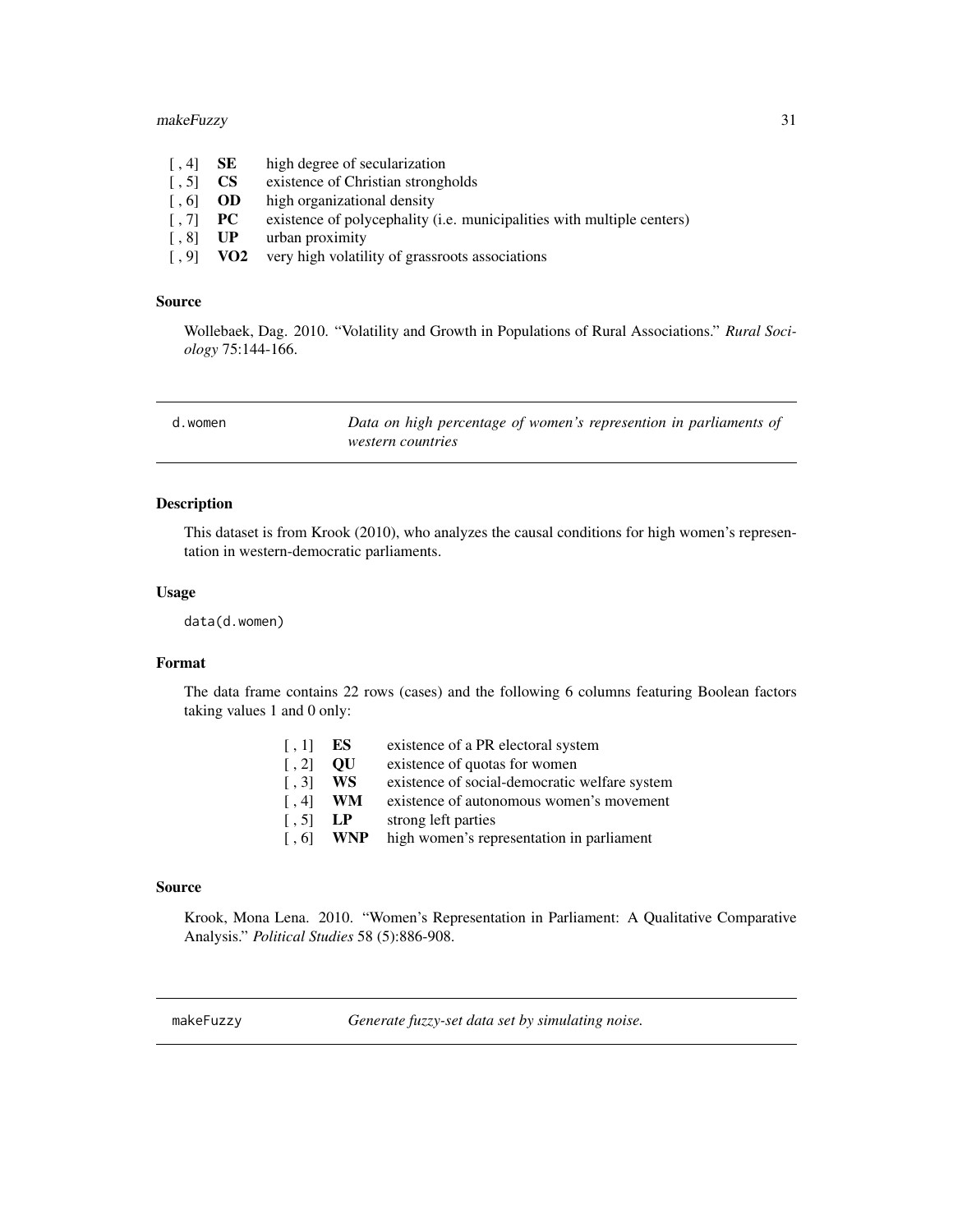# <span id="page-31-0"></span>Description

Generates fuzzy-set data by simulating the addition of random noise from the uncontrolled causal background to a data frame featuring Boolean factors only.

#### Usage

```
makeFuzzy(x, fuzzvalues = c(0, 0.05, 0.1), ...)
```
# Arguments

| x          | A data frame featuring Boolean factors with values 1 and 0 only. |
|------------|------------------------------------------------------------------|
| fuzzvalues | Values to be added to the 0's and subtracted from the 1's.       |
| $\cdots$   | Additional arguments are passed to truth ab.                     |

# Details

In combination with allCombs and selectCases, makeFuzzy is useful for simulating noisy data, which are needed for inverse search trials that assess the correctness of models output by cna. makeFuzzy transforms a data frame consisting of binary factors into a fuzzy-set truthTab by adding values selected at random from the argument fuzzvalues to the 0's and subtracting them from the 1's in the data frame. This transformation simulates the introduction of background noise into the data. selectCases can subsequently be applied to draw those fuzzy-set configurations from the resulting data that are compatible with a given data generating causal structure.

#### Value

A truthTab of type "fs".

# See Also

[selectCases](#page-32-1), [allCombs](#page-3-1), [truthTab](#page-36-1), [cna](#page-4-1), [tt2df](#page-40-1), [condition](#page-16-1)

# Examples

```
# Fuzzify a binary 6x3 matrix with default fuzzvalues.
X \leq matrix(sample(0:1, 18, replace = TRUE), 6)
makeFuzzy(X)
```

```
# ... and with customized fuzzvalues.
makeFuzzy(X, fuzzvalues = 0:5/10)
makeFuzzy(X, fuzzvalues = seq(0, 0.45, 0.01))
```

```
# Generate all configurations of 5 fuzzy-set factors that are compatible with the causal
# structure A*b + C*D \le b = . Such that con = .8 and cov = .8.
dat1 <- allCombs(c(2, 2, 2, 2, 2)) - 1
dat2 <- makeFuzzy(dat1, fuzzvalues = seq(0, 0.45, 0.01))
(data < - selectCase1("A*b + C*b &lt; -&gt; E", con = .8, cov = .8, dat2))condition("A*b + C*D \iff E", dat3)
```
# First, generate all configurations of 5 dichotomous factors that are compatible with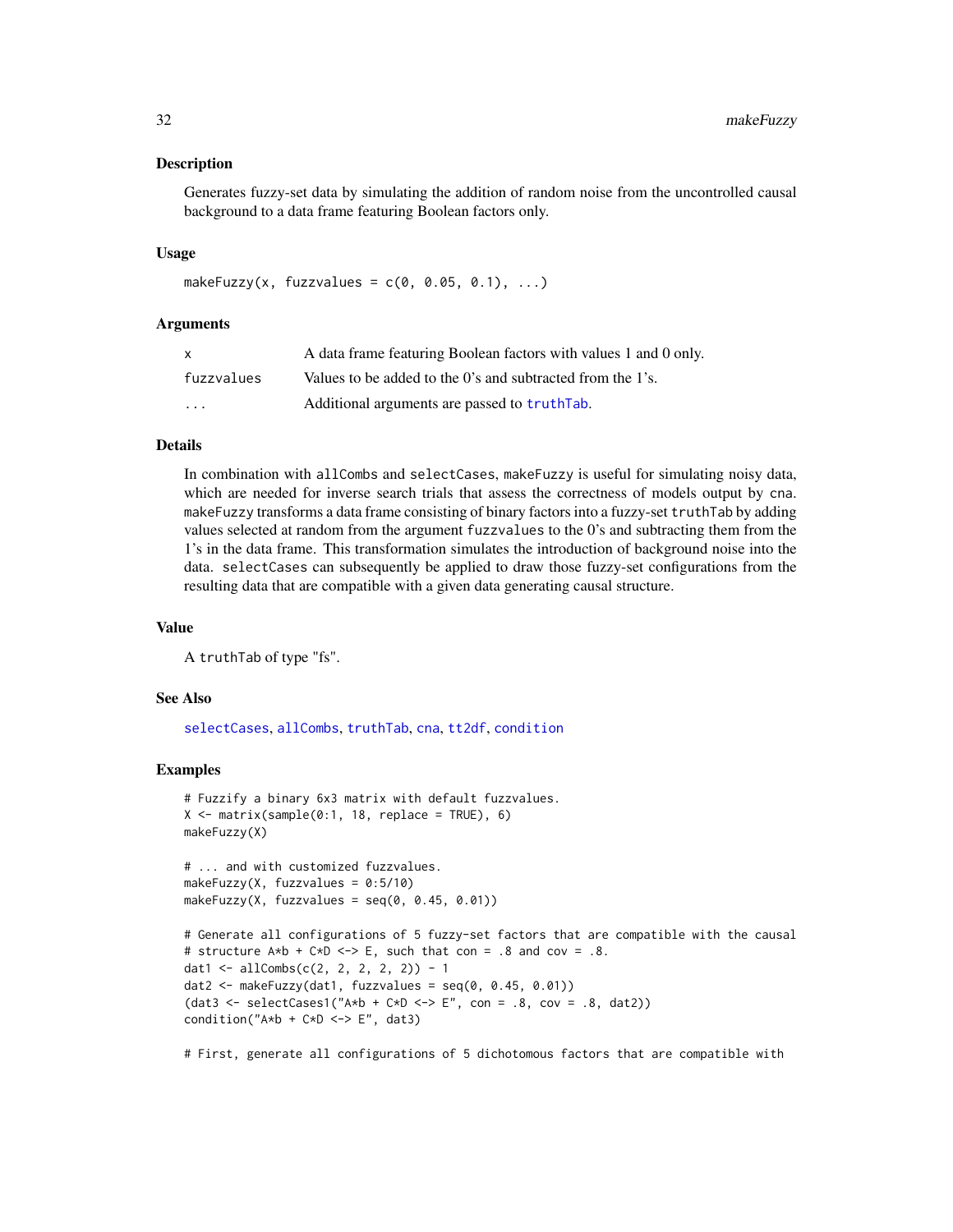#### <span id="page-32-0"></span>selectCases 33

```
# the causal chain (A*b + a*B <-> C)*(C*d + c*D <-> E) and, second, introduce background
# noise.
dat1 <- allCombs(c(2, 2, 2, 2, 2)) - 1
dat2 <- selectCases("(A*b + a*B \iff C)*(C*d + c*D \iff E)", dat1)
(data < - makeFuzzy(t12df(data), fuzzvalues = seq(0, 0.45, 0.01)))condition("(A*b + a*B \iff C)> (\forall d + c*D \iff E)", dat3)
# Inverse search for the data generating causal structure A*b + a*B + C*D <-> E from
# fuzzy-set data with non-perfect consistency and coverage scores.
dat1 <- allCombs(c(2, 2, 2, 2, 2)) - 1
dat2 <- makeFuzzy(dat1, fuzzvalues = 0:4/10)
set.seed(2)
dat3 <- selectCases1("A*b + a*B + C*D <-> E", con = .8, cov = .8, dat2)
fscna(dat3, ordering = list("E"), strict = TRUE, con = .8, cov = .8)
```
<span id="page-32-1"></span>selectCases *Select the cases/configurations that are compatible with a data generating causal structure*

# Description

Selects the cases/configurations that are compatible with a function, in particular (but not exclusively), a data generating causal structure, from a data frame or truth table.

selectCases1 allows to set consistency (con) and coverage (cov) thresholds. It then selects cases/configurations that are compatible with the data generating structure to degrees con and cov.

# Usage

```
selectCases(cond, x, type, cutoff = 0.5,rm.dup.factors = FALSE, rm.const.factors = FALSE)
selectCases1(cond, x, type, con = 1, cov = 1,rm.dup.factors = FALSE, rm.const.factors = FALSE)
```
# Arguments

| cond             | Character string specifying the Boolean function for which compatible cases are<br>to be selected.                                                                                 |  |
|------------------|------------------------------------------------------------------------------------------------------------------------------------------------------------------------------------|--|
| x                | A data frame or truthTab.                                                                                                                                                          |  |
| type             | A character vector specifying the type of x: "cs" (crisp-set), "mv" (multi-value),<br>or "fs" (fuzzy-set). Defaults to the type of x, if x is a truth Tab or to "cs"<br>otherwise. |  |
| cutoff           | Cutoff value in case of "fs" data.                                                                                                                                                 |  |
|                  | rm dup factors Logical; if TRUE, all but the first of a set of factors with identical value distribu-<br>tions are eliminated.                                                     |  |
| rm.const.factors |                                                                                                                                                                                    |  |
|                  | Logical; if TRUE, constant factors are eliminated.                                                                                                                                 |  |
| con, cov         | Numeric scalars between 0 and 1 to set the minimum consistency and coverage<br>thresholds.                                                                                         |  |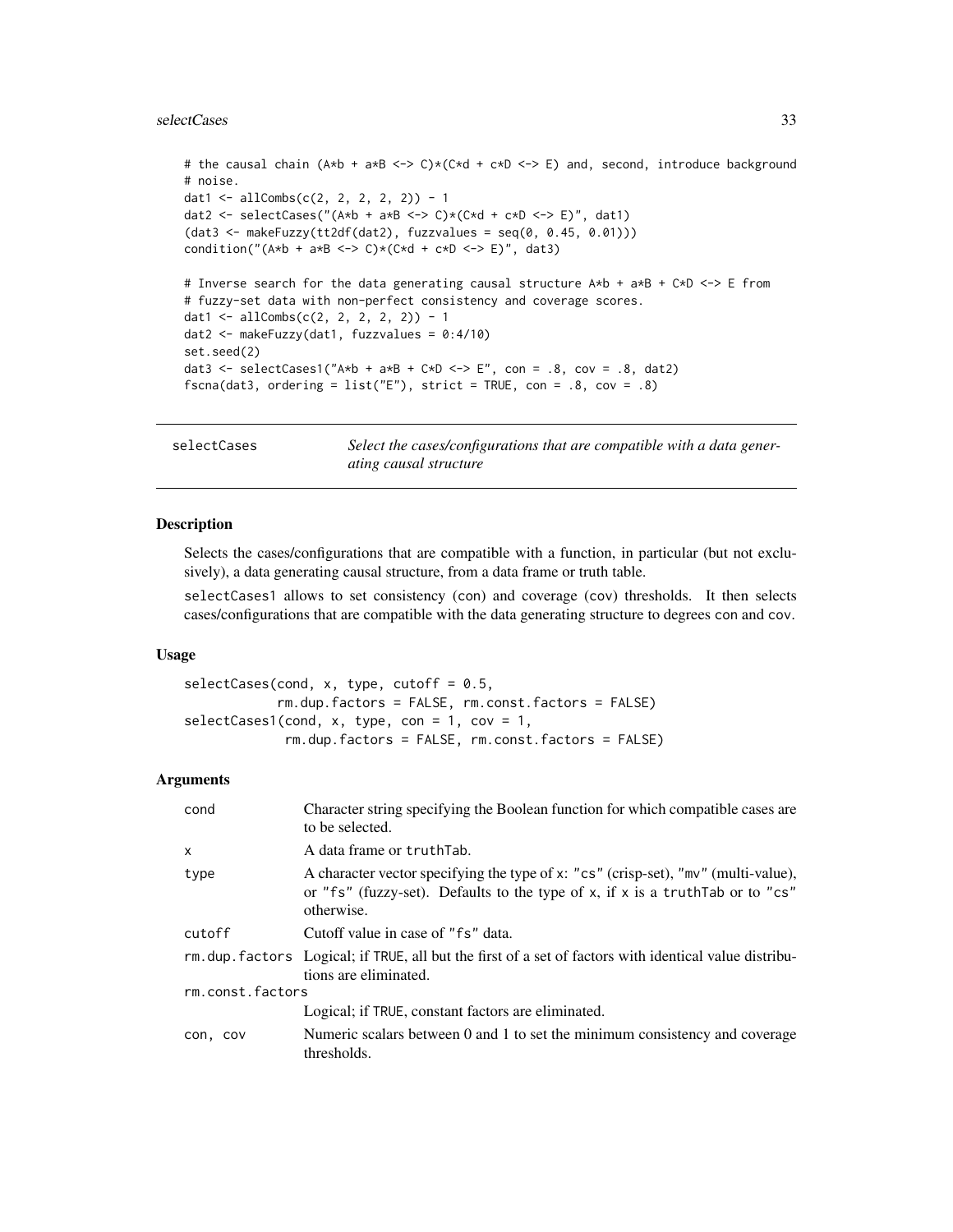#### <span id="page-33-0"></span>Details

In combination with allCombs and makeFuzzy, selectCases is useful for simulating data, which are needed for inverse search trials that assess the correctness of models output by cna.

selectCases draws those cases/configurations from a given data frame or truthTab that are compatible with a data generating causal structure (or any other Boolean or set-theoretic function), which is given to selectCases as a character string cond. cond can be a condition of any of the three types of conditions, *boolean*, *atomic* or *complex* (see [condition](#page-16-1)). To illustrate, if the data generating structure is "A + B <-> C", then a case featuring A=1, B=0, and C=1 is selected by selectCases, whereas a case featuring  $A=1$ ,  $B=0$ , and  $C=0$  is not (because according to the data generating structure,  $A=1$  must be associated with  $C=1$ , which is violated in the latter case). The type of the data frame is specified by the argument type taking "cs" (crisp-set), "mv" (multi-value), and "fs" (fuzzy-set) as values.

selectCases1 allows for providing consistency (con) and coverage (cov) thresholds, such that some cases that are incompatible with cond are also drawn, as long as con and cov are not violated. The solution is identified by an algorithm aiming at finding a subset of maximal size meeting the con and cov requirements. In contrast to selectCases, selectCases1 only accepts a condition of type *atomic* as its cond argument, i.e. an atomic solution formula. Data drawn by selectCases1 can only be modeled with consistency = con and coverage = cov.

# Value

A truthTab.

# See Also

[allCombs](#page-3-1), [makeFuzzy](#page-30-1), [truthTab](#page-36-1), [condition](#page-16-1), [cna](#page-4-1), [d.jobsecurity](#page-26-1)

# Examples

```
# Generate all configurations of 5 dichotomous factors that are compatible with the causal
# chain (A*b + a*B <-> C) * (C*d + c*D <-> E).
dat1 <- allCombs(c(2, 2, 2, 2, 2)) - 1
(dat2 <- selectCases("(A*b + a*B <-> C) * (C*d + c*D <-> E)", dat1))
condition("(A*b + a*B \leq S) * (C*d + c*D \leq S)", dat2)
```

```
# Generate all configurations of 5 multi-value factors that are compatible with the causal
# chain (A=2*B=1 + A=3*B=3 <-> C=1) * (C=1*D=2 + C=4*D=4 <-> E=3).
dat1 <- allCombs(c(3, 3, 4, 4, 3))(dat2 <- selectCases("(A=2*B=1 + A=3*B=3 <-> C=1) * (C=1*D=2 + C=4*D=4 <-> E=3)", dat1,
                      type = "mv"))
condition("(A=2*B=1 + A=3*B=3 <-> C=1) * (C=1*D=2 + C=4*D=4 <-> E=3)", dat2)
```

```
# Generate all configurations of 5 fuzzy-set factors that are compatible with the causal
# structure A*b + C*b \leq b = \geq E, such that con = .8 and cov = .8.
dat1 <- allCombs(c(2, 2, 2, 2, 2)) - 1
dat2 \leq makeFuzzy(dat1, fuzzvalues = seq(0, 0.45, 0.01))
(data3 \leq selectCases1("A*b + C*D \leq P \leq m) \leq .8, cov = .8, dat2))condition("A*b + C*D \iff E", dat3)
```
# Inverse search for the data generating causal structure A\*b + a\*B + C\*D <-> E from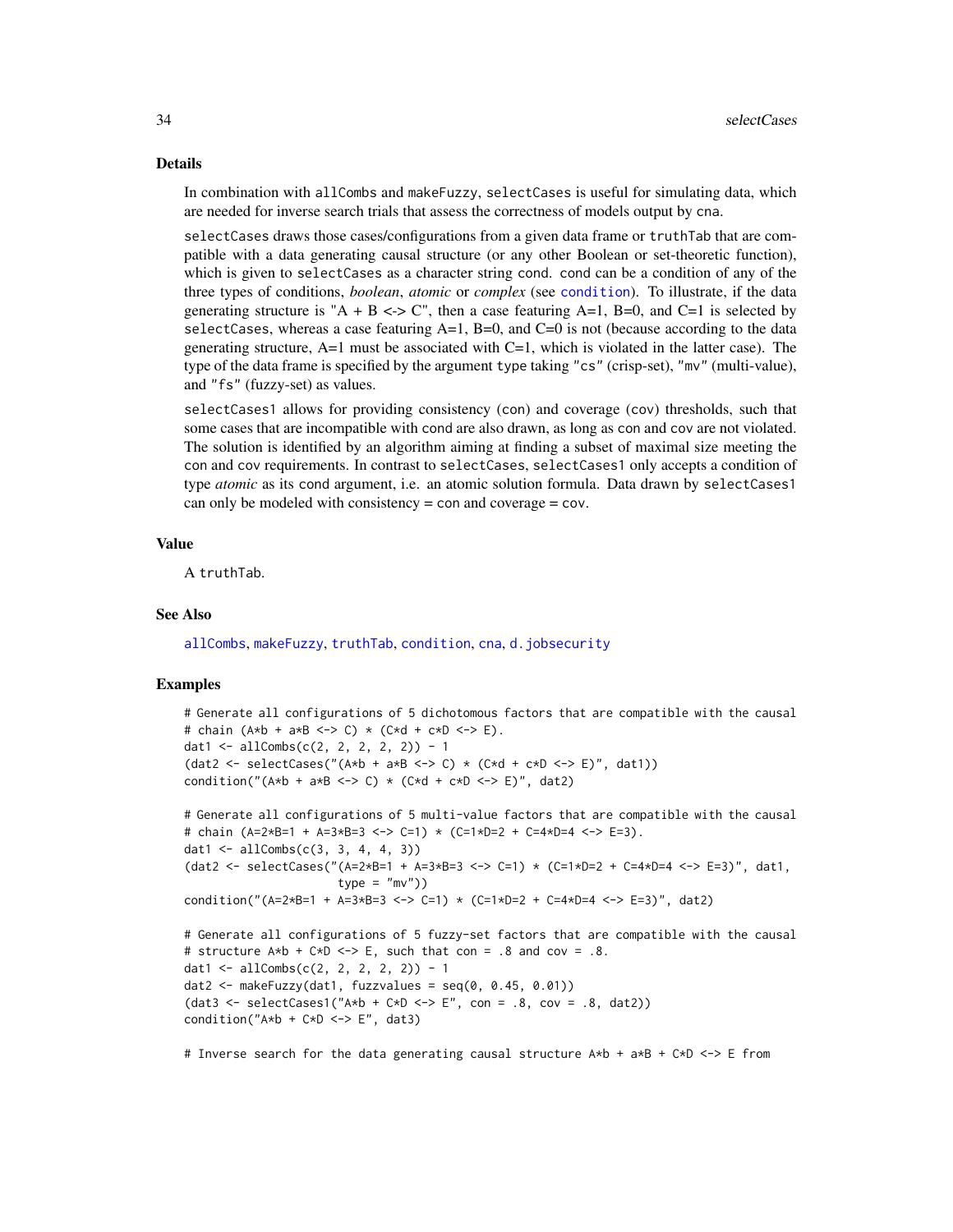```
# fuzzy-set data with non-perfect consistency and coverage scores.
dat1 <- allCombs(c(2, 2, 2, 2, 2)) - 1
dat2 <- makeFuzzy(dat1, fuzzvalues = 0:4/10)
set.seed(7)
dat3 <- selectCases1("A*b + a*B + C*D <-> E", con = .8, cov = .8, dat2)
fscna(dat3, ordering = list("E"), strict = TRUE, con = .8, cov = .8)
# Draw cases satisfying specific conditions from real-life fuzzy-set data.
data(d.jobsecurity)
tt.js <- fstt(d.jobsecurity)
selectCases("S -> C", tt.js) # Cases with higher membership scores in C than in S
selectCases("S -> C", d.jobsecurity, type = "fs") # Same
selectCases("S <-> C", tt.js) # Cases with identical membership scores in C and in S
selectCases1("S -> C", con = .8, cov = .8, tt.js) # selectCases1 makes no distinction
              # between "->" and "<->"
condition("S -> C", selectCases1("S -> C", con = .8, cov = .8, tt.js))
# selectCases not only draws cases compatible with Boolean causal models. Any Boolean or
# set-theoretic function can be given as cond.
selectCase("C > B", allCombs(2:4), type = "mv")selectCases("C=2 | !B=3", allCombs(2:4), type = "mv")
selectCases("A=1 * !(C=2 + !B=3)", allCombs(2:4), type = "mv")
```
<span id="page-34-1"></span>some *Randomly select configurations from a data frame or* truthTab

#### **Description**

Randomly select configurations from a data frame or truthTab by selecting a random sample with or without replacement.

#### Usage

```
some(x, \ldots)
```

```
## S3 method for class 'data.frame'
some(x, n = 10, replace = TRUE, ...)
## S3 method for class 'truthTab'
some(x, n = 10, replace = TRUE, ...)
```
#### Arguments

| X                       | A truthTab                                                     |
|-------------------------|----------------------------------------------------------------|
| n                       | Sample size                                                    |
| replace                 | Logical; if TRUE, configurations are sampled with replacement. |
| $\cdot$ $\cdot$ $\cdot$ | Not used                                                       |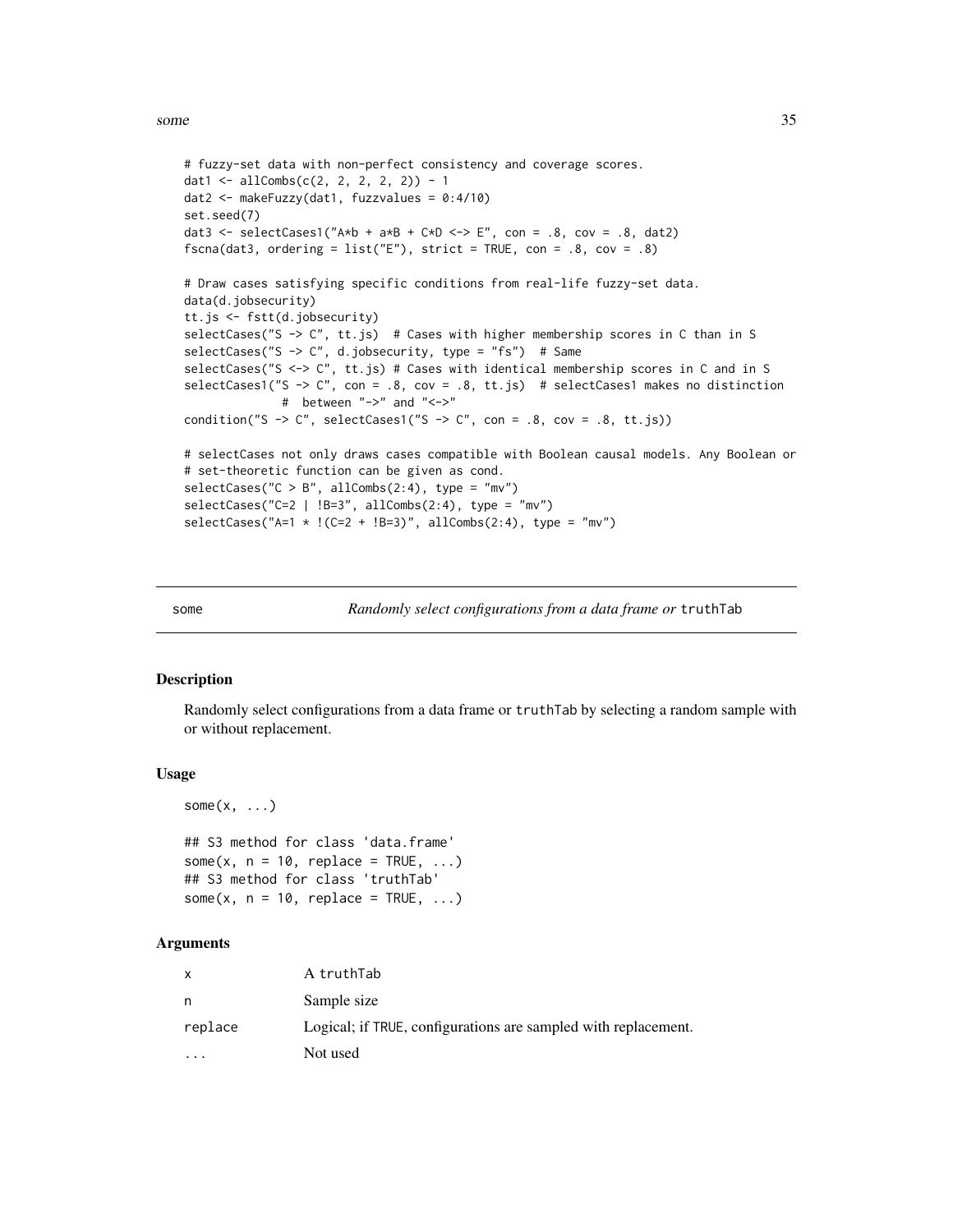# Details

some randomly samples configurations from x. Such samples can, for instance, be used to simulate data fragmentation (limited diversity), i.e. the failure to observe/measure all configurations that are compatible with a data generating causal structure. They can also be used to simulate large-N data featuring multiple cases instantiating each configuration.

#### Value

A data frame or truthTab.

# Note

The some generic function and the method for data frames are adopted from the **car** package. In particular, our data. frame-method has an additional argument replace, which is TRUE by default. It will by default not apply the same sampling scheme as the method in car.

#### References

Krook, Mona Lena. 2010. "Women's Representation in Parliament: A Qualitative Comparative Analysis." *Political Studies* 58(5):886-908.

# See Also

[truthTab](#page-36-1), [selectCases](#page-32-1), [allCombs](#page-3-1), [makeFuzzy](#page-30-1), [cna](#page-4-1), [d.women](#page-30-2)

# Examples

```
# Randomly sample configurations from the dataset analyzed by Krook (2010).
data(d.women)
tt.women <- truthTab(d.women)
some(tt.women, 20)
some(tt.women, 5, replace = FALSE)
some(tt.women, 5, replace = TRUE)
# Simulate limited diversity in data generated by the causal structure
# A=2*B=1 + C=3*D=4 <-> E=3.
dat1 <- allCombs(c(3, 3, 4, 4, 3))dat2 <- selectCases("A=2*B=1 + C=3*D=4 <-> E=3", dat1, type = "mv")
(data3 < - some(data, 150, replace = TRUE))mvcna(dat3)
# Simulate large-N fuzzy-set data generated by the common-cause structure
# (A*b*C + B*c <-> D) * (A*B + a*C <-> E).
dat1 <- allCombs(c(2, 2, 2, 2, 2)) - 1
dat2 <- selectCases("(A*b*C + B*c \leq b) * (A*B + a*C \leq b", dat1)
```
dat $3 \leq$  some(dat $2$ , 250, replace = TRUE)

```
dat4 <- makeFuzzy(tt2df(dat3), fuzzvalues = seq(0, 0.45, 0.01))
fscna(dat4, ordering = list(c("D", "E")), strict = TRUE, con = .8, cov = .8)
```
<span id="page-35-0"></span>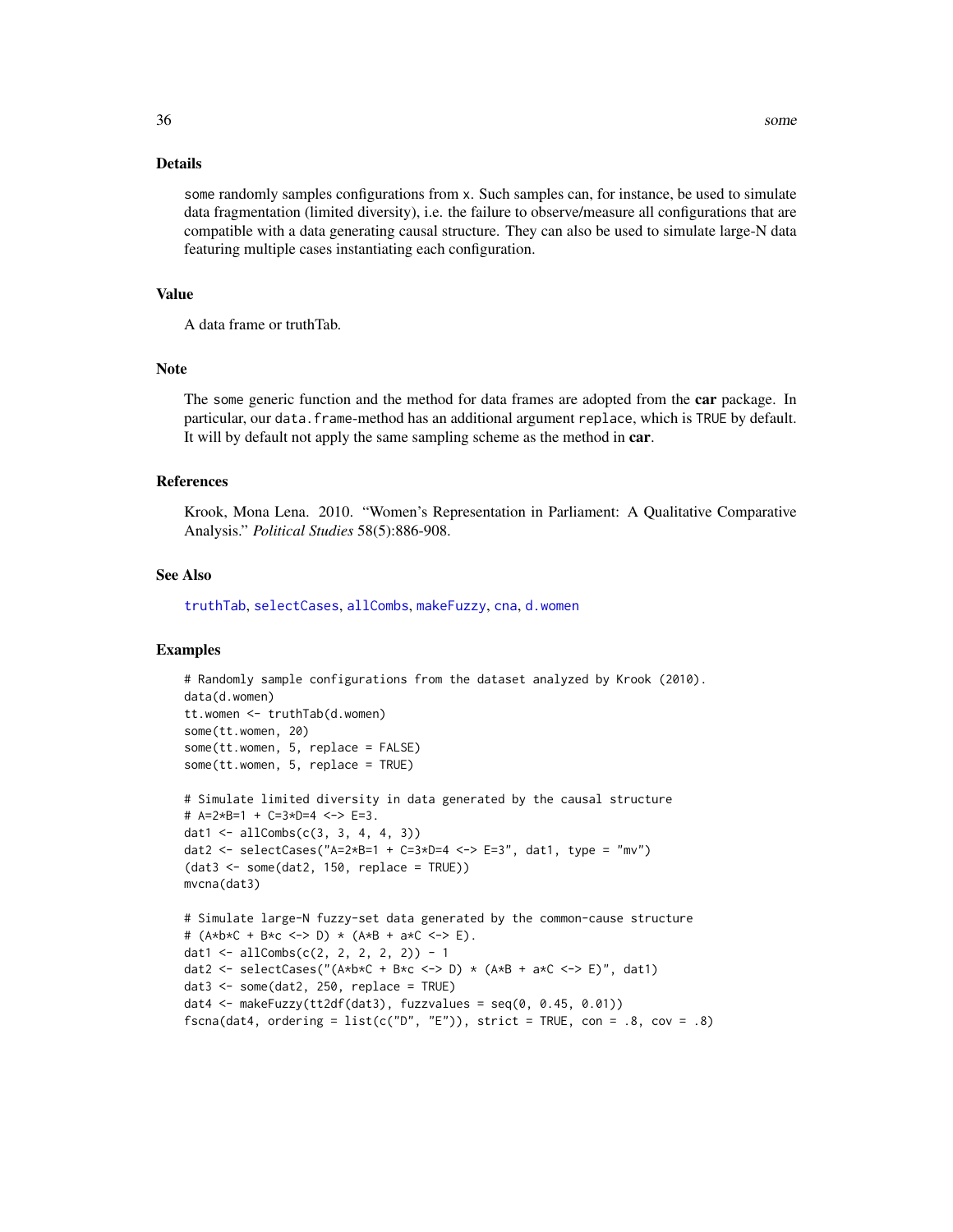<span id="page-36-1"></span><span id="page-36-0"></span>

# <span id="page-36-2"></span>Description

This function assembles cases with identical configurations from a crisp-set (cs), multi-value (mv), or fuzzy-set (fs) data frame in a table called a *truth table* (which is a very different type of object for CNA than for the related method of QCA).

# Usage

```
truthTab(x, type = c("cs", "mv", "fs"), frequency = NULL,
        case.cutoff = 0, rm.dup.factors = TRUE, rm.const.factors = TRUE,
         .cases = NULL)
cstt(...)
mvtt(...)fstt(...)## S3 method for class 'truthTab'
print(x, show.cases = NULL, ...)
```
# Arguments

| $\mathsf{x}$     | A data frame or matrix.                                                                                                                                                   |  |
|------------------|---------------------------------------------------------------------------------------------------------------------------------------------------------------------------|--|
| type             | A character vector specifying the type of x: "cs" (crisp-set), "mv" (multi-value),<br>or "fs" (fuzzy-set).                                                                |  |
| frequency        | Numeric vector of length $nrow(x)$ . All elements must be non-negative.                                                                                                   |  |
| case.cutoff      | Minimum number of occurrences (cases) of a configuration in x. Configurations<br>with fewer than case, cutoff occurrences (cases) are not included in the truth<br>table. |  |
|                  | $rm.$ dup. factors Logical; if TRUE, all but the first of a set of factors with identical values in $x$ are<br>eliminated.                                                |  |
| rm.const.factors |                                                                                                                                                                           |  |
|                  | Logical; if TRUE, factors with constant values in x are eliminated.                                                                                                       |  |
| .cases           | Set case labels (row names): optional character vector of length $nrow(x)$ .                                                                                              |  |
| show.cases       | Logical; if TRUE, the attribute "cases" is printed.                                                                                                                       |  |
| $\cdots$         | In cstt, mytt, fstt: any formal argument of truth Tab except type. In print. truth Tab:<br>arguments passed to print.data.frame.                                          |  |

# Details

The first input x of the truthTab function is a data frame. To ensure that no misinterpretations of issued asf and csf can occur, users are advised to use only upper case letters as factor (column) names. Column names may contain numbers, but the first sign in a column name must be a letter.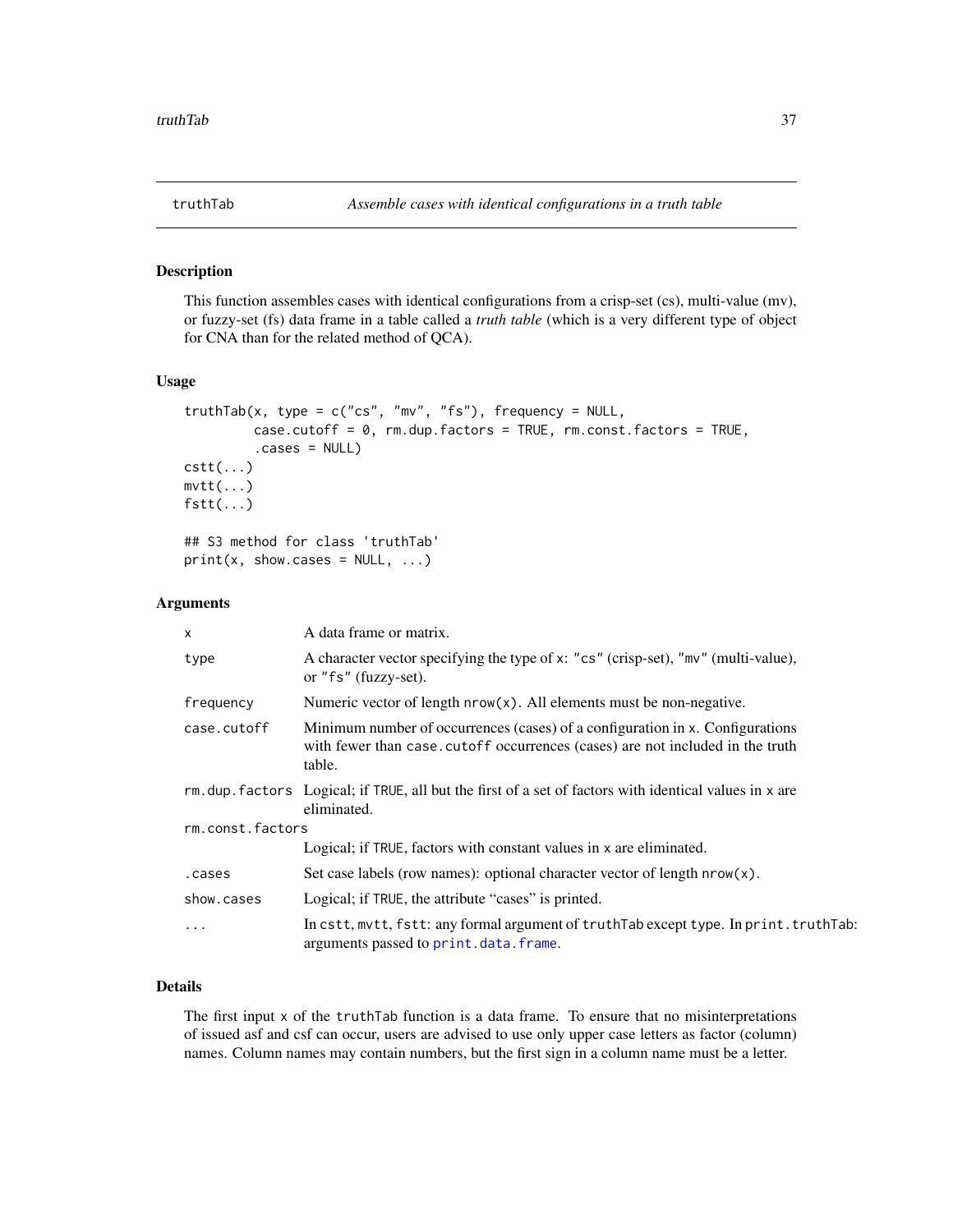The truthTab function merges multiple rows of x featuring the same configuration into one row, such that each row of the resulting table, which is called a *truth table*, corresponds to one determinate configuration of the factors in x. The number of occurrences (cases) and an enumeration of the cases are saved as attributes "n" and "cases", respectively. The attribute "n" is always printed in the output of truthTab, the attribute "cases" is printed if the argument show.cases is TRUE in the print method.

The argument type specifies the type of data. "cs" stands for crisp-set data featuring factors that only take values 1 and 0; "mv" stands for multi-value data with factors that can take any integers as values; "fs" stands for fuzzy-set data comprising factors taking real values from the interval [0,1], which are interpreted as membership scores in fuzzy sets. To abbreviate the specification of the data type using the type argument, the functions  $\text{cstt}(x, \ldots)$ ,  $\text{mvtt}(x, \ldots)$ , and  $\text{fstt}(x, \ldots)$  are available as shorthands for truthTab(x, type = "cs", ...), truthTab(x, type = "mv", ...), and truthTab(x, type = "fs",  $\dots$ ), respectively.

Instead of multiply listing identical configurations in x, the frequency argument can be used to indicate the frequency of each configuration in the data frame. frequency takes a numeric vector of length nrow(x) as value. For instance, truthTab(x, frequency =  $c(3,4,2,3)$ ) determines that the first configuration in x is featured in 3 cases, the second in 4, the third in 2, and the fourth in 3 cases.

The case, cutoff argument is used to determine that configurations are only included in the truth table if they are instantiated at least as many times in x as the number assigned to case.cutoff. Or differently, configurations that are instantiated less than the number given to case.cutoff are excluded from the truth table. For instance, truthTab(x, case.cutoff = 3) entails that configurations with less than 3 cases are excluded.

rm.dup.factors and rm.const.factors allow for determining whether all but the first of a set of duplicated factors (i.e. factors with identical value distributions in x) are eliminated and whether constant factors (i.e. factors with constant values in all cases (rows) in x) are eliminated. From the perspective of configurational causal modeling, factors with constant values in all cases can neither be modeled as causes nor as outcomes; therefore, they can be removed prior to the analysis. Factors with identical value distributions cannot be distinguished configurationally, meaning they are one and the same factor as far as configurational causal modeling is concerned. Therefore, only one factor of a set of duplicated factors is standardly retained by truthTab.

. cases can be used to set case labels (row names). It is a character vector of length  $nrow(x)$ .

The row.names argument of the print function determines whether the case labels of x are printed or not. By default, row.names is TRUE unless the (comma-separated) list of the cases exceeds 20 characters in one row at least.

#### Value

A "truthTab", i.e. a data.frame with additional attributes "type", "n" and "cases".

# Note

For those users of cna that are familiar with Qualitative Comparative Analysis (QCA)—as most powerfully implemented in the **OCApro** package (Thiem  $2016$ )—, it must be emphasized that a *truth table* is a very different type of object in the context of CNA than it is in the context of QCA. While a QCA truth table is a list indicating whether a minterm (i.e. a configuration of all exogenous factors) is sufficient for the outcome or not, a CNA truth table is simply an integrated representation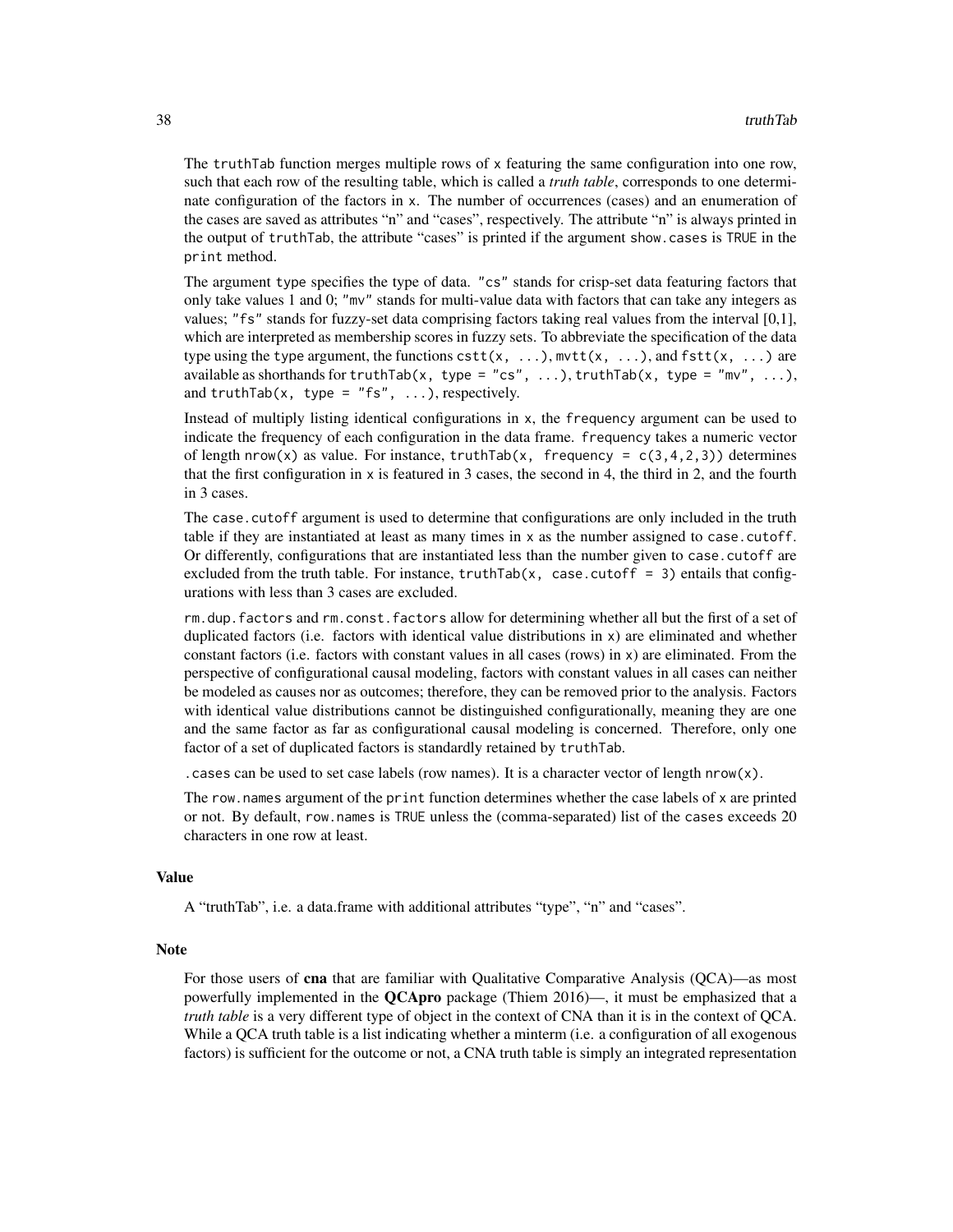#### <span id="page-38-0"></span>truthTab 39

of the input data that lists all configurations in the data exactly once. A CNA truth table does not express any relations of sufficiency whatsoever.

#### References

Aleman, Jose. 2009. "The Politics of Tripartite Cooperation in New Democracies: A Multi-level Analysis." *International Political Science Review* 30 (2):141-162.

Greckhamer, Thomas, Vilmos F. Misangyi, Heather Elms, and Rodney Lacey. 2008. "Using Qualitative Comparative Analysis in Strategic Management Research: An Examination of Combinations of Industry, Corporate, and Business-Unit Effects." *Organizational Research Methods* 11 (4):695- 726.

Thiem, Alrik. 2016. "Professional Functionality for Performing and Evaluating Qualitative Comparative Analysis." *R Package Version 1.1-1.* URL: http://www.alrik-thiem.net/software/.

# See Also

[cna](#page-4-1), [condition](#page-16-1), [allCombs](#page-3-1), [d.performance](#page-28-2), [d.pacts](#page-27-1)

# Examples

```
# Manual input of cs data
# -----------------------
dat1 <- data.frame(
  A = c(1,1,1,1,1,1,1,1,1,1,1,1,1,1,1,1,0,0,0,0,0,0,0,0,0,0,0,0,0,0,0,0,0,0,0,0),
  B = c(1,1,1,1,1,1,1,1,0,0,0,0,0,0,0,0,1,1,1,1,1,1,1,1,1,1,1,1,1,1,0,0,0,0,0,0),
  C = c(1,1,1,1,1,1,1,1,1,1,1,1,1,1,1,1,1,1,1,1,1,1,1,1,1,1,1,1,1,1,0,0,0,0,0,0),
  D = c(1,1,1,1,0,0,0,0,0,1,1,1,0,0,0,0,0,1,1,1,1,1,1,1,1,1,1,1,0,0,0,1,1,1,0,0,0),E = c(1,1,1,1,1,1,1,0,1,1,1,1,1,1,1,0,1,1,1,1,1,1,1,1,1,1,0,1,1,1,1,1,1,0,0,0)
)
```
# Default return of the truthTab function. truthTab(dat1)

# Recovering the cases featuring each configuration by means of the print function. print(truthTab(dat1), show.cases = TRUE)

```
# The same truth table as before can be generated by using the frequency argument while
# listing each configuration only once.
dat1 <- data.frame(
 A = c(1,1,1,1,1,1,0,0,0,0,0)B = c(1,1,1,0,0,0,1,1,1,0,0),
 C = c(1,1,1,1,1,1,1,1,1,0,0),
 D = c(1, 0, 0, 1, 0, 0, 1, 1, 0, 1, 0),
 E = c(1,1,0,1,1,0,1,0,1,1,0)\lambdatruthTab(data1, frequency = c(4,3,1,3,4,1,10,1,3,3,3))# Set (random) case labels
```

```
print(truthTab(dat1, .cases = sample(letters, nrow(dat1), replace = FALSE)),
     show.cases = TRUE)
```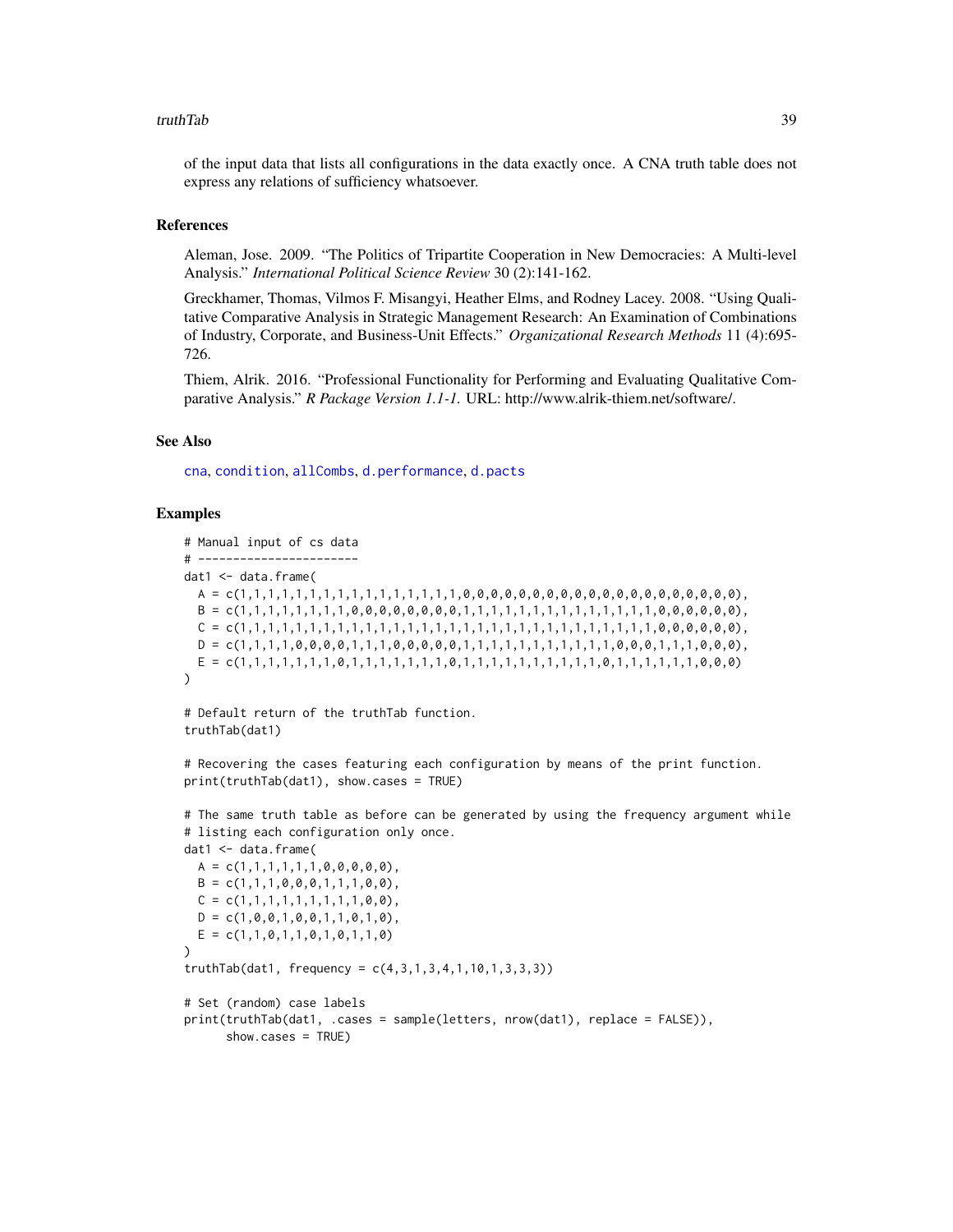```
# Truth tables generated by truthTab can be input into the cna function.
dat1_t <= truthTab(data1, frequency = c(4,3,1,3,4,1,4,1,3,3,3))cna(data_1_t, con = 0.85)# By means of the case.cutoff argument configurations with less than 2 cases can
# be excluded (which yields perfect consistency and coverage scores for dat1).
dat1_tt <- truthTab(dat1, frequency = c(4,3,1,3,4,1,4,1,3,3,3), case.cutoff = 2)
cna(dat1_tt)
# Simulating multi-value data with biased samples (exponential distribution)
# --------------------------------------------------------------------------
dat1 <- allCombs(c(3,3,3,3,3))set.seed(32)
m < - nrow(dat1)
wei \leq rexp(m)
data \leftarrow data[sample(nrow(data1), 100, replace = TRUE, prob = wei),]truthTab(dat2, type = "mv") # 100 cases with 46 configurations instantiated only once.
dat3 \leq mvtt(dat2, case.cutoff = 2) # removing the single instances.
mvcna(dat3)
# Duplicated factors are not eliminated, constant factors are not eliminated.
dat4 <- selectCases("(A=1+A=2+A=3 <-> C=2)*(B=3<->D=3)*(B=2<->D=2)*(A=2 + B=1 <-> E=2)",
                    dat1, type = m v")
mvtt(dat4, rm.dup.factors = FALSE, rm.const.factors = FALSE)
# truthTab with fuzzy-set data from Aleman (2009)
# -----------------------------------------------
# Load dataset.
data(d.pacts)
# Include all cases
tt.pacts <- fstt(d.pacts)
fscna(tt.pacts, con = .93, cov = .86)
# Only include configurations with at least 3 cases
tt.pacts2 <- fstt(d.pacts, case.cutoff = 3)
fscna(tt.pacts2, con = .93, cov = .86)
# Large-N data with crisp sets from Greckhamer et al. (2008)
#-----------------------------------------------------------
# Load dataset.
data(d.performance)
truthTab(d.performance[1:8], frequency = d.performance$frequency)
# Eliminate configurations with less than 5 cases.
truthTab(d.performance[1:8], frequency = d.performance$frequency, case.cutoff = 5)
# Various large-N CNAs of d.performance with varying case cut-offs.
cna(truthTab(d.performance[1:8], frequency = d.performance$frequency, case.cutoff = 4),
    ordering = list("SP"), con = 0.75, cov = 0.6)
cna(truthTab(d.performance[1:8], frequency = d.performance$frequency, case.cutoff = 5),
    ordering = list("SP"), con = 0.75, cov = 0.6)
```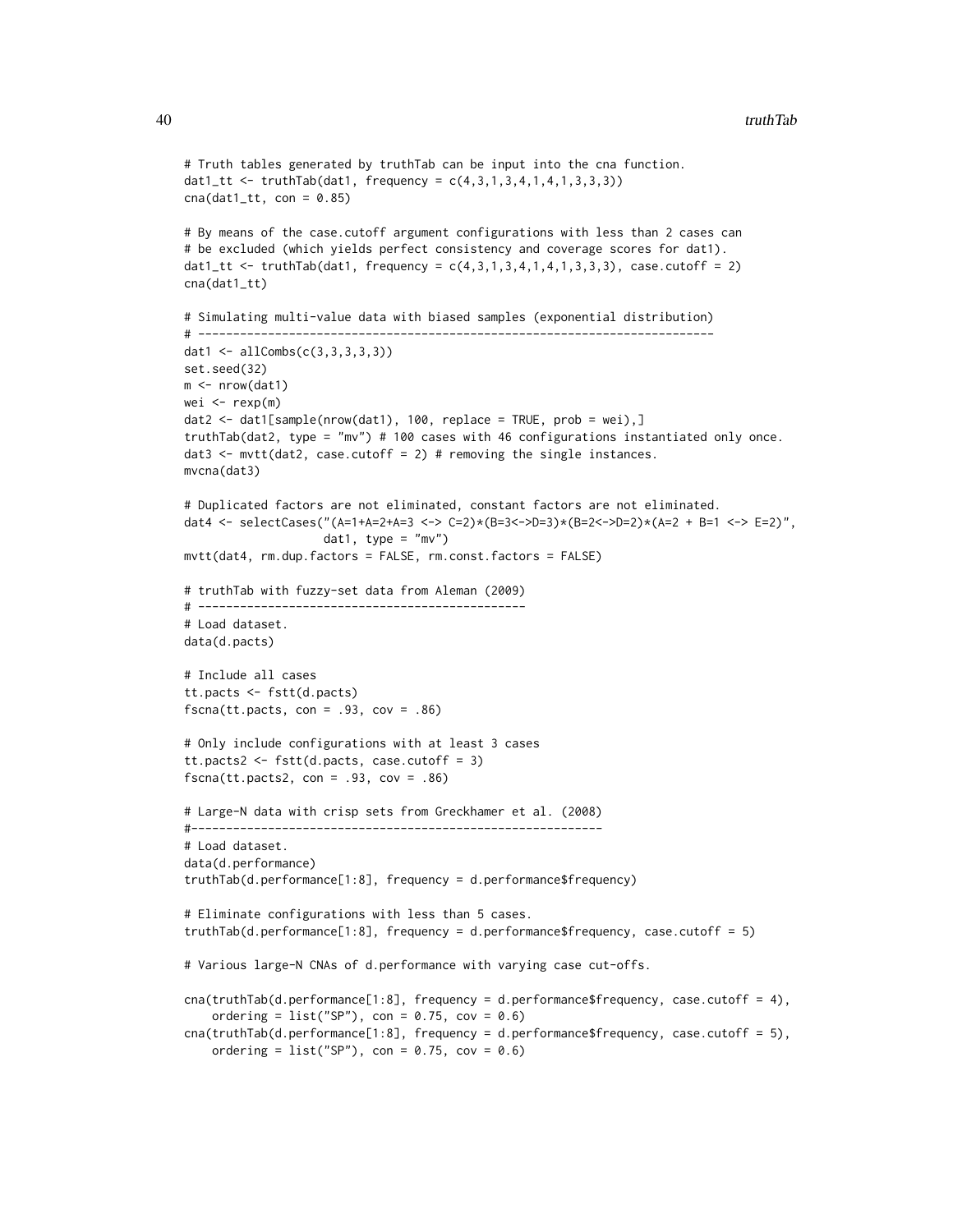```
cna(truthTab(d.performance[1:8], frequency = d.performance$frequency, case.cutoff = 10),
    ordering = list("SP"), con = 0.75, cov = 0.6)
print(cna(truthTab(d.performance[1:8], frequency = d.performance$frequency, case.cutoff = 15),
         ordering = list("SP"), con = 0.75, cov = 0.6, what = "a"), nsolutions = "all")
```
<span id="page-40-1"></span>tt2df *Transform a truth table into a data frame.*

# Description

Transform a truth table into a data frame. This is the converse function of [truthTab](#page-36-1).

# Usage

tt2df(tt)

# Arguments

tt A truthTab

# Details

Rows in the truthTab corresponding to several cases are rendered as multiple rows in the resulting data frame.

# Value

A data frame.

# See Also

[truthTab](#page-36-1)

# Examples

```
data(d.educate)
tt.educate <- truthTab(d.educate[1:2])
tt.educate
tt2df(tt.educate)
```

```
dat1 <- some(truthTab(allCombs(c(2, 2, 2, 2, 2)) - 1), n = 200, replace = TRUE)
dat2 <- selectCases("(A*b + a*B <-> C)*(C*d + c*D <-> E)", dat1)
dat2
tt2df(dat2)
```
dat3 <- data.frame(  $A = c(1,1,1,1,1,1,0,0,0,0,0)$ ,  $B = c(1,1,1,0,0,0,1,1,1,0,0)$ ,  $C = c(1,1,1,1,1,1,1,1,1,0,0)$ ,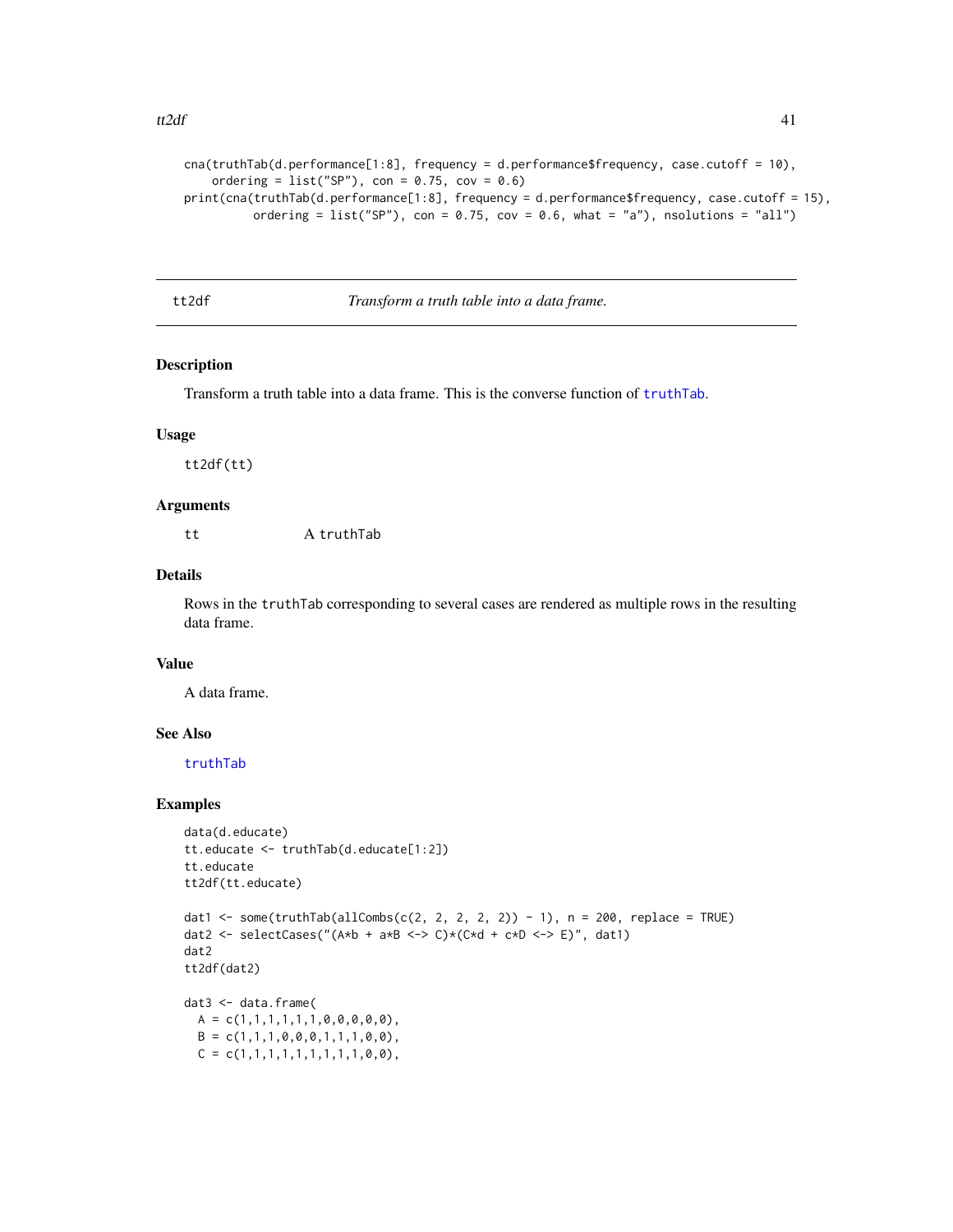$D = c(1, 0, 0, 1, 0, 0, 1, 1, 0, 1, 0)$ ,  $E = c(1,1,0,1,1,0,1,0,1,1,0)$ ) tt.dat3 <- truthTab(dat3, frequency =  $c(4,3,5,7,4,6,10,2,4,3,12)$ ) tt2df(tt.dat3)